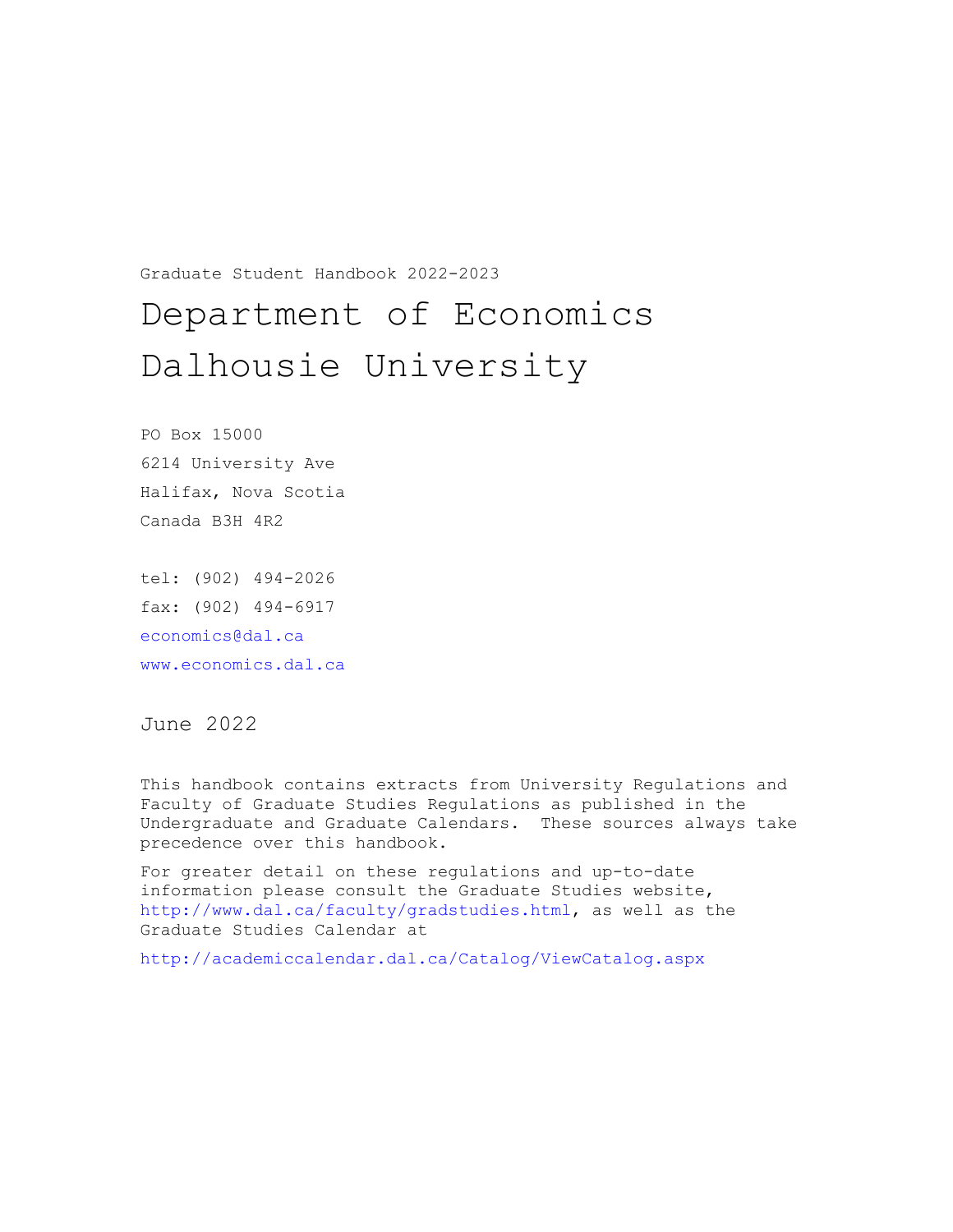## <span id="page-1-0"></span>Table of Contents

| B. Master of Development Economics (MDE)  6                     |
|-----------------------------------------------------------------|
|                                                                 |
|                                                                 |
|                                                                 |
| $1$ .                                                           |
| $2$ .                                                           |
|                                                                 |
| $A$ .                                                           |
| <b>B.</b>                                                       |
| $\mathcal{C}$ .                                                 |
| $D$ .                                                           |
| $\boldsymbol{\mathrm{E}}$ .                                     |
|                                                                 |
| Continuing MA/MDE Students 14                                   |
|                                                                 |
|                                                                 |
| F. Maximum Duration of Programs 15                              |
|                                                                 |
| H.                                                              |
|                                                                 |
|                                                                 |
| B. Letter from the Dean of Graduate Studies 16                  |
| C. Qualifying Year or Special Undergraduate Year (Masters Only) |
|                                                                 |
|                                                                 |
| Ε.                                                              |
|                                                                 |
| G. Register for Emergency Phone Text Messaging 17               |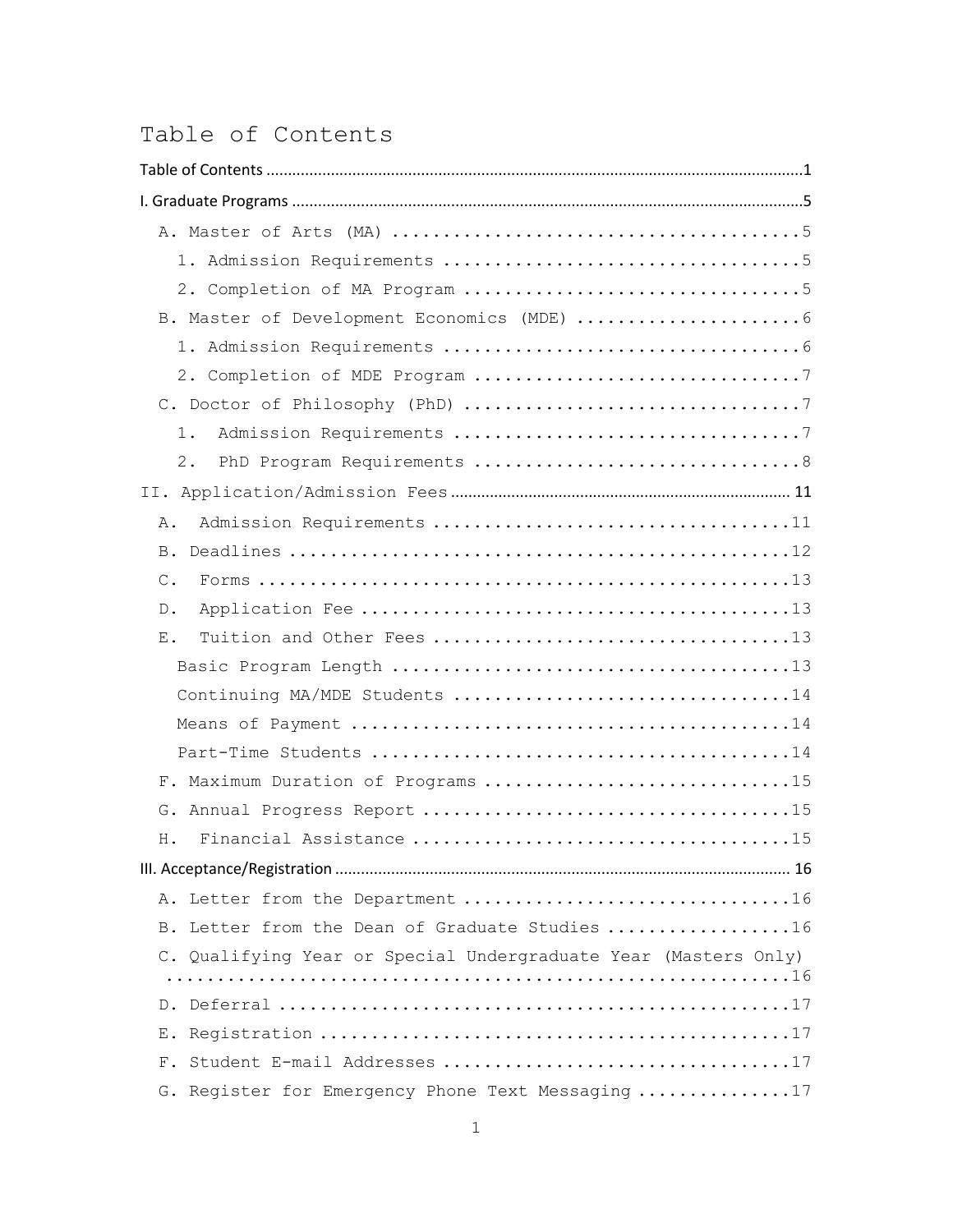| I. Notification of Address Change 18                                           |
|--------------------------------------------------------------------------------|
| J. Free Software Available for Students 18                                     |
|                                                                                |
|                                                                                |
|                                                                                |
| C. The Department/Program Form 19                                              |
|                                                                                |
| Ε.                                                                             |
|                                                                                |
|                                                                                |
|                                                                                |
|                                                                                |
| J. University Closure/Cancellation of Classes 21                               |
| Department Administration 22<br>Α.                                             |
| B.                                                                             |
|                                                                                |
|                                                                                |
|                                                                                |
|                                                                                |
|                                                                                |
|                                                                                |
| Study Carrels - Killam Library 23                                              |
|                                                                                |
|                                                                                |
|                                                                                |
|                                                                                |
|                                                                                |
|                                                                                |
|                                                                                |
|                                                                                |
|                                                                                |
| Independent Study, Directed Readings and Special Topics  27<br>$E_{\bullet}$ . |
|                                                                                |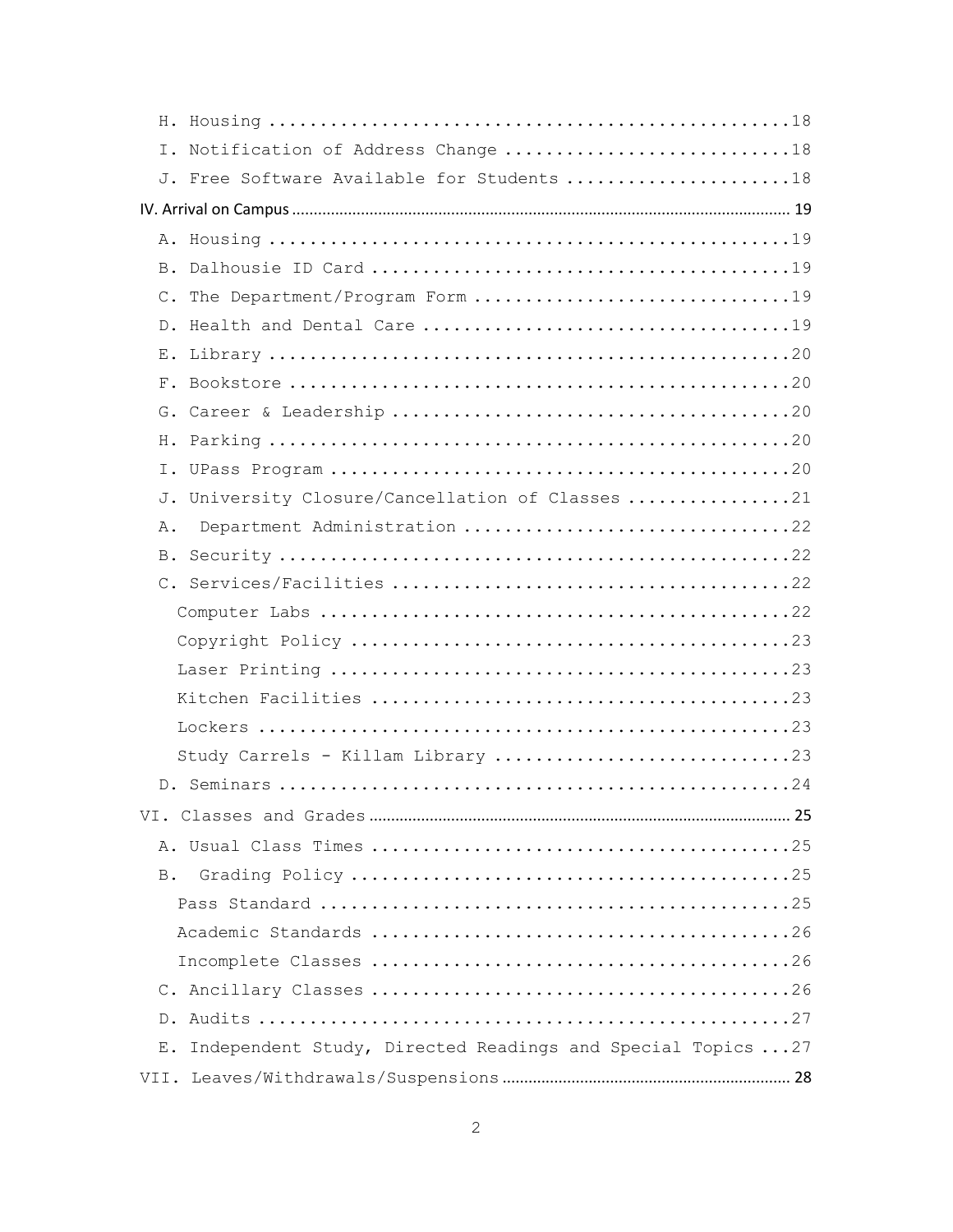| Rights and Responsibilities of Supervisor and Student  32<br>$\mathbb{C}$ . |
|-----------------------------------------------------------------------------|
| Responsibilities of Supervisors 32                                          |
| Responsibilities of Students 33                                             |
|                                                                             |
|                                                                             |
|                                                                             |
|                                                                             |
| B. Preparation of Manuscript and Submission of Theses 35                    |
| Thesis Originality and Editing 35                                           |
|                                                                             |
|                                                                             |
|                                                                             |
| Irregularities in the Presentation of Data etc. 38                          |
|                                                                             |
|                                                                             |
|                                                                             |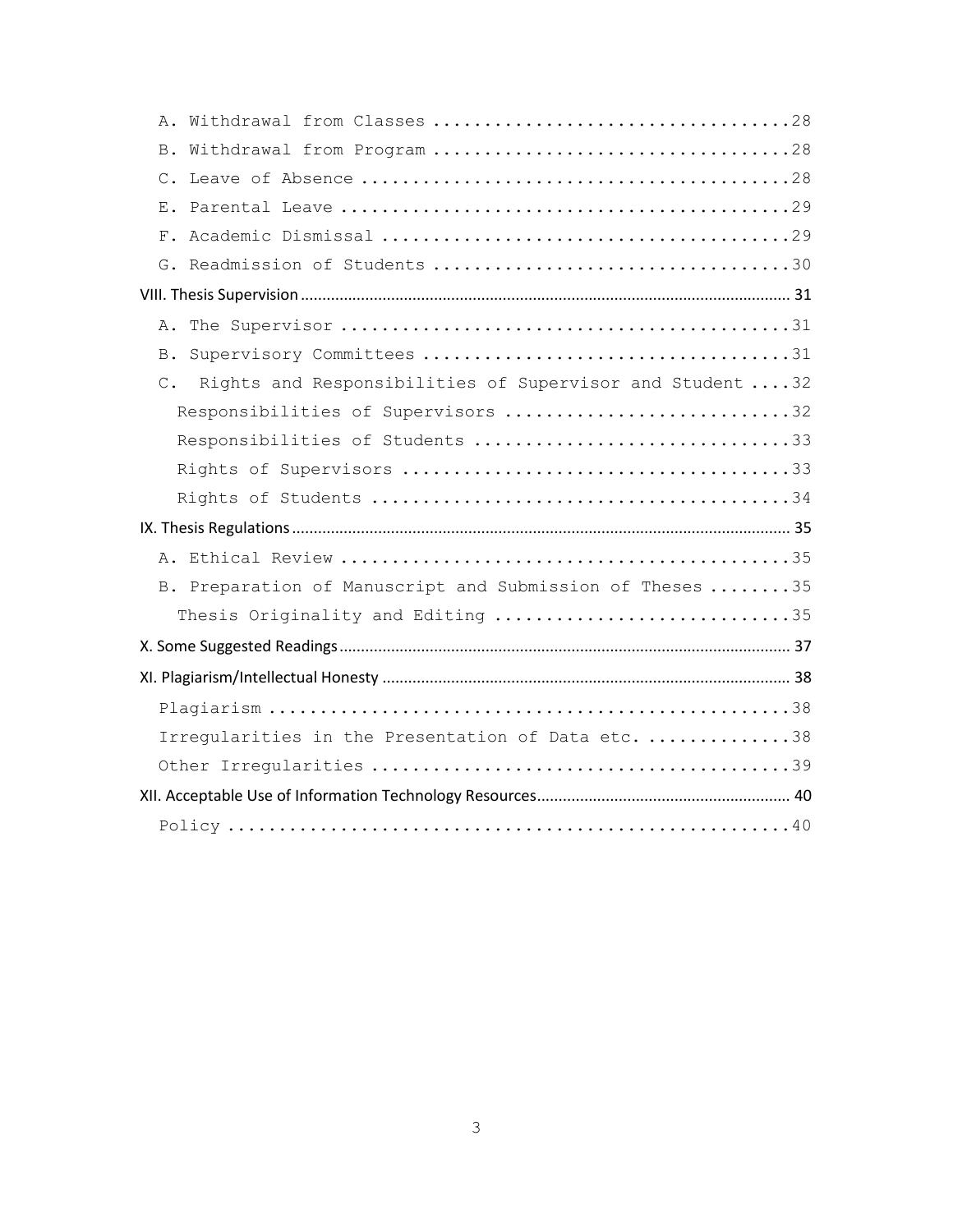Consult the [Graduate Calendar](https://academiccalendar.dal.ca/~/Catalog/ViewCatalog.aspx?pageid=viewcatalog&catalogid=112&topicgroupid=30778) for the following University Regulations:

- General
- Rescission of Acceptance into a Program
- Official Examination Regulations
- Policy in the Event that a Formal Examination Cannot be Completed at the Regularly Scheduled Time
- Policy for the Scheduling of Classes/Examinations
- Retention of Student Work
- Communication to Students
- Student Absence Regulation
- Freedom of Information and Protection of Privacy
- Release of Information About Students
- Student Accommodation Policy
- Policy on Submission of Student Papers
- Intellectual Honesty
- Discipline
- Academic Dishonesty
- Senate Discipline Committee
- Code of Student Conduct
- Protection of Property
- Hazing Policy
- Senate Appeals Committee
- Acceptable Use of Information Technology Resources

Consult the [Graduate Calendar](https://academiccalendar.dal.ca/~/Catalog/ViewCatalog.aspx?pageid=viewcatalog&catalogid=112&topicgroupid=30778) for information on Graduate Studies Regulations:

- Admission requirements for graduate programs
- Graduate application process
- Registration procedures and regulations
- Intellectual property and conflict of interest
- Degree requirements
- Examinations
- Thesis supervisors and supervisory committees
- Thesis regulations
- Convocation
- Appeals
- Centre for Learning and Teaching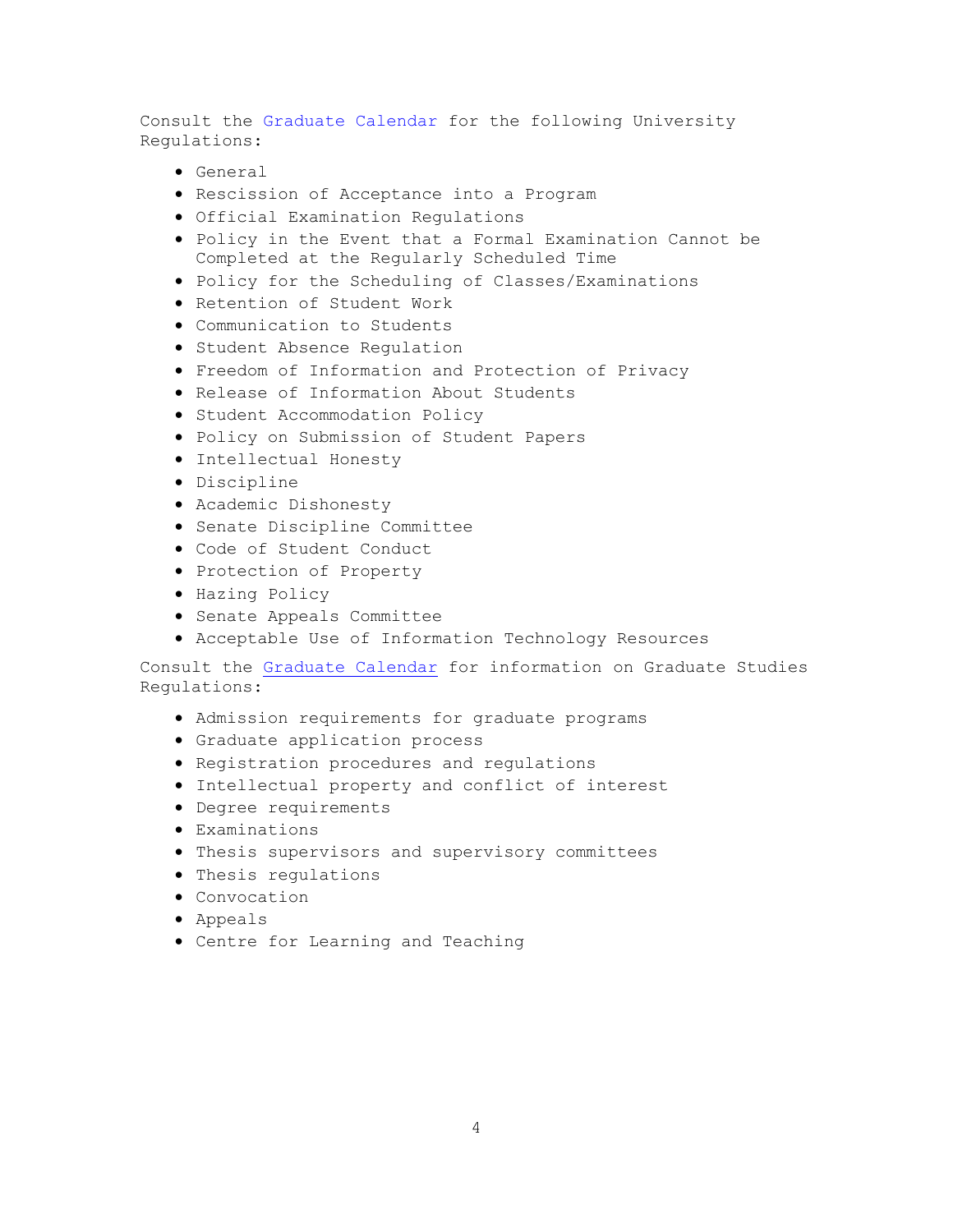## <span id="page-5-0"></span>I. Graduate Programs

The Department of Economics offers three graduate degrees, a Master of Arts (MA), a Master of Development Economics (MDE), and a Doctorate (PhD).

## <span id="page-5-1"></span>A. Master of Arts (MA)

## <span id="page-5-2"></span>1. Admission Requirements

Candidates must at a minimum satisfy the general requirements for admission as spelled out in the Faculty of Graduate Studies Regulations. Entrance to a one-year MA Program requires an Honours BA or BSc in Economics (or equivalent) with an average of at least B+ (upper second class) at Dalhousie standards in Economics courses and related fields. Normally this means completion of at least 48 credit hours, (i.e., sixteen halfcredit classes see definition at front of Graduate Calendar) in Economics beyond the introductory level including classes in Microeconomic and Macroeconomic theory beyond the intermediate level, Statistics, Econometrics and classes in applied areas of economics. Mathematics courses equivalent to Dalhousie [MATH](https://academiccalendar.dal.ca/Catalog/ViewCatalog.aspx?pageid=viewcatalog&entitytype=CID&entitycode=MATH%201000)  [1000.](https://academiccalendar.dal.ca/Catalog/ViewCatalog.aspx?pageid=viewcatalog&entitytype=CID&entitycode=MATH%201000)03, [1010.](http://academiccalendar.dal.ca/Catalog/ViewCatalog.aspx?pageid=viewcatalog&entitytype=CID&entitycode=MATH%201010)03 and [1030.](http://academiccalendar.dal.ca/Catalog/ViewCatalog.aspx?pageid=viewcatalog&entitytype=CID&entitycode=MATH%201030)03 are also required.

Applicants should also consult "Admissions Requirements" (p. 12, below), which includes regulations on "English Language Proficiency." For more information, see English Language Proficiency under "Admissions Requirements" for the Faculty of Graduate Studies.

Approval by the Department and the Faculty of Graduate Studies is required for the program of each student.

#### <span id="page-5-3"></span>2. Completion of MA Program

Students must successfully complete their approved program, normally consisting of:

- Math workshop (early in September)
- [ECON 5500](http://academiccalendar.dal.ca/Catalog/ViewCatalog.aspx?pageid=viewcatalog&entitytype=CID&entitycode=ECON%205500) Macroeconomic Theory
- [ECON 5509](http://academiccalendar.dal.ca/Catalog/ViewCatalog.aspx?pageid=viewcatalog&entitytype=CID&entitycode=ECON%205509) Microeconomic Theory
- [ECON 5575](http://academiccalendar.dal.ca/Catalog/ViewCatalog.aspx?pageid=viewcatalog&entitytype=CID&entitycode=ECON%205575) Econometrics I
- Twelve credit hours (4 half-credits) graduate electives in applied fields of economics or six (2 half-credits) graduate electives in applied fields of economics and thesis (6 credits hours). Students taking the non-thesis option must take at least two elective courses with a writing component consisting of at least 25% of the course work.
- Three credit hours (1 half-credits) of graduate-level electives. This graduate-level elective course can be outside of economics with the permission of the Graduate Coordinator.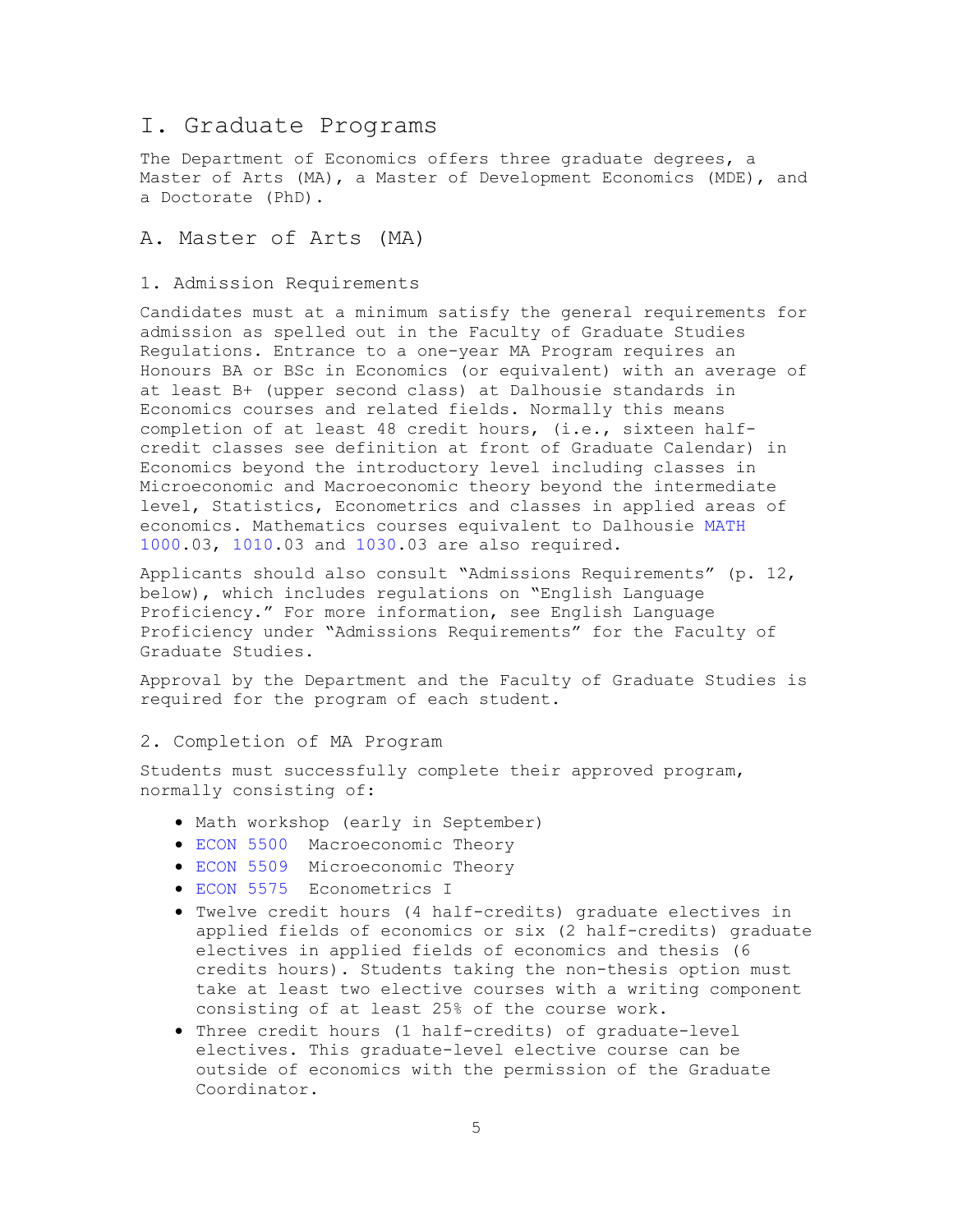Normally, the math workshop, ECON 5500, 5509, 5575 and one elective are taken in the fall term, the applied field classes are taken in the winter term. Economics field classes normally require research papers.

#### Thesis Option

Students who excel in the first term and demonstrate superior writing and research ability may, with the permission of the graduate coordinator and a supervisor, choose to write a thesis. Normally, a supervisor is chosen by the end of the first semester and, in this case, the student would be required to take three total electives rather than five. A thesis is written under the guidance of a principal supervisor who normally is a faculty member in the Department and a second reader, who normally also is a faculty member in the Department. Once both the first and second readers have approved the thesis, a third reader must confirm that the thesis meets the minimum standards for acceptance. The thesis should demonstrate original scholarship of a quality that has the potential to meet normal publication standards in the field.

#### <span id="page-6-0"></span>B. Master of Development Economics (MDE)

The Department of Economics hosts this innovative program of graduate studies in social and economic development. The program is primarily designed for students and young professionals pursuing, or intending to embark on, careers in government, educational and professional institutions, private corporations or non-governmental organizations.

The program places an emphasis on development economics, in an interdisciplinary context, and with a practical management orientation. Some interdisciplinary elements (including, for example, ethics, project planning and management, disaster prevention and relief) are integrated within economic development classes, while others are taken in the appropriate school or department, depending on the student's background and particular interests.

#### <span id="page-6-1"></span>1. Admission Requirements

All candidates for admission must satisfy the general requirements for admission to the Faculty of Graduate Studies. The Department will only consider applications from candidates possessing an undergraduate degree with an academic average of at least B+ (upper second-class) at Dalhousie standards. Applicants must have a four-year (i.e. 20 credits) BA, BSc or BComm degree, and all candidates must have at least:

- introductory micro and macro economics
- intermediate micro and macro economics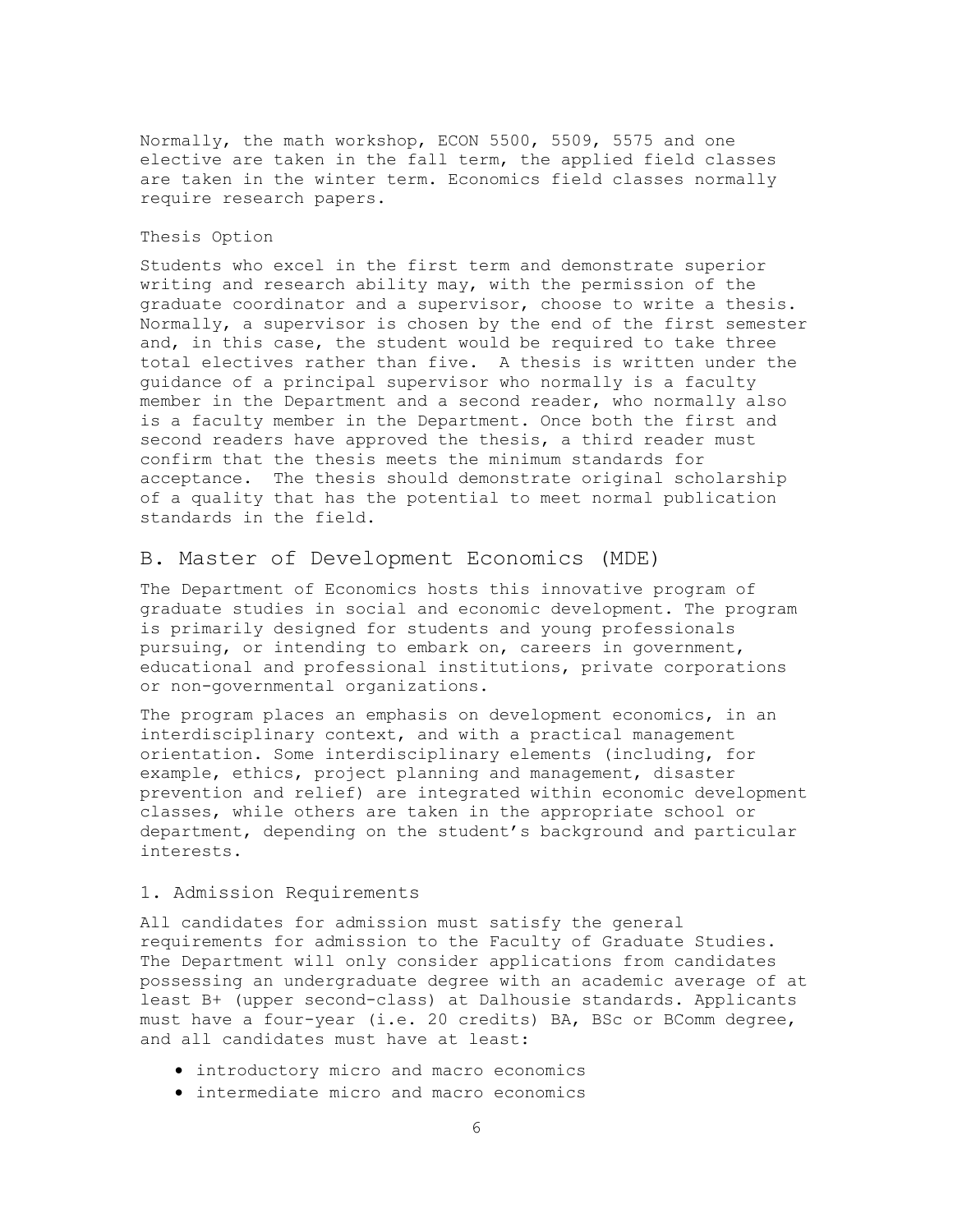- two senior economics field courses
- a basic class in statistics and university level calculus.

The normal duration of the program is one year. Those with insufficient background in economics may be admitted to the MDE program with additional course requirements to satisfy the gap in economics preparation, which may extend the degree beyond one year.

Applicants should also consult "Admissions Requirements" (p. 11, below), which includes regulations on "English Language Proficiency." For more information, see English Language Proficiency under "Admissions Requirements" for the Faculty of Graduate Studies.

Approval by the Department and the Faculty of Graduate Studies is required for the program of each student.

#### <span id="page-7-0"></span>2. Completion of MDE Program

The normal duration of the program is one year.

Student complete the math workshop early in September.

Students have three required courses:

- [ECON 5000:](http://academiccalendar.dal.ca/Catalog/ViewCatalog.aspx?pageid=viewcatalog&entitytype=CID&entitycode=ECON%205000) Development Microeconomics
- [ECON 5001:](http://academiccalendar.dal.ca/Catalog/ViewCatalog.aspx?pageid=viewcatalog&entitytype=CID&entitycode=ECON%205001) Economic Growth OR [ECON 5253:](http://academiccalendar.dal.ca/Catalog/ViewCatalog.aspx?pageid=viewcatalog&entitytype=CID&entitycode=ECON%205253) Open Economy Macroeconomics
- [ECON 5254:](http://academiccalendar.dal.ca/Catalog/ViewCatalog.aspx?pageid=viewcatalog&entitytype=CID&entitycode=ECON%205254) Applied Development Economics

Students can take either 5 electives or 3 electives plus a thesis.

### Thesis Option

Students who excel in the first half of their program and demonstrate superior writing and research ability may, with the permission of the graduate coordinator and a supervisor, choose to write a thesis. Normally, a thesis topic and committee are chosen by the end of the first semester and, in this case, the student would only be required to take three total elective courses, at least one of which must be in economics, rather than five. Students who choose the thesis option are expected to undertake research of innovative, original and publishable quality.

## <span id="page-7-1"></span>C. Doctor of Philosophy (PhD)

#### <span id="page-7-2"></span>1. Admission Requirements

Entrance to the PhD program normally requires completion of course requirements for an MA in Economics with an average of at least A- at Dalhousie standards. Students normally prepare for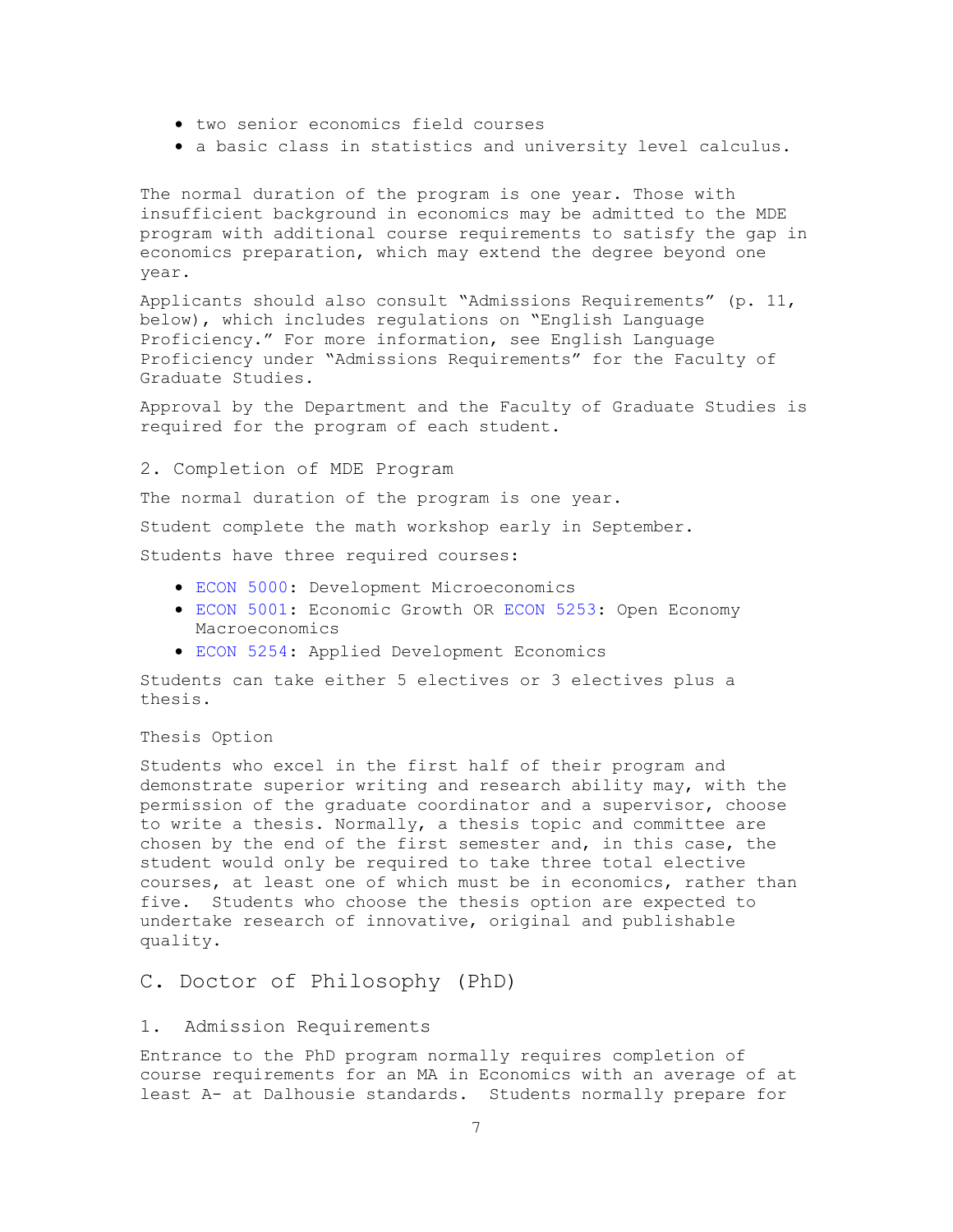their Qualifying exams in year one, and PhD Comprehensive Exam in year two.

Applicants may be required to submit the results of the Graduate Record Examination in Economics with their application. They should also consult Faculty of Graduate Studies Regulations on admission requirements and English language proficiency.

A Dalhousie student finishing a Master's degree who has been accepted into a PhD program must first complete the Master's before registering in the PhD program. If the student fails to complete the Master's degree for a particular entry point, the department must request deferral of the PhD admission to the next available start date.

#### <span id="page-8-0"></span>2. PhD Program Requirements

All Doctoral students are required to be on campus for at least 6 terms in the first 3 years of their program. PhD students are expected to complete the math workshop in early September of their first year.

The PhD program is designed to provide students with a strong foundation in economic theory and quantitative methods and intensive work in applied fields of economics. A course of study recommended for the three-year PhD program would include:

Year 1

- [ECON 5500](https://academiccalendar.dal.ca/Catalog/ViewCatalog.aspx?pageid=viewcatalog&entitytype=CID&entitycode=ECON%205500) (Macroeconomic theory)
- [ECON 5509](https://academiccalendar.dal.ca/Catalog/ViewCatalog.aspx?pageid=viewcatalog&entitytype=CID&entitycode=ECON%205509) (Microeconomic theory)
- [ECON 6609](https://academiccalendar.dal.ca/Catalog/ViewCatalog.aspx?pageid=viewcatalog&entitytype=CID&entitycode=ECON%206609) (Advanced Microeconomic theory)
- [ECON 6600](https://academiccalendar.dal.ca/Catalog/ViewCatalog.aspx?pageid=viewcatalog&entitytype=CID&entitycode=ECON%206600) (Advanced Macroeconomic theory)
- [ECON 5575](https://academiccalendar.dal.ca/Catalog/ViewCatalog.aspx?pageid=viewcatalog&entitytype=CID&entitycode=ECON%205575) (Econometrics I)
- three credit hours of graduate economics elective courses
- [ECON 9510](https://academiccalendar.dal.ca/Catalog/ViewCatalog.aspx?pageid=viewcatalog&entitytype=CID&entitycode=ECON%209510) Qualifying Exams (summer)

Year 2

- [ECON 6534](https://academiccalendar.dal.ca/Catalog/ViewCatalog.aspx?pageid=viewcatalog&entitytype=CID&entitycode=ECON%206534) (Advanced Econometrics)
- [ECON 6683](https://academiccalendar.dal.ca/Catalog/ViewCatalog.aspx?pageid=viewcatalog&entitytype=CID&entitycode=ECON%206683) (Special Topics in Advanced Economics) A special topics course must be taken in a PhD student's field of specialization and normally be taught by one or more members of the department who will also be members of the committee responsible for the comprehensive exam in the student's special field.
- six credit hours of graduate economics elective courses
- up to six additional credit hours in graduate economics elective courses
- [ECON 9520](https://academiccalendar.dal.ca/Catalog/ViewCatalog.aspx?pageid=viewcatalog&entitytype=CID&entitycode=ECON%209520) Comprehensive Exam (summer)

Year 3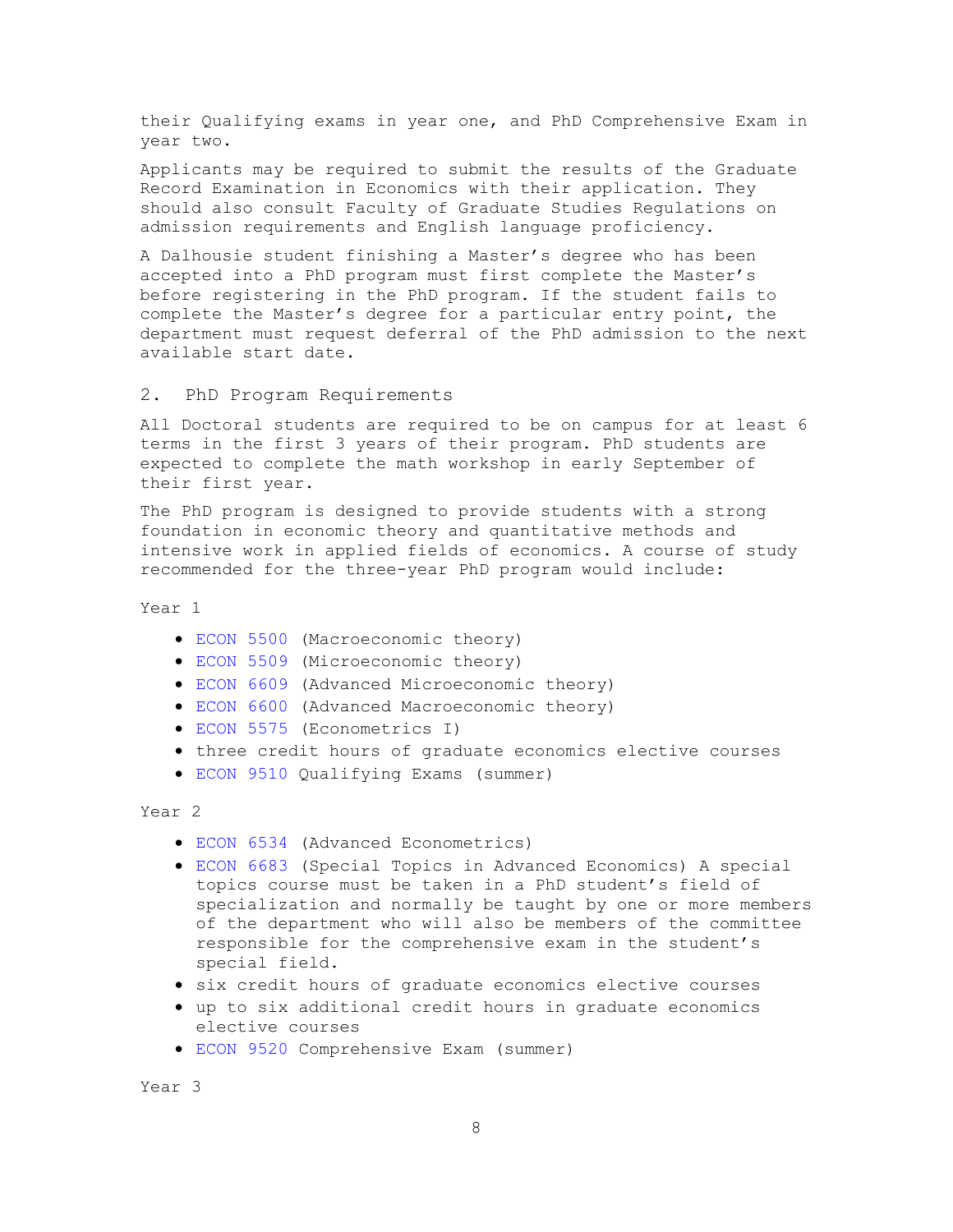• Thesis Research and Writing

Students can request from the graduate coordinator a waiver for a course. A waiver shall only be granted if the student can demonstrate that courses taken elsewhere were at an appropriate level. Approval by the Department and the Faculty of Graduate Studies is required for the program of each student.

After the first two semesters of course work, candidate for the PhD program will be given Qualifying Exams in macroeconomic and microeconomic theory (at the level of Dalhousie Economics courses [ECON 5500,](https://academiccalendar.dal.ca/Catalog/ViewCatalog.aspx?pageid=viewcatalog&entitytype=CID&entitycode=ECON%205500) [ECON 5509,](https://academiccalendar.dal.ca/Catalog/ViewCatalog.aspx?pageid=viewcatalog&entitytype=CID&entitycode=ECON%205509) [ECON 6600,](https://academiccalendar.dal.ca/Catalog/ViewCatalog.aspx?pageid=viewcatalog&entitytype=CID&entitycode=ECON%206600) and [ECON 6609\)](https://academiccalendar.dal.ca/Catalog/ViewCatalog.aspx?pageid=viewcatalog&entitytype=CID&entitycode=ECON%206609).

After the completion of all their course work, candidates for the PhD program will be given a Comprehensive Exam in one field of specialization.

Fields of specialization for the PhD are open but applicants to the PhD program must clearly state on their application the primary field in which they wish to specialize.

#### Completion of PhD Program

Qualifying Examinations consisting of written exams in micro and macro economic theory will be written within a designated onemonth period following the successful completion of the firstyear micro and macro theory courses (ECON 5500, ECON 5509, ECON 6600, and ECON 6609). A written Comprehensive Exam in one field of specialization will be taken after the completion of all PhD course requirements. Students normally write their Qualifying exams in June in their first year, and PhD Comprehensive Exam in June in their second year.

Students are required to present a thesis proposal at a departmental workshop no later than six months after completion of the Comprehensive Exam. One year after completion of the Comprehensive Exam, and on an annual basis, students are required to present their research results at a department workshop.

Administration of the Qualifying Examinations:

- a)Each major component of the Qualifying Examination (Microeconomic Theory and Macroeconomic Theory) will be set and graded by a committee of three faculty members chosen by the Graduate Coordinator, one of whom will serve as a chair. Committee members will normally be chosen from faculty who have taught the relevant graduate-level related theory courses. The Committee will normally receive input from faculty who have taught the relevant core theory courses in the previous academic year when setting the examination.
- b)Qualifying Examinations are written by students within three consecutive weeks, normally in June.
- c) The initial marking will be done independently by members of the committee no later than two weeks after the exam date.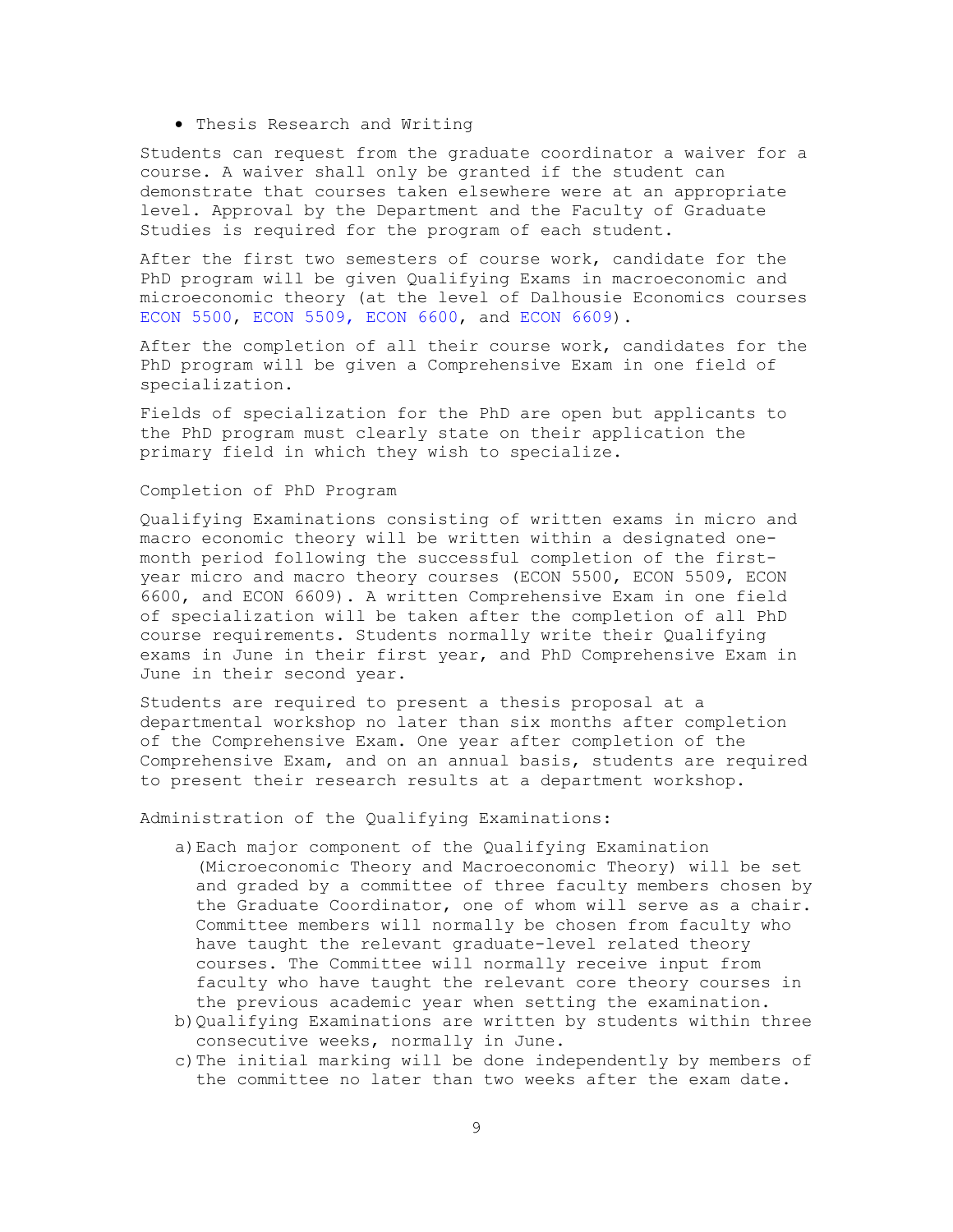The committee will then discuss and agree on grades for the written examinations. Examining Committee chairs will report grades to the Graduate Coordinator in writing, who will then inform the students of their grades.

- d)A score of at least 70 percent (B-) for each major component of the Qualifying Examination is required to pass.
- e)If a student passes both parts of the Qualifying Examinations, the Graduate Coordinator shall report a grade of PASS in ECON 9510 (Qualifying Doctoral Examination) for that student to the Registrar.
- f)If a student fails either of the two Qualifying Examinations, the Graduate Coordinator shall report a failure in ECON 9510 for that student to the Registrar.
- g)A failure in ECON 9510 will trigger immediate dismissal from the doctoral program.
- h)Upon receiving notice of dismissal, the student may apply for reinstatement, in accordance with Regulation 8.3 of the Graduate Calendar.
- i) The student then must re-write only the failed major component of examination within three (3) months of readmission.
- j)A second failure for ECON 9510 will trigger a second and final dismissal from the doctoral program, and the student's doctoral program will terminate.
- k)Grades for ECON 9510 are part of the student's official academic record.

Administration of the Comprehensive Examinations

- a)The Comprehensive Examination is set and graded by a committee of three faculty members, one of whom will serve as chair. Committee members will be formed with the faculty who have taught Econ 6683 Special Topics in Advanced Economics or who have expertise in the field of specialization.
- b)No less than four weeks prior to the examination date, the chair of the committee will inform the students about the general nature of the questions and what is to be expected of the students.
- c)Comprehensive Examinations are written by students after all course work is complete, normally in June.
- d)The initial marking will be done independently by members of the committee no later than two weeks after the exam date. The committee will then discuss and agree on grades for the written examination. Examining Committee chairs will report grades to the Graduate Coordinator in writing, who will then inform the students of their grades.
- e)A score of at least 70 percent (B-) for the Comprehensive Examination is required to pass.
- f)If a student passes, the Graduate Coordinator shall report a grade of PASS in ECON 9520 (Comprehensive Doctoral Examination) for that student to the Registrar.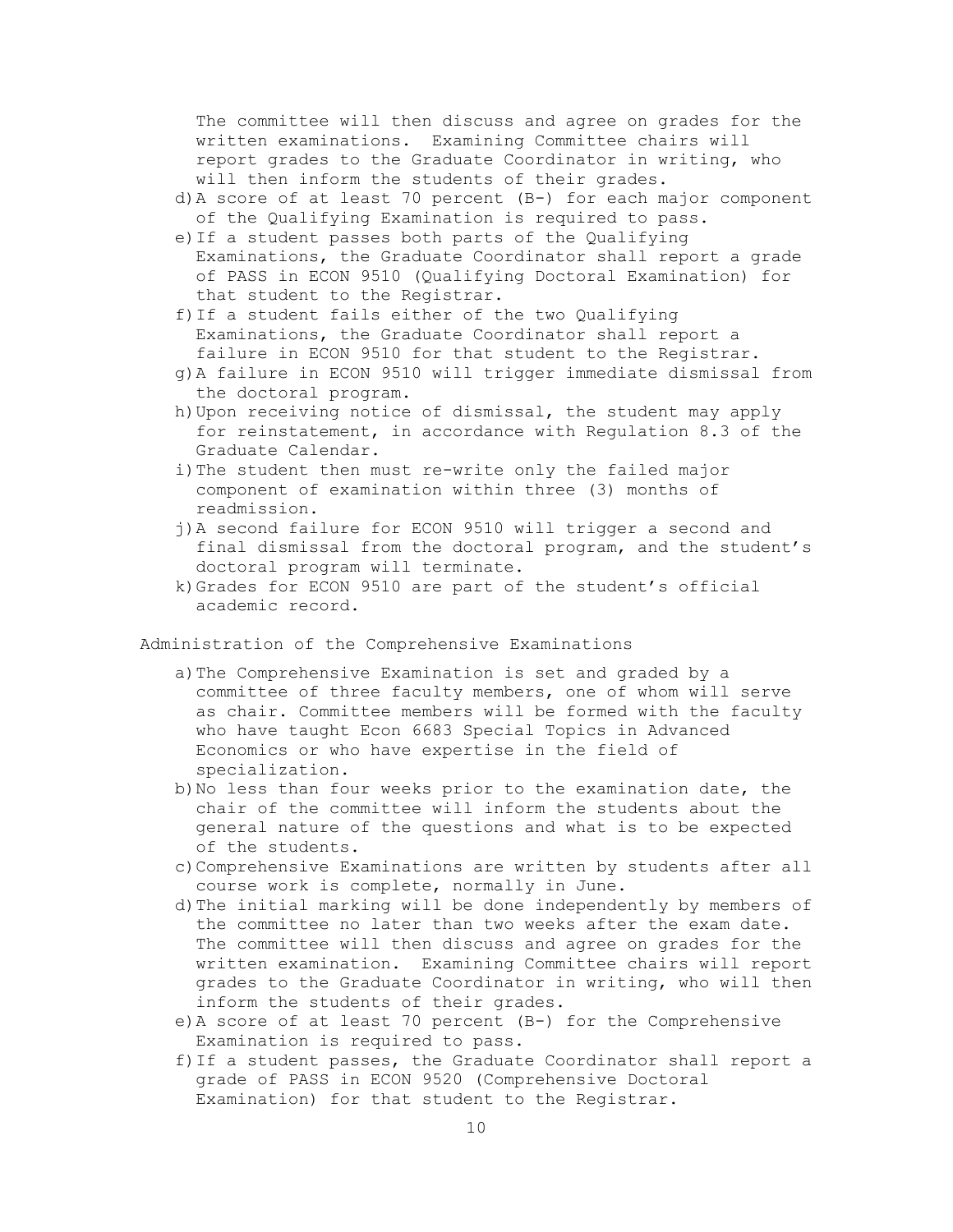- g)If a student fails the Comprehensive Examination, the Graduate Coordinator shall report a failure in ECON 9520 for that student to the Registrar.
- h)A failure in ECON 9520 will trigger immediate dismissal from the doctoral program.
- i)Upon receiving notice of dismissal, the student may apply for reinstatement, in accordance with Regulation 8.3 of the Graduate Calendar.
- j)The student then must write the Comprehensive Doctoral Examination within twelve (12) months of readmission.
- k)A second failure for ECON 9520 will trigger a second and final dismissal from the doctoral program, and the student's doctoral program will terminate.
- l)Grades for ECON 9520 are part of the student's official academic record.

#### Thesis

A suitable thesis must be submitted and defended. See Sections IX and X of this handbook and the [Graduate Calendar,](https://academiccalendar.dal.ca/Catalog/ViewCatalog.aspx) for information on thesis requirements and supervision.

Students are required to make a public presentation of a thesis proposal no later than six months after completion of the comprehensives. Starting from this point, and on an annual basis, students are required to present their research results at a department workshop.

## <span id="page-11-0"></span>II. Application/Admission Fees

### <span id="page-11-1"></span>A. Admission Requirements

All candidates must demonstrate English language proficiency. This requirement is met if, the last degree earned by the candidate was from an English language university in a country where the national language is English or if the candidate received a sufficiently high mark on an English language proficiency test. Applicants should also consult the [Faculty of](https://www.dal.ca/faculty/gradstudies/graduate-programs-admissions/admission_requirements.html)  [Graduate Studies](https://www.dal.ca/faculty/gradstudies/graduate-programs-admissions/admission_requirements.html) website for general information on admission.

Entrance to a one-year MA program requires an Honours BA in Economics (or equivalent) with an average of at least 77 (B+) at Dalhousie standards in classes in economics and related fields. Normally this means completion of at least 48 credit hours in economics beyond the introductory level including classes in economic theory beyond the intermediate level, statistics, econometrics and classes in applied areas of economics.

All candidates for admission to the MDE program must satisfy the general requirements for admission to the Faculty of Graduate Studies. Applicants may possess a BA, BSc or BComm degree, and all candidates must have at least introductory micro and macro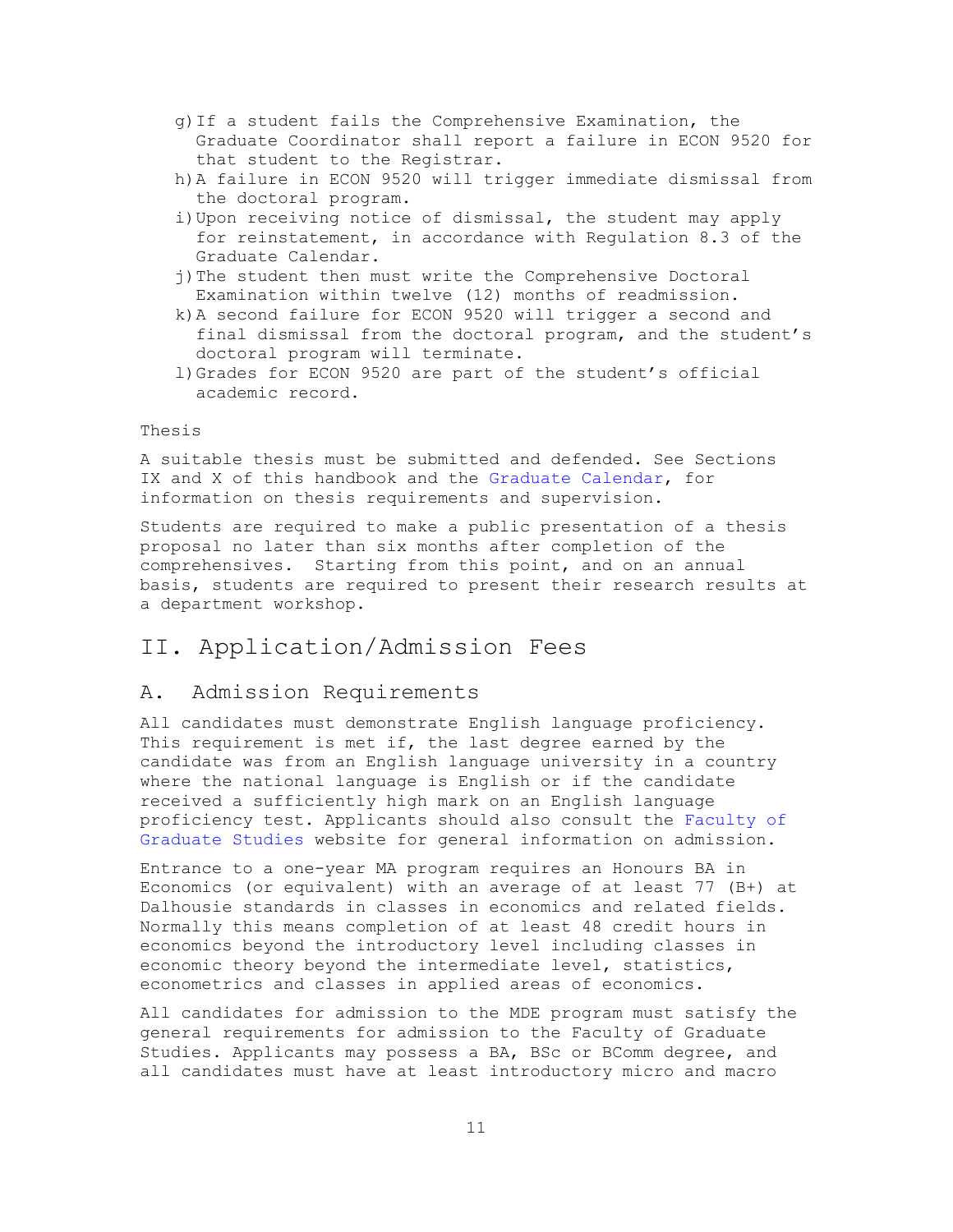economics, intermediate micro and macro economics, at least two senior economics field courses, statistics and calculus.

Entrance to the PhD program normally requires completion of course requirements for an MA in Economics with an average of at least A- at Dalhousie standards. Please note that three academic references are required for an application to the PhD program, as well as a Research Statement.

#### <span id="page-12-0"></span>B. Deadlines

Graduate programs in economics are designed to begin in September.

Canadian students: the application (including the application fee) for admission to the MA and MDE program should be received by the University no later than May 1 for a September start date (all supporting documents must be received by June 1). However, if you are applying for scholarships and departmental funding, your application (including application fee) should be completed by December 31 and supporting documents should be submitted by January 31. The application (including the application fee) for admission to the PhD program should be received by the University no later than December 31 for a September start date (all supporting documents must be received by January 31). Applications received after the deadline are not guaranteed to be processed in time for September admission.

Non-Canadian students: your application (including application fee) for admission to the MA and MDE program should be received by the University no later than March 1 for a September start date. All supporting documents must be received by April 1. However, if you are applying for scholarships and departmental funding, your application (including application fee) should be completed by December 31 and supporting documents should be submitted by January 31. The application (including the application fee) for admission to the PhD program should be received by the University no later than December 31 for a September start date (all supporting documents must be received by January 31). Applications received after the deadline are not guaranteed to be processed in time for September admission.

Applicants who require a student visa and are not funded by the University or an officially recognized funding agency may be asked to provide proof of financial ability with their application. Canadian immigration is increasingly rigorous about requiring proof of sufficient financial support to complete the program of studies.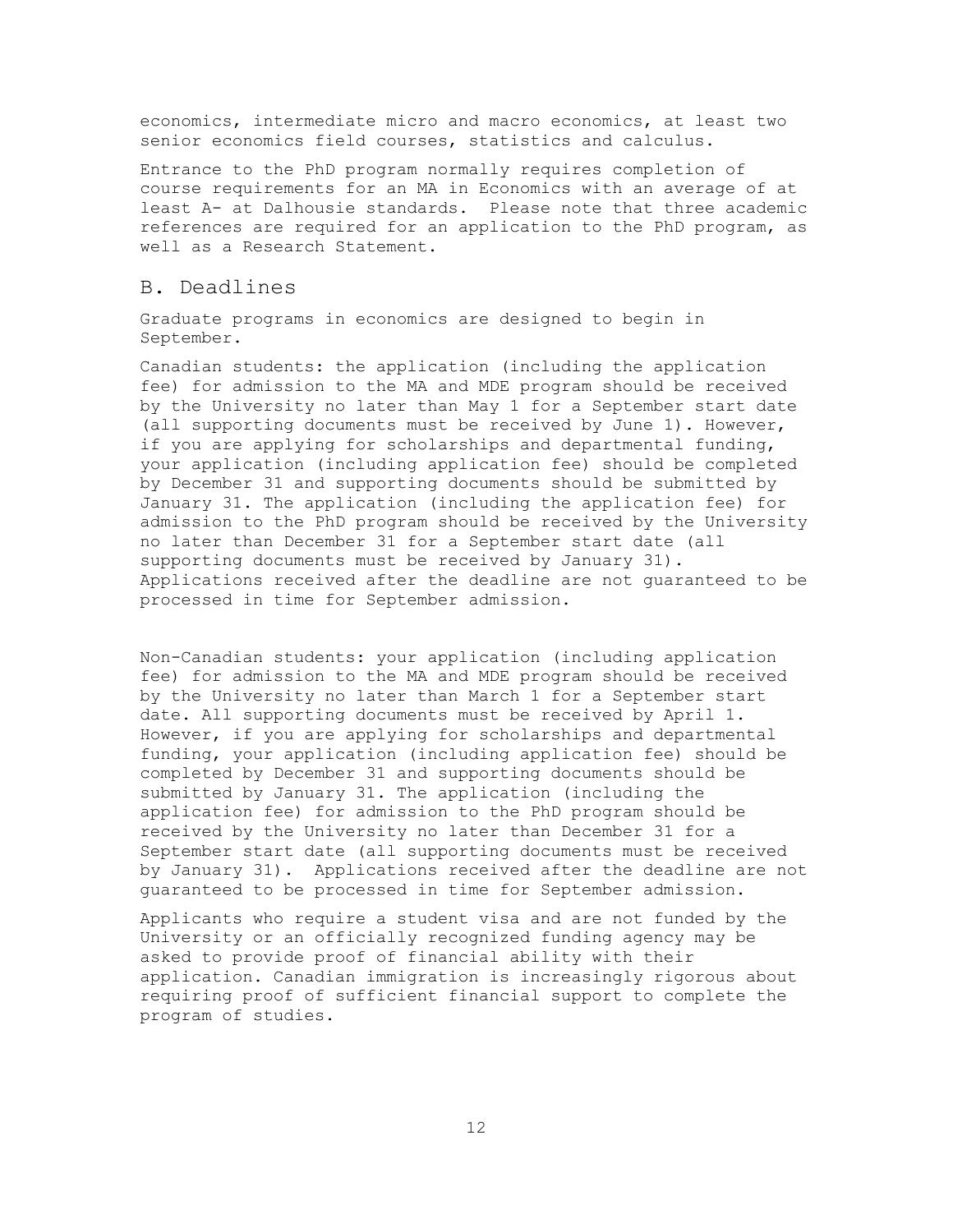### <span id="page-13-0"></span>C. Forms

Go to [https://www.dal.ca/faculty/gradstudies/graduate-programs](https://www.dal.ca/faculty/gradstudies/graduate-programs-admissions/admission_requirements/admission_process.html)[admissions/admission\\_requirements/admission\\_process.html](https://www.dal.ca/faculty/gradstudies/graduate-programs-admissions/admission_requirements/admission_process.html) to begin the application process online.

Supporting documents must be sent to the department. Note that supporting documents (transcripts, letters of reference, etc.) will be verified for authenticity. Applicants submitting fraudulent documents may have their names published on the listserv of the Association of Registrars of Universities and Colleges of Canada, and have their acceptance rescinded.

#### <span id="page-13-1"></span>D. Application Fee

The application fee is \$115 CDN.

#### <span id="page-13-2"></span>E. Tuition and Other Fees

Please visit Dalhousie's Student Accounts site [\(http://www.dal.ca/admissions/money\\_matters.html\)](http://www.dal.ca/admissions/money_matters.html) for up to date information regarding tuition and fees.

At Dalhousie, the graduate studies academic year (Sept. 1-Aug. 31) is divided into three terms: Fall (September-December), Winter (January-April), and Summer (May-August). The total tuition and fees for 1 full year (12 months) is due in three installments, corresponding to the three terms. Economics graduate degree programs are based on a program fee structure (e.g., a one-year program). Fees must be paid for all three terms in a given year, regardless of whether the student is taking courses in all three terms or how many courses are being taken in a particular term. There are three payment due dates: one in September, January and May each.

Students who fail to register and pay tuition fees for any term before the degree program requirements have been fulfilled are considered to have withdrawn and will be required to apply for readmission. Readmitted program fee students (except those who were withdrawn for academic reasons) must pay fees for the terms in which they were not registered, to a maximum of three terms at the current continuing fee rate.

#### <span id="page-13-3"></span>Basic Program Length

All Economics graduate programs have a minimum period for program fee payment and residency requirements. Normally, we provide scholarship for four years for PhD students. A Masters student admitted to a one-year, full-time master's program is required to pay three consecutive terms of full-time program fees.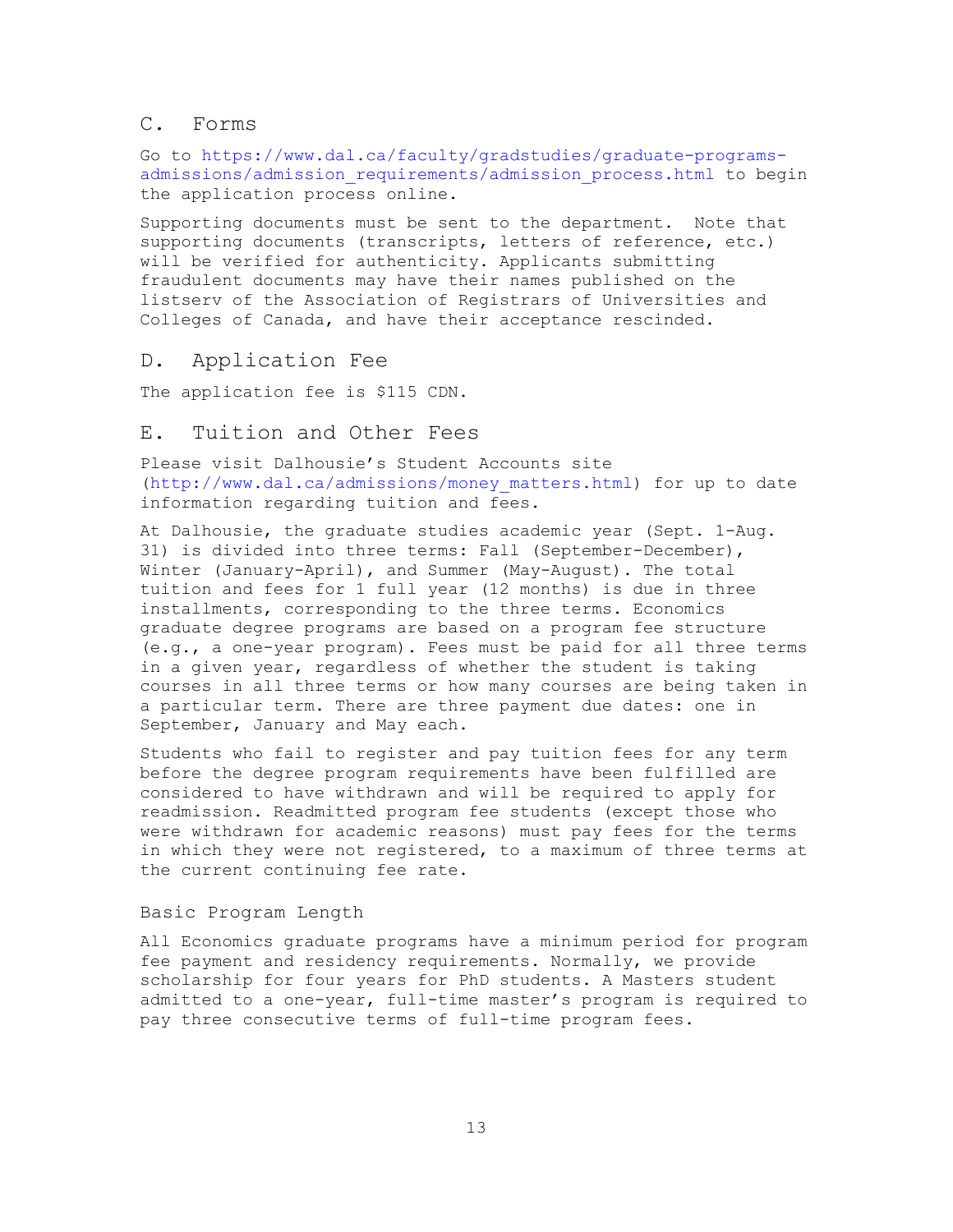#### <span id="page-14-0"></span>Continuing MA/MDE Students

Students continuing beyond their initial program fee requirement period will be assessed continuing fees on a per-term basis. Students must maintain continuous registration until their program requirements are complete or they are granted a formal Leave of Absence. Students in Master's thesis programs should normally expect to take 6 to 12 months beyond the program fee requirement period to complete their studies.

#### <span id="page-14-1"></span>Means of Payment

For information on the payment of fees, check [https://www.dal.ca/admissions/money\\_matters.html](https://www.dal.ca/admissions/money_matters.html)

#### <span id="page-14-2"></span>Part-Time Students

Students entering or switching to a part-time Master's program are required to pay the part-time equivalent of full-time program fees. In other words, part-time Master's students will pay the same amount of fees as a full-time student at a rate of 3 parttime terms being equivalent to one full-time term. For example, a Master's student entering a one-year, part-time Master's program must pay 9 consecutive terms of part-time fees. If a Master's student completes a part-time program earlier than 9 terms, the student will be required to pay part-time program fees for any outstanding terms before they are approved for graduation. Parttime Master's students who do not finish their degree requirements in the required number of part-time program terms, must register and pay fees on a part-time continuing basis.

A part-time graduate student cannot carry more than 8 credit hours per term. It should be noted that under the program or continuing fee, students may take only the courses approved by the department on the student's Graduate Program Form.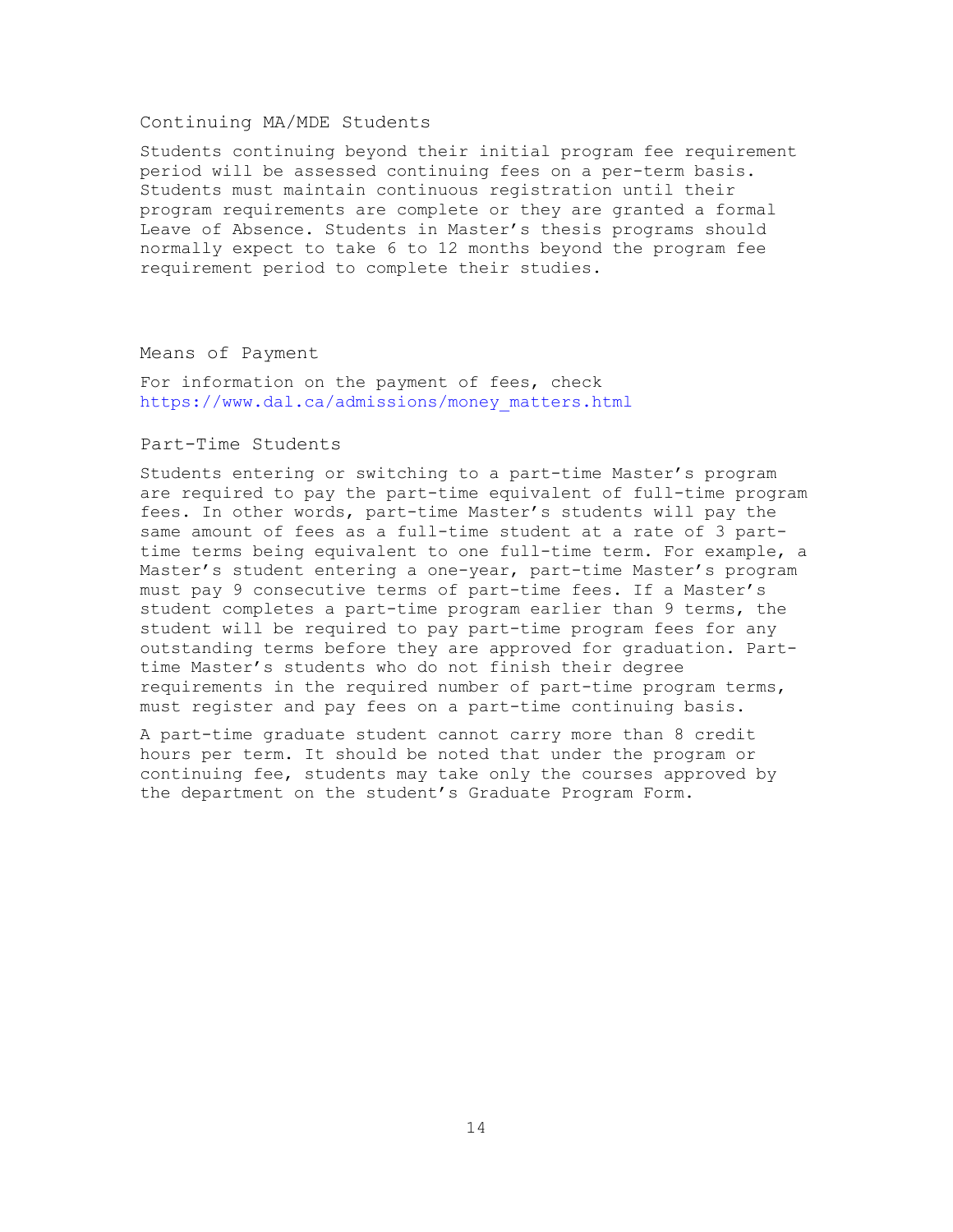#### <span id="page-15-0"></span>F. Maximum Duration of Programs

The normal upper time limits for the completion of degrees are:

| Degree              | Time                                                        |
|---------------------|-------------------------------------------------------------|
| One year Master's,  | Four years from date of first                               |
| full-time           | registration in the program                                 |
| One year Master's,  | Five years from date of first                               |
| part-time           | registration in the program                                 |
| PhD, full-time only | Six years from date of first<br>registration in the program |

Students may apply to the Faculty of Graduate Studies for an extension to the upper time limit, one year at a time. Such applications will be considered based upon progress and total time since starting the program.

#### <span id="page-15-1"></span>G. Annual Progress Report

Every graduate student is required to submit an Annual Progress Report to the Faculty of Graduate Studies, through the supervisor and the graduate coordinator. This report is due on an annual basis, one month prior to the anniversary of the student's admission date. Failure to submit this report may result in delays in registration and funding.

Students who have external funding administered by the university are required to submit annual progress reports one month in advance of the anniversary of the start date of their award; this report will also satisfy the FGS progress report requirements.

The Progress Report procedure is described at: <https://www.dal.ca/faculty/gradstudies/current-students.html>

## <span id="page-15-2"></span>H. Financial Assistance

The University and Department offer, on a competitive basis, a limited number of scholarships, teaching assistantships, and research assistantships. Students are encouraged to submit their admission applications early enough to be nominated by the Department for these awards (December 31).

All students who meet the deadline are automatically considered for internal Dalhousie Department of economics financial awards, so no special scholarship application process is required for these. Dalhousie offers other scholarships sometimes with earlier deadlines, which require a separate application. For example, the Dalhousie Harmonized Scholarship application deadlines begin in early December.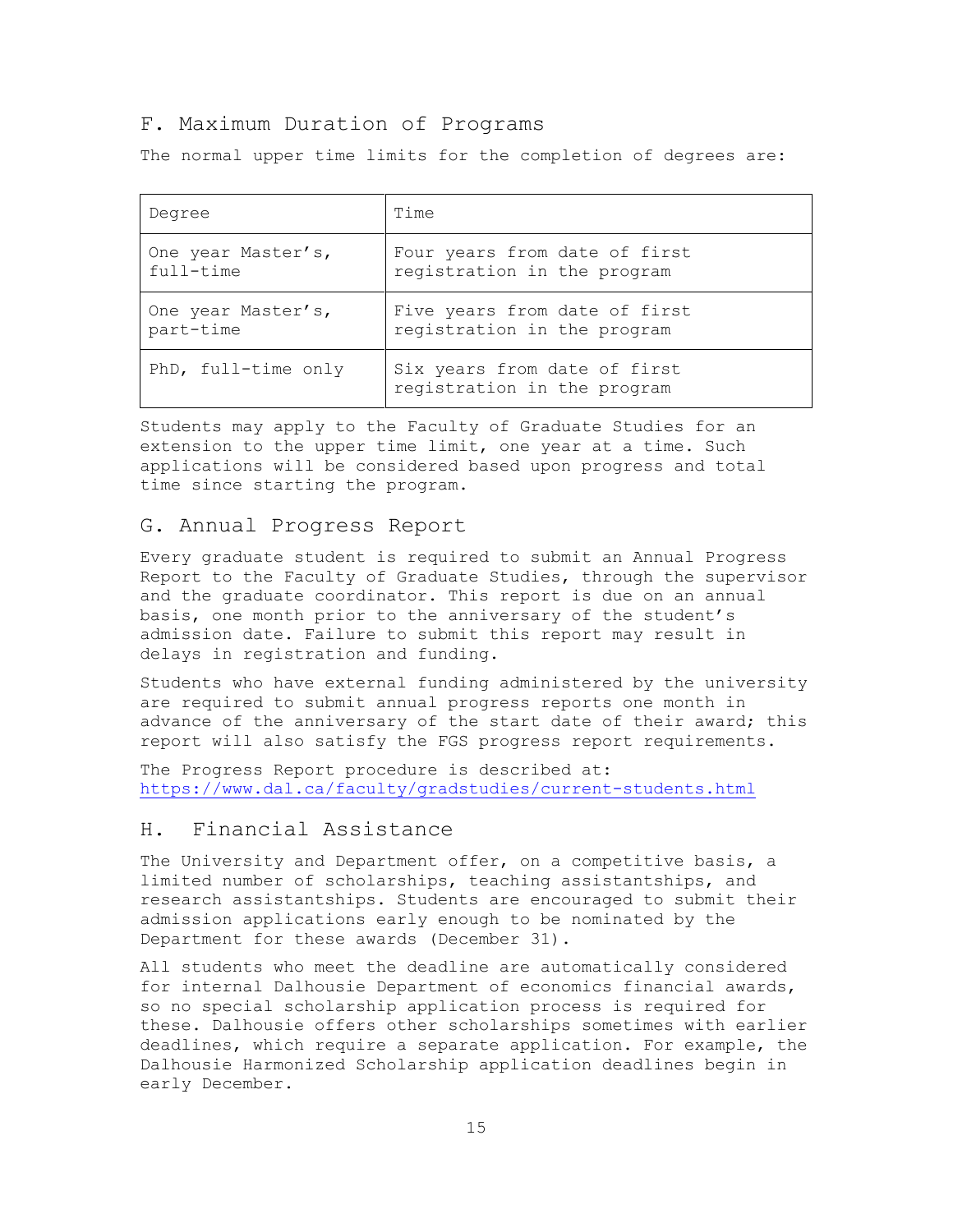The Southern African Student Education Project (SASEP) generally has a deadline at the end of January. In addition, students are encouraged to pursue other sources of funding outside Dalhousie. Obtaining application forms, etc. for such external awards is the responsibility of the student applying for the award.

## <span id="page-16-0"></span>III. Acceptance/Registration

## <span id="page-16-1"></span>A. Letter from the Department

A letter or email from the Department of Economics saying that the Department has recommended to the Dean of Graduate Studies that you be offered admission (or admission and funding) is not an official offer from Dalhousie University. Official offers come only from the Dean of Graduate Studies. It is possible for the Dean not to accept recommendations from departments.

Please contact us if you have alternatives to consider and have not yet received an official offer from us.

## <span id="page-16-2"></span>B. Letter from the Dean of Graduate Studies

A letter from the Dean of Graduate Studies that offers admission or admission and funding will typically be open for two weeks. If funding is involved, the funds will be reallocated if there is no response within two weeks. However, students are encouraged to contact the department as soon as a decision is made to accept an offer.

## <span id="page-16-3"></span>C. Qualifying Year or Special Undergraduate Year (Masters Only)

A student applying for admission into a Masters program but with some deficiency in the particular discipline may be admitted to a Qualifying Year or Special Undergraduate Year. A student would usually take six to eight courses of one term (or one halfcredit) each. However, qualifying students can be full-time or part-time; take as little as a single, half-credit (0.5) class or as many as ten one-half (10 x 0.5) credit classes chosen from undergraduate classes or a mixture of undergraduate and graduate classes. International students should consult the international centre as a minimum number of courses are required in a given term to be considered by Dalhousie to be "full time for immigration purposes". Qualifying students must pass all classes taken as qualifying students with no grades below a B- and an average of at least B, and fulfill any other requirements in order to be considered for admission.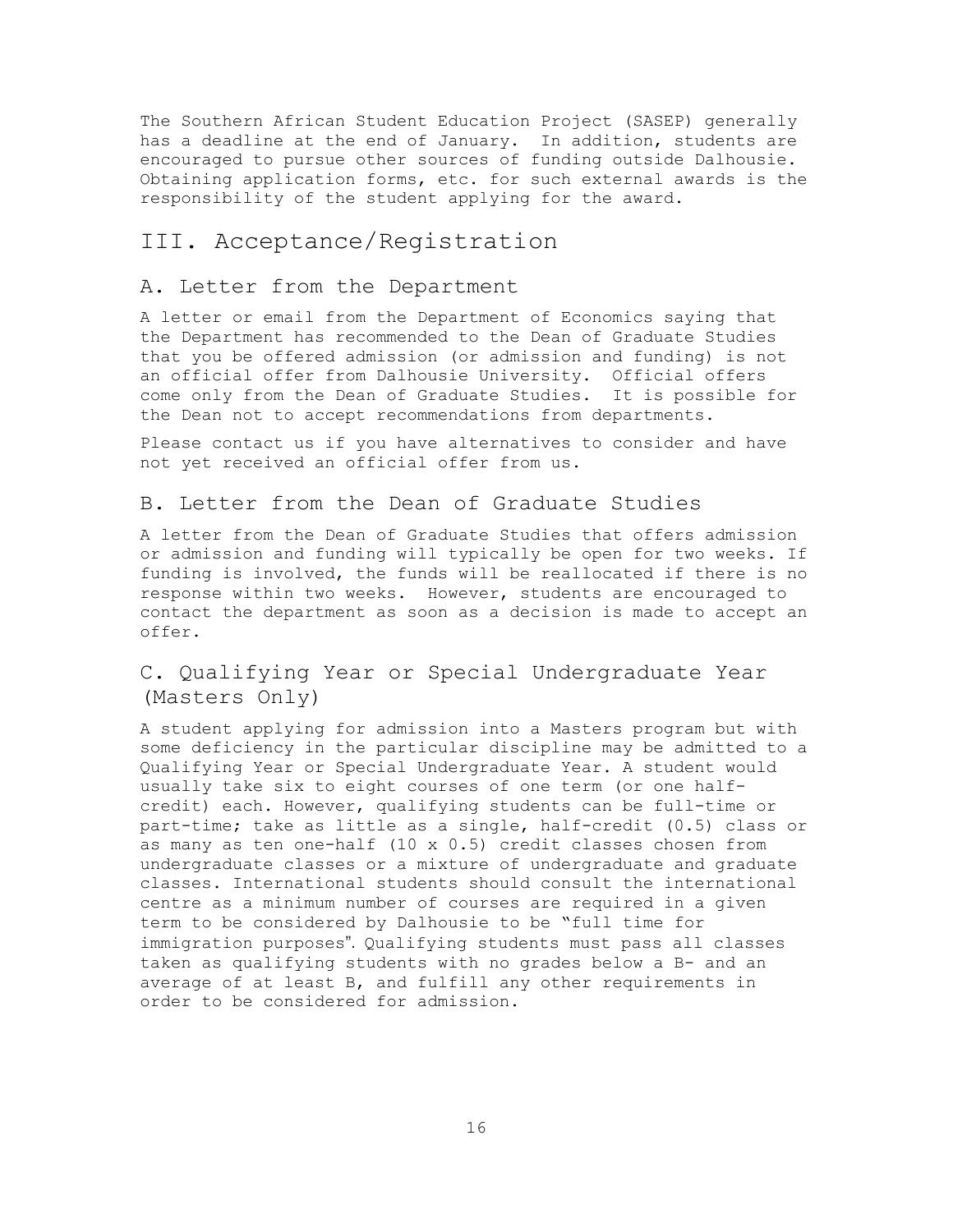## <span id="page-17-0"></span>D. Deferral

Provided you instruct us in a timely manner, we can request a deferral of admittance for up to one year from the Dean of Graduate Studies. Scholarships cannot be deferred.

### <span id="page-17-1"></span>E. Registration

Graduate students can register online usually beginning sometime in March at<http://www.dal.ca/online> and must register for the course #REGN 9999, section 1. The CRN numbers for the 2022-23 academic year are CRN 14024 (Fall), CRN 23776 (Winter), and CRN to be announced (Summer). Economics graduate students pay program fees and these codes generate fees on a term-by-term basis.

You are advised to check your account online, especially before the deadlines, to ensure the charges are correct. Registration after September 16 is considered late. The current fee for late registration is \$50.00. Students will select specific courses after arrival on campus and in consultation with the graduate coordinator. Up to date information on registration can be found here: [https://www.dal.ca/faculty/gradstudies/current](https://www.dal.ca/faculty/gradstudies/current-students.html)[students.html](https://www.dal.ca/faculty/gradstudies/current-students.html)

Qualifying year students pay a per course fee, not a program fee. For more information on qualifying year fees, please contact Student Accounts at [student.accounts@dal.ca.](mailto:student.accounts@dal.ca)

## <span id="page-17-2"></span>F. Student E-mail Addresses

The University issues an @dal.ca e-mail address to all students. This is the official e-mail address and the only e-mail address that the University will use for communication with students regarding academic and administrative matters; it will be the address to which all general e-mail messages to students will be sent and it will be the address provided to faculty members when they request distribution lists for the sending of messages to students in their classes. A message sent by the University, or a faculty or staff member, to your @dal.ca address will be considered to have been delivered to you.

Students should visit<https://password.dal.ca/> for detailed instructions on how to activate their @dal.ca account. This should be done as soon as your acceptance to Dalhousie is received. Notice of financial awards (scholarships, etc.) are now sent only by e-mail and will be sent only to this address.

### <span id="page-17-3"></span>G. Register for Emergency Phone Text Messaging

Enter your Dalhousie ID and cell phone number to start receiving emergency alerts. A signup window/tab has been added to the main page of MyDal. This system is an additional but important tool to relay messages to students and employees in emergencies. If you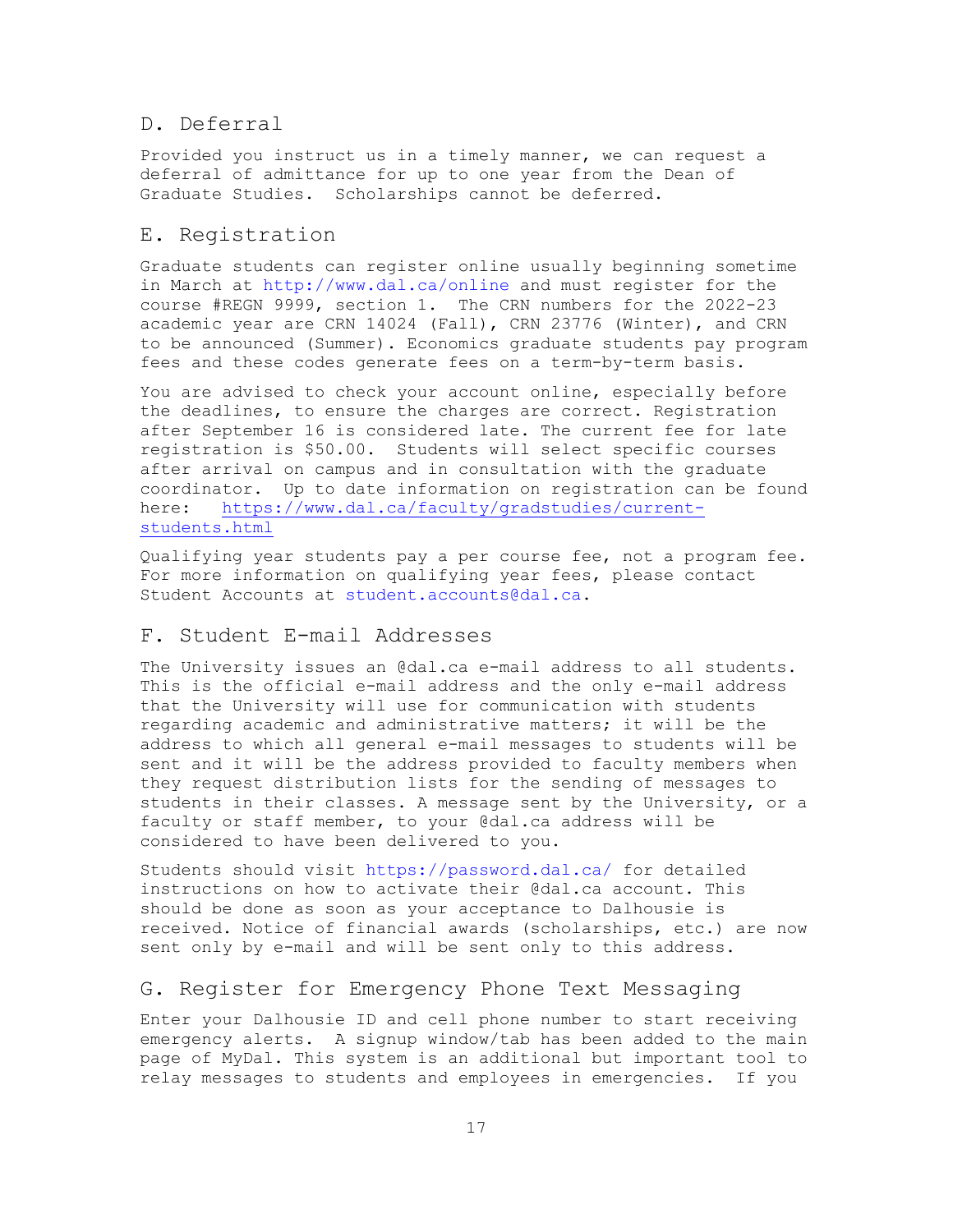have questions or need more information, please visit the FAQ page at https://www.dal.ca/dept/dalsafe[/subscribe.](https://www.dal.ca/dept/dalsafe/subscribe.html)html.

## <span id="page-18-0"></span>H. Housing

Students should be aware that it is difficult to find housing if you arrive on campus after classes start. Information about oncampus accommodation can be found at [www.dal.ca/campus\\_life/residence\\_housing/residence/halifax](http://www.dal.ca/campus_life/residence_housing/residence/halifax-campus.html)[campus.html.](http://www.dal.ca/campus_life/residence_housing/residence/halifax-campus.html) Information on private accommodation can be found at the Off-Campus Housing Office, [www.dal.ca/och](http://www.dal.ca/och)

## <span id="page-18-1"></span>I. Notification of Address Change

Students are required to ensure that address changes are kept up to date. This should be done on Dalhousie Online: [www.dal.ca/online.](http://www.dal.ca/online)

To update, select "Update Address(es) and Phone(s)" from the Personal Information menu and add the new address. Then select the type you wish to add and click the "insert" button.

Notifications from the University will be sent to the most recent address on the student information system; students will be held responsible for complying with these notifications, and nonreceipt of material because of failure to report a change of address will not excuse students from such responsibility.

## <span id="page-18-2"></span>J. Free Software Available for Students

Various software packages are available to students to download, including Antivirus and Microsoft Office. Go to:

<http://www.dal.ca/dept/its/its-services/software-download.html>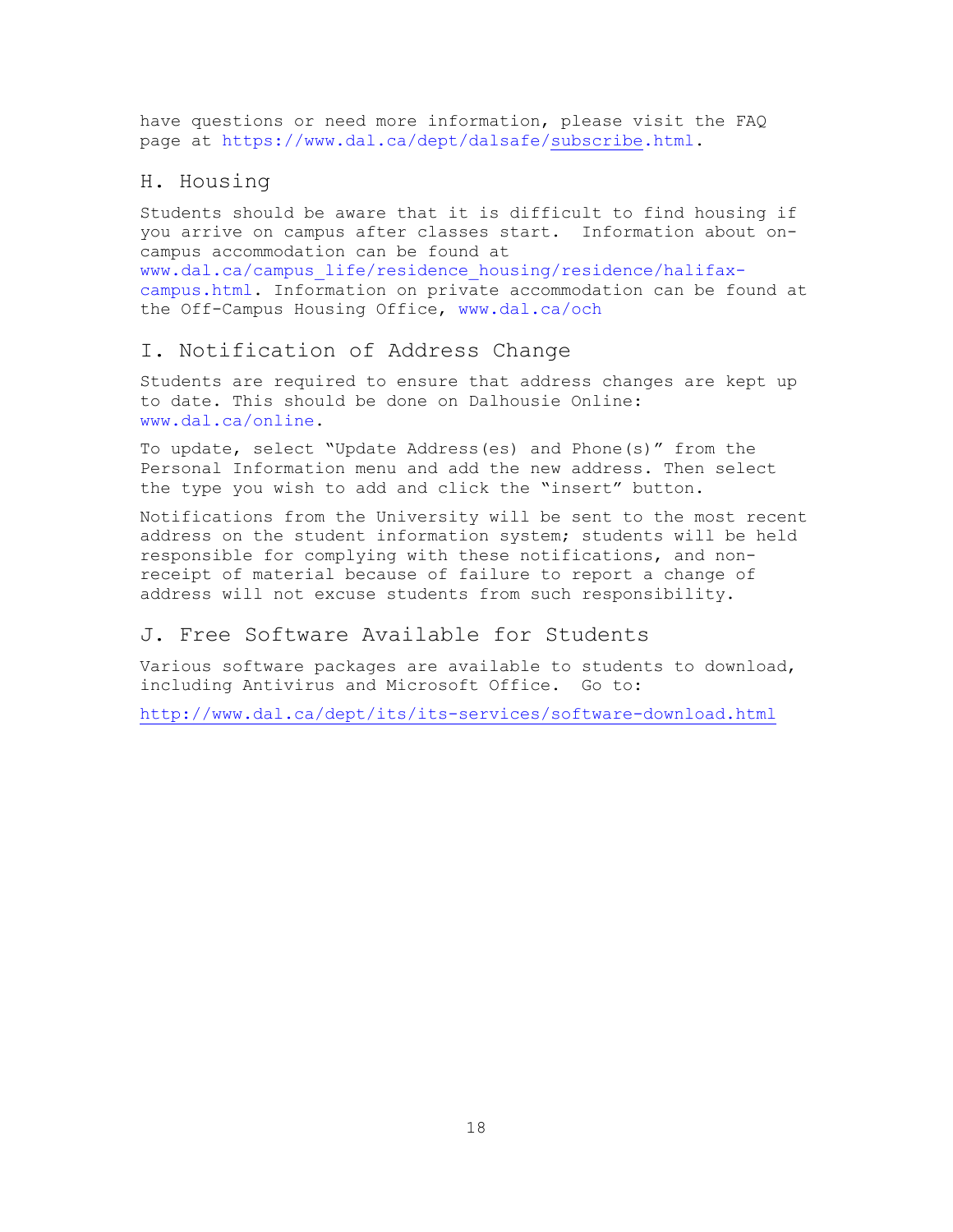## <span id="page-19-0"></span>IV. Arrival on Campus

### COVID-19 Update:

Please regularly review the current COVID-19 information and updates on the website [https://www.dal.ca/covid-19-information](https://www.dal.ca/covid-19-information-and-updates.html)[and-updates.html](https://www.dal.ca/covid-19-information-and-updates.html)

## <span id="page-19-1"></span>A. Housing

The Residence Office, located at 6230 Coburg Road, has information on University residences. Information is also listed on the housing website:

[https://www.dal.ca/campus\\_life/residence\\_housing/residence.html](https://www.dal.ca/campus_life/residence_housing/residence.html)

There is an Off-Campus Housing Office, [www.dal.ca/och,](http://www.dal.ca/och) located in Risley Hall and is designed to help students find privately-owned accommodation.

It is usually difficult to find housing if you arrive on campus after classes start. Please plan ahead for an easy transition to student life.

## <span id="page-19-2"></span>B. Dalhousie ID Card

On your arrival at Dalhousie (and assuming that you have registered online), one of your first priorities will be to obtain an ID card. New students may obtain their ID cards at the Dal Card Office located at 6230 Coburg Road.

#### <span id="page-19-3"></span>C. The Department/Program Form

The Department of Economics is located at 6214 University Avenue, directly across from the Killam Library. Our phone number is (902) 494-2026. You should contact the Graduate Coordinators, Casey Warman (MA and PhD) or Chidozie Okoye (MDE and PhD), in early September if you have questions regarding course options. They will also hold a meeting to go over the program requirements and answer questions.

## <span id="page-19-4"></span>D. Health and Dental Care

Dalhousie Health Services provides health care and services for students. Health Services is located at 1246 LeMarchant Street (2 nd floor). The appointment line is (902) 494-2171.

The Dalhousie Dental Clinic offers a range of services to students. The Dental Clinic is an educational facility. Patients who are accepted for treatment provide practical clinical experiences for dental students and, at the same time, receive quality care at reduced fees. The clinic is located at 5981 University Avenue. The appointment line is (902) 494-2101.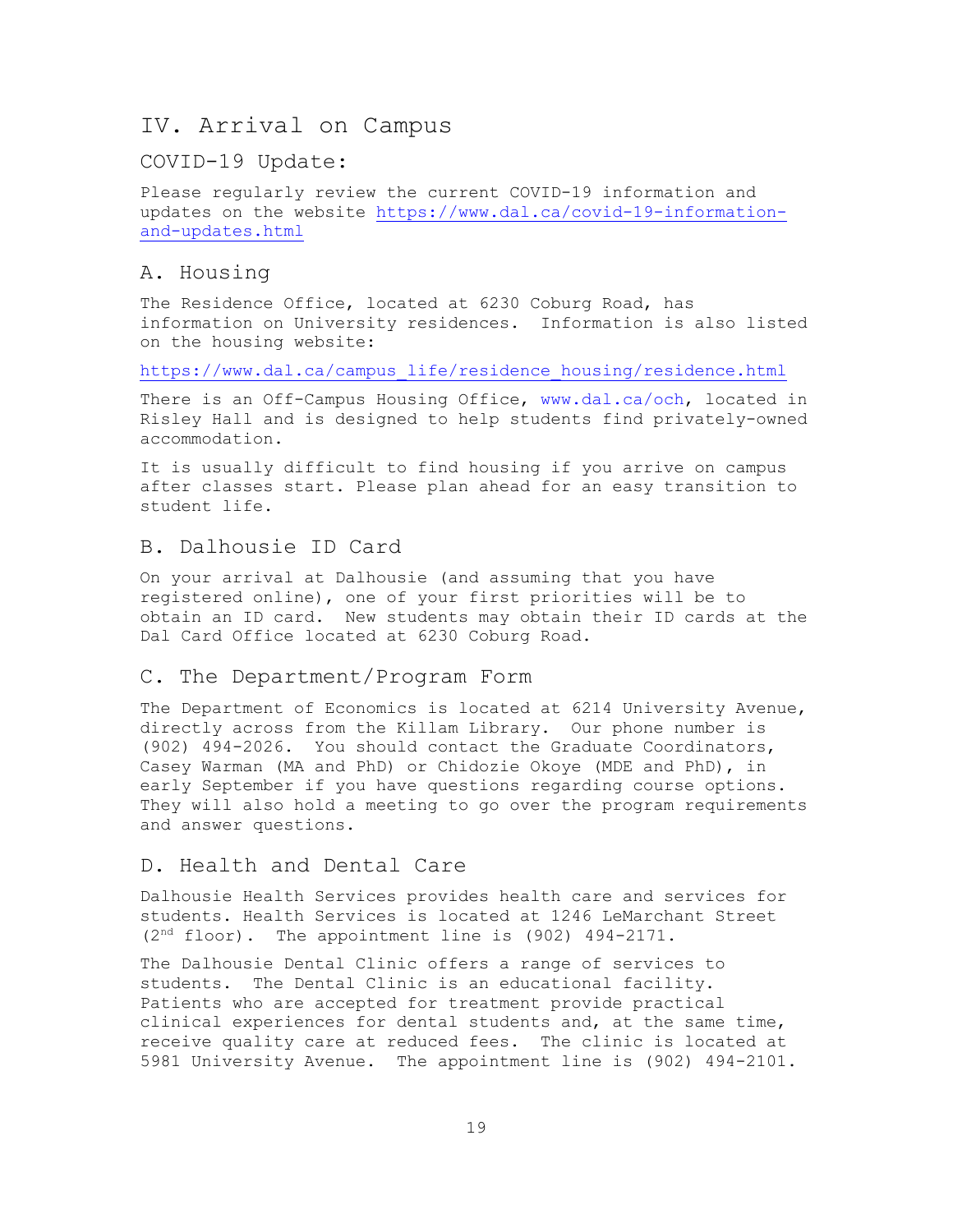International students are required to pay for a mandatory health insurance policy. If you already have coverage you can opt out. Please find more information here:

[https://www.dal.ca/campus\\_life/health-and-wellness/my-insurance](https://www.dal.ca/campus_life/health-and-wellness/my-insurance-plan.html)[plan.html](https://www.dal.ca/campus_life/health-and-wellness/my-insurance-plan.html)

## <span id="page-20-0"></span>E. Library

The Killam Library, located across from the Department, has the Economics collection. Your Dalhousie ID serves as a library card (see letter from Department Administrator for obtaining an ID card). This also entitles you to use other libraries on campus (e.g., Law or Medicine) or to borrow materials from other local university libraries.

Library tours are available. Please consult the front desk at the Killam Library for further information.

#### <span id="page-20-1"></span>F. Bookstore

The bookstore is located in the basement of the Student Union Building (6136 University Avenue). Both new and used texts are available, though private sale of graduate texts is more common.

## <span id="page-20-2"></span>G. Career & Leadership

The Bissett Student Success Centre offers career and leadership development, academic advising, study support and tutoring. It is located on the 4th Floor of the Student Union Building

#### <span id="page-20-3"></span>H. Parking

Information on parking permits is available [online.](http://www.dal.ca/dept/facilities/parking-at-dal/permits---parking/order-your-permit.html)

#### <span id="page-20-4"></span>I. UPass Program

The Universal Bus Pass [\(UPass\)](http://www.dal.ca/campus_life/UPass.html) is a special transit pass specifically designed for Dalhousie and King's students.

If you are a full-time student, the UPass lets you ride Metro Transit buses, ferries, and Community Transit buses from September to April. The U-Pass is a mandatory program for all full-time students. It costs approximately \$165.10 per year and is automatically assessed in September with your incidental fees.

The Summer UPass Program is mandatory for students who are fulltime students for the summer (May - August) semester. The 2022 Summer UPass costs \$82.55 for the four-month period.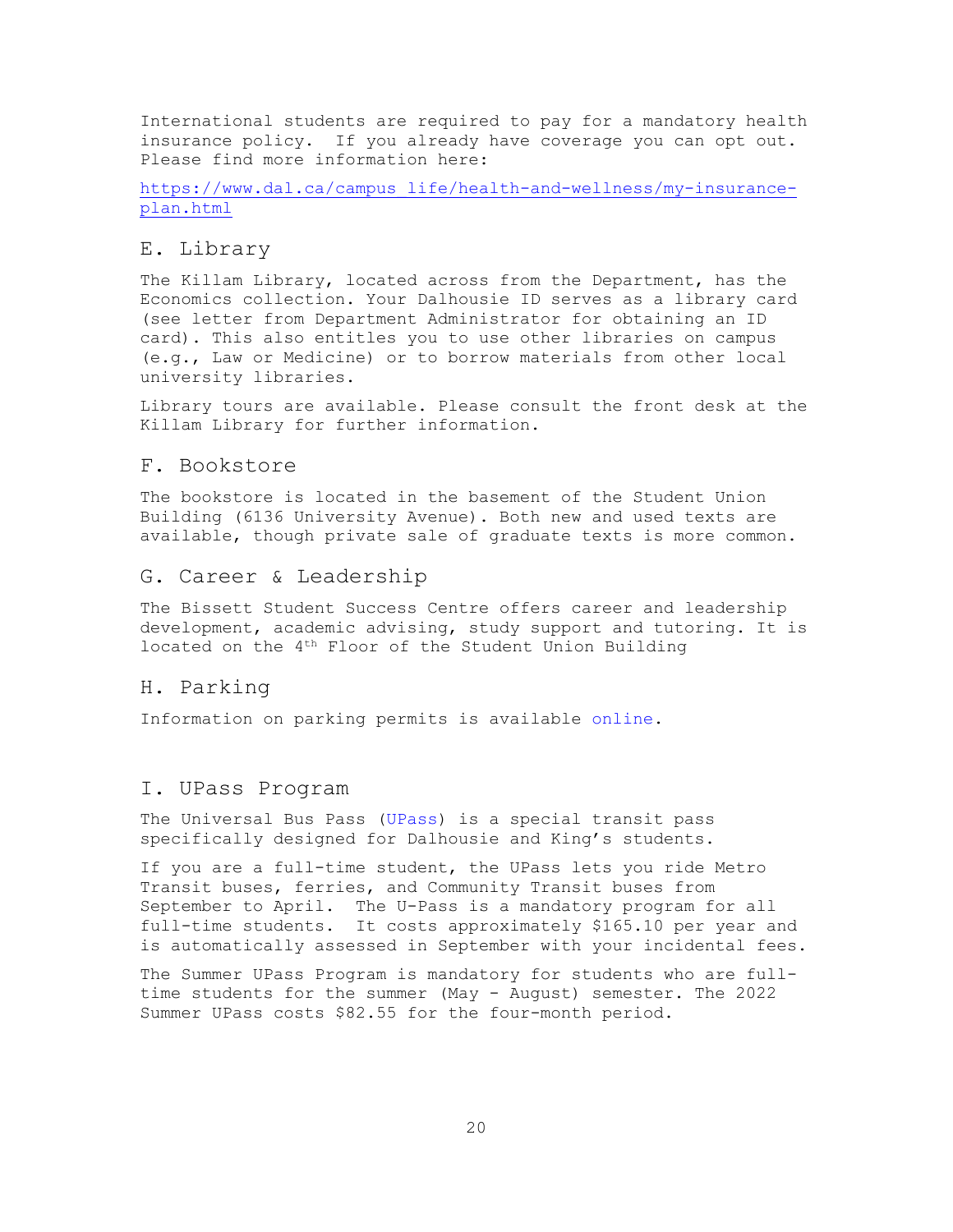## <span id="page-21-0"></span>J. University Closure/Cancellation of Classes

Any decision to close the University (e.g. for a severe snowstorm) is made in the President's Office. The university has a number of different channels that may be used to communicate storm closures. These include Dalhousie webpage [\(www.dal.ca\)](http://www.dal.ca/) and media outlets. You can also receive text messages via DalSafe: [dal.ca/dalsafe](https://www.dal.ca/dept/dalsafe.html)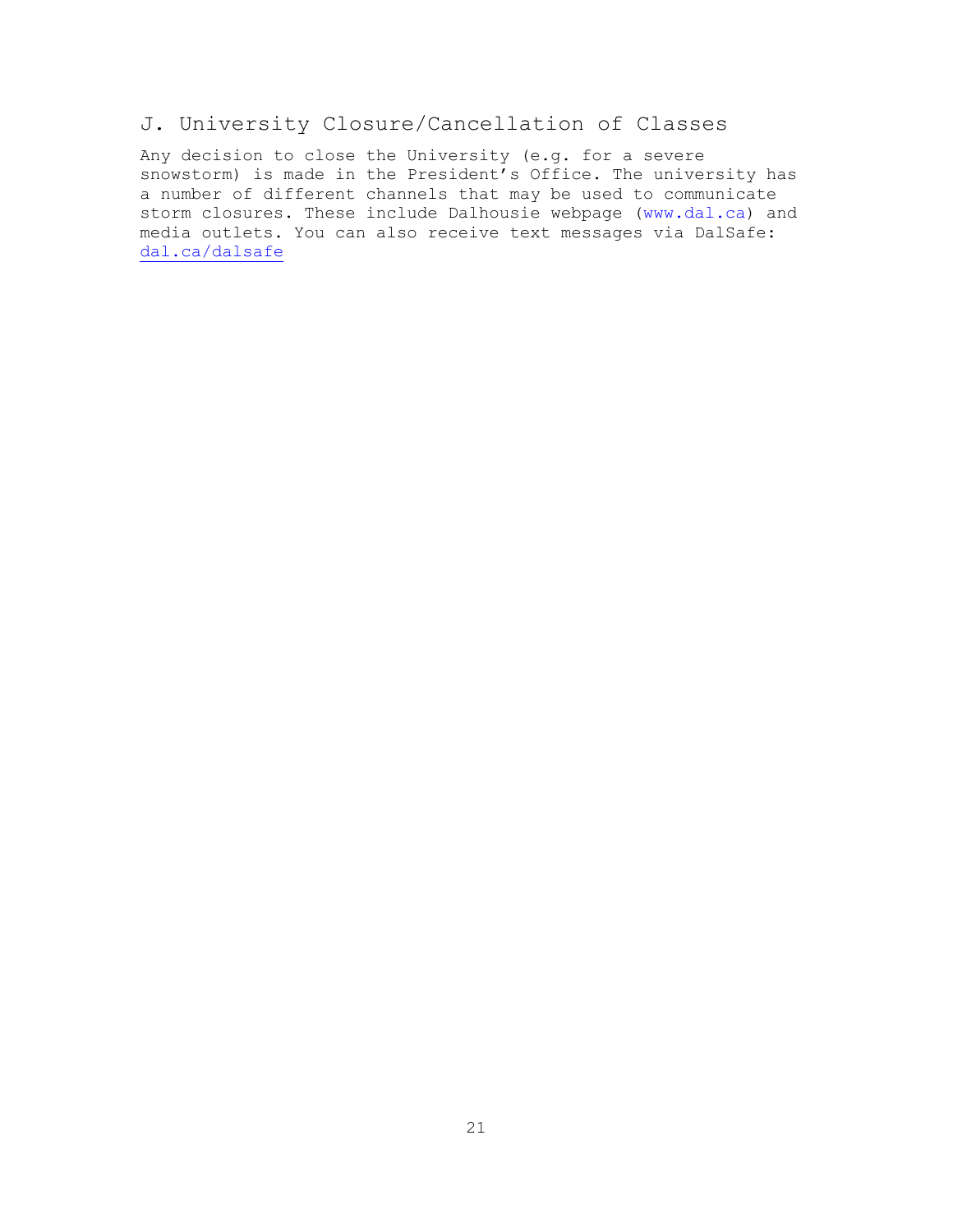## V. The Department of Economics

The Department of Economics is located in three houses on University Avenue (6220, 6214 and 6206) with the main office in 6214 University Avenue. The phone number is (902) 494-2026 and the email address is [economic@dal.ca](mailto:economics@dal.ca)

#### <span id="page-22-0"></span>A. Department Administration

The Chair of the Department of Economics is Talan İsçan, who represents the Department in all university-related matters and oversees the department.

Casey Warman and Chidozie Okoye are the Graduate Coordinators; they represent the Department on all graduate program-related matters.

Monique Comeau is the Administrator for the department. On a consultative basis, she coordinates the day-to-day operation of the department, supervises the staff, and oversees financial matters for the department. She also assists the Graduate Coordinator in the administration of graduate program activities. Jodi Lawrence is an Administrative Secretary. As such, she works closely with Monique.

## <span id="page-22-1"></span>B. Security

The hours of operation for the main office are Monday through Friday, 8:00-4:30. Security in all department areas is a shared responsibility. Students staying in the department after hours should check that they close the entrance to the building when they enter or leave.

Students requiring after-hour access to the building should see the main office about an access code. Do not prop the outside doors open! If you open any windows inside the building be sure to close and lock them when you leave.

If you notice anything or anyone suspicious at any time, please notify someone on staff or call Dalhousie Security at (902) 494- 6400. Dial (902) 494-4109 for emergencies at Dalhousie.

## <span id="page-22-2"></span>C. Services/Facilities

#### <span id="page-22-3"></span>Computer Labs

There are two student computer labs in the department. One is located in the basement at 6220 University Avenue (this is a combined lounge/study area/computer lab), while the other is located in the basement at 6214 University Avenue.

PCs in the labs currently have the following software installed: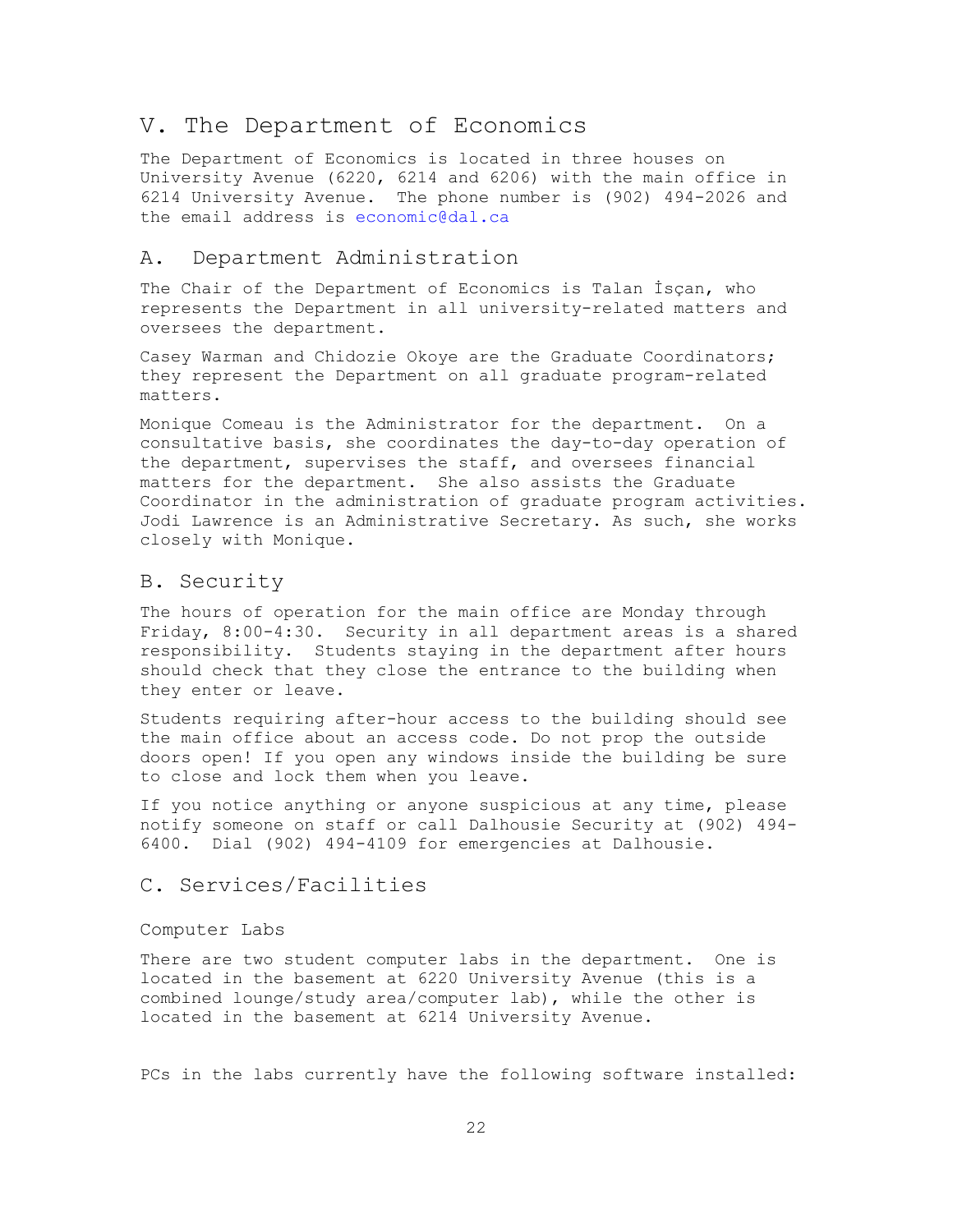- Adobe Reader XI, Ver 11.0.23
- ArcGIS Desktop, Ver 10.5.6491
- IBM Cognos Insight, Ver 10.2.5200.148
- IBM SPSS Statistics 24, Ver 24.0.0.0
- Matlab R2018a (64-bit)
- Microsoft Office Professional Plus 2016, Ver 16.0.4266.1001
- Microsoft Visio Professional 2016, Ver 16.0.4266.1001
- Microsoft Project MUI (English) 2016, Ver 16.0.4266.1001
- Minitab 18, Ver18.1.0.0
- SAP Lumira is Discovery version 2.1
- Stata 15, Ver 15.0
- Maple 2018
- R 3.4.4
- R Studio 1.1.447
- SAS 9.4 M5
- SPSS 25

#### <span id="page-23-0"></span>Copyright Policy

The Copyright Act in Canada sets strict limits on making and using copied materials. Please read [Dalhousie University's Fair](https://libraries.dal.ca/services/copyright-office/fair-dealing/fair-dealing-guidelines.html)  [Dealing](https://libraries.dal.ca/services/copyright-office/fair-dealing/fair-dealing-guidelines.html) Policy and guidelines online.

#### <span id="page-23-1"></span>Laser Printing

There is one networked laser printer for student usage located in PC Lab #1, basement, 6220 University Avenue. The cost is 10 cents per page and is automatically deducted from funds on your [DalCard](http://www.dal.ca/campus_life/Dalcard.html) when you print in most Dalhousie computer labs.

#### <span id="page-23-2"></span>Kitchen Facilities

There is a coffee machine, refrigerator and microwave available for your use in the main computer lab. The custodian does not clean areas where food is prepared or consumed, so you must clean up after yourself.

#### <span id="page-23-3"></span>Lockers

There are lockers available in the department on a first-come, first-serve basis. Please see the main office if you wish to apply for one.

#### <span id="page-23-4"></span>Study Carrels - Killam Library

Study carrels are available in the Killam Library (located across from the Department). Due to the limited number of closed carrels available, the Library may not be able to accommodate all requests. Only graduate students who are currently in the thesis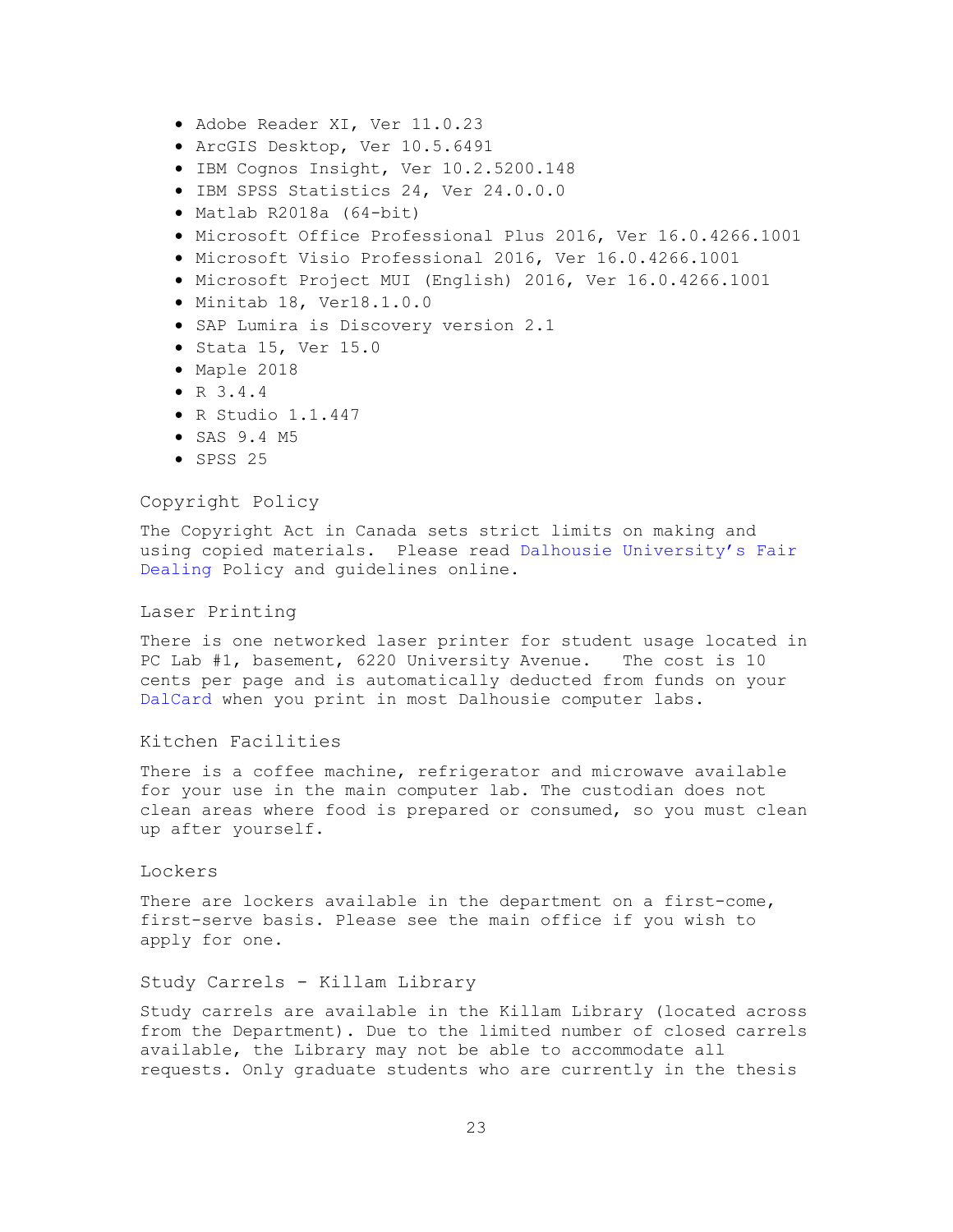writing stage of their program are eligible for a study carrel. Requests for carrels should be made through the main office.

## <span id="page-24-0"></span>D. Seminars

There are normally regular Friday Seminars beginning in September and continuing through April. They are given by our own faculty, as well as visiting speakers. A copy of the schedule is available from either the main office or from our [website.](http://www.dal.ca/faculty/science/economics/news-events/seminars.html) Social gatherings, "Economizers," are held at The Pub (basement of the University Club) after most Friday Seminars. The seminar series will depend on Dalhousie University Covid protocols and travel restrictions.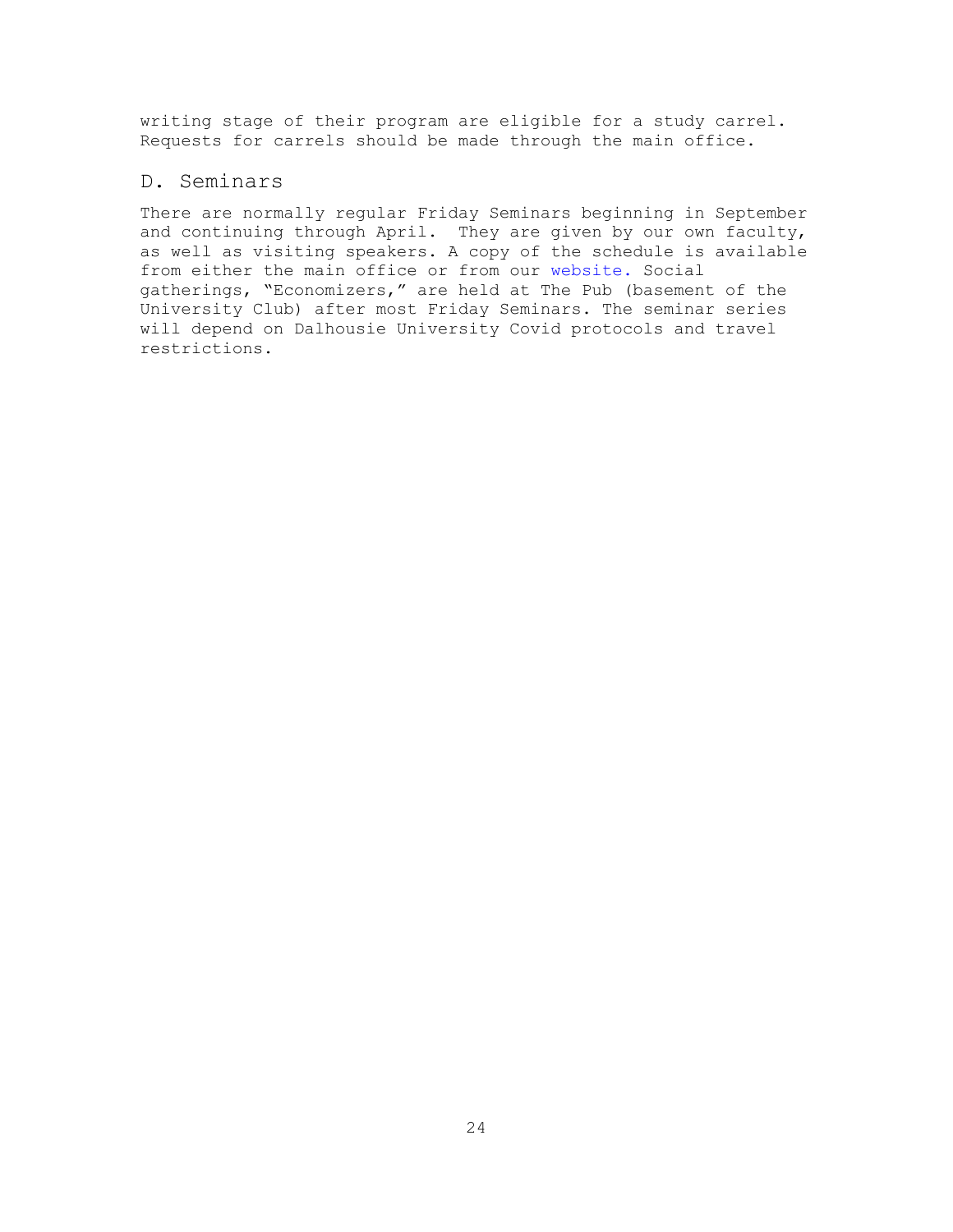## <span id="page-25-0"></span>VI. Classes and Grades

## <span id="page-25-1"></span>A. Usual Class Times

Most classes meet twice per week and begin at twenty-five to the hour or five past the hour and end 80 minutes later (i.e. 10:05- 11:25; 11:35-13:55).

## <span id="page-25-2"></span>B. Grading Policy

All instructors of graduate classes (i.e. designated 5000 and above), with the exception of a few classes for which a pass/fail grading scheme has been approved, will use the following grading scheme:

| Letter Grade | Numerical (%)<br>Equivalent |
|--------------|-----------------------------|
| $A+$         | $90 - 100$                  |
| Α            | $85 - 89$                   |
| $A -$        | $80 - 84$                   |
| $B+$         | $77 - 79$                   |
| B            | $73 - 76$                   |
| $B -$        | $70 - 72$                   |
| $\mathbf F$  | < 70                        |

The grade of "In Progress" (IP) may be used only to report thesis classes, research project classes, and those designated as "open to independent completion of study." Students must continue to register for the class each term until a final grade has been assigned.

#### <span id="page-25-3"></span>Pass Standard

Faculty of Graduate Studies regulations stipulate that graduate students must achieve a minimum, or passing, grade of "B-" in all classes required of their degree program. Any lower grade will be recorded as a failure. A student who fails to meet these requirements in any year is immediately and automatically withdrawn (academically dismissed) from the program. However, such a student may apply, in writing, to the department for reinstatement. Reinstatement to a program after a failing grade must be supported by the Graduate Coordinator and must be approved in writing by the Faculty of Graduate Studies. Note that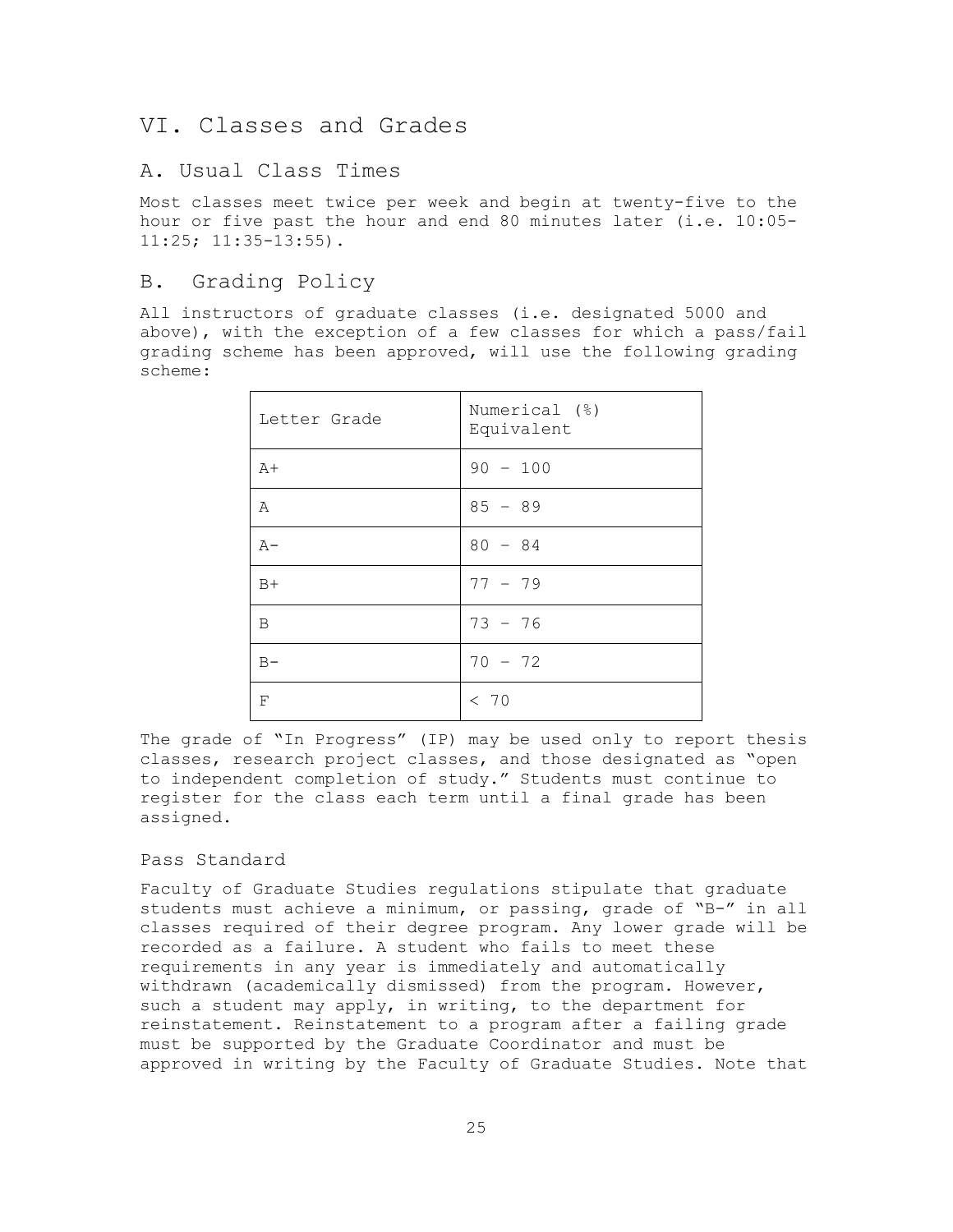any academic withdrawal and reinstatement will be recorded on the student's official transcript.

#### <span id="page-26-0"></span>Academic Standards

When the work of a student becomes unsatisfactory, (including insufficient progress), or a student's attendance is irregular without sufficient reason, the Faculty of Graduate Studies may require withdrawal from one or more classes, or academic dismissal from the Faculty.

#### <span id="page-26-1"></span>Incomplete Classes

A student who fails to complete the required work for a particular class during the normal period of the class will receive a grade of "F". However, where circumstances warrant, a grade of "Incomplete" (INC) may be assigned. For GPA purposes, a grade of INC holds a credit value of 0.0. Subsequent completion of the work following the end of the class may result in a change of grade by the class instructor, as long as the work is completed before the following deadlines:

- Fall term classes February 1
- Winter and Regular (Sept.-April) term classes June 1
- After these deadlines, an "INC" cannot be changed without permission of the Faculty of Graduate Studies.

#### [Missed or Late Academic Requirements due to Student Absence](https://www.dal.ca/dept/university_secretariat/policies/academic/missed-or-late-academic-requirements-due-to-student-absence.html)

All outstanding grades, including ILL or INC, must be addressed prior to registration for the next term. If grades are still outstanding into the next term and no arrangements have been made, students may be required to re-register in the class.

## <span id="page-26-2"></span>C. Ancillary Classes

Undergraduate classes recommended by a department as advisable additional background to the degree program, but not specifically required for that program, are termed ancillary classes and must normally be taken in a department other than the one in which the student is registered. The pass grade in these is the same as for undergraduate students unless otherwise specified by the department. Ancillary classes must be listed on the Graduate Student Program form but do not count towards the required number of classes for the graduate program. Normally students are limited to one ancillary class credit (6 credit hours) during their program.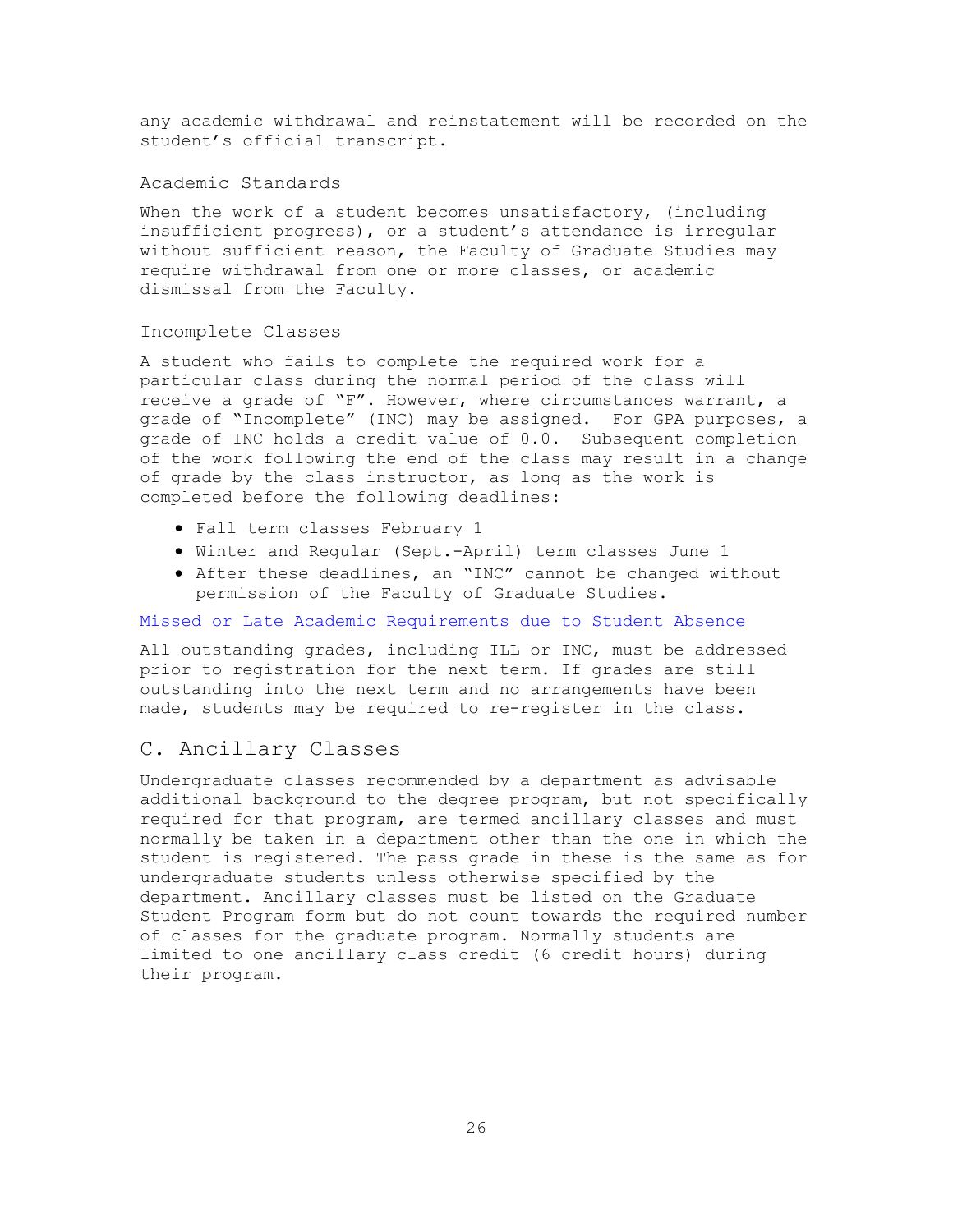## <span id="page-27-0"></span>D. Audits

Students may take one audit (equivalent to 6 credit hours) in each residency year of their formal program. Audits must be listed on the Program of Graduate Studies form and must be relevant to the student's program of study.

## <span id="page-27-1"></span>E. Independent Study, Directed Readings and Special Topics

Students may not register for more than two Independent Study, Directed Readings or Special Topics classes in any graduate program and require written approval of the Graduate Coordinator of the unit.

Each student will be provided with a class outline by the instructor. In order to complete the class satisfactorily, a student must fulfill all the requirements as set down in the class outline.

Changes to the outline which affect assessment components, the weight of individual assessment components, or examination requirements with a value of ten percent or more must have the approval of the enrolled student(s) in order to be valid and must also be sent to the Faculty of Graduate Studies for the student file no later than four weeks after the beginning of the term in which the class is conducted.

When collaboration is included as part of class expectations as in group projects or group assignments, the instructor will provide in the class outline a statement of the degree of collaboration permitted in the preparation and submission of assignments.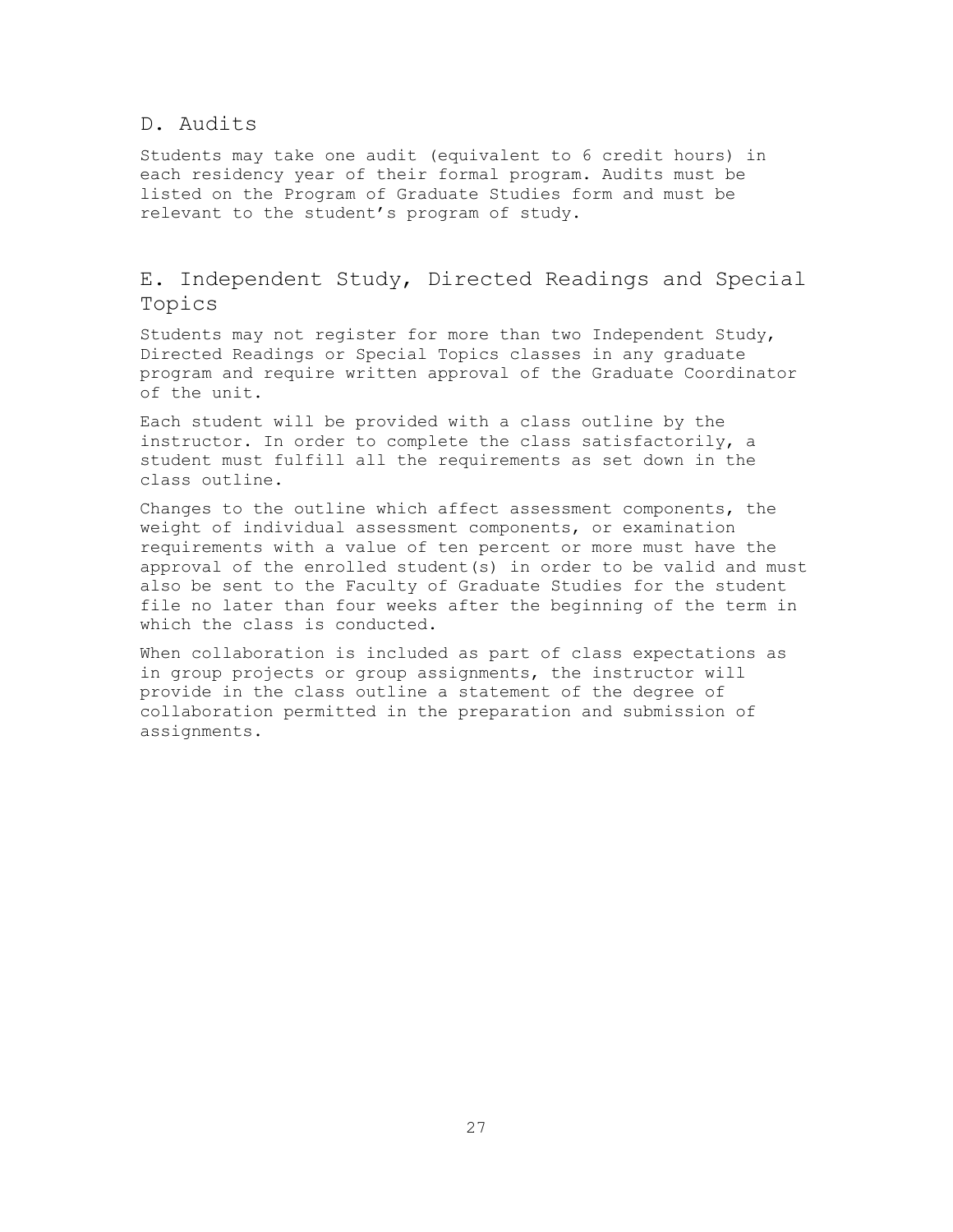## <span id="page-28-0"></span>VII. Leaves/Withdrawals/Suspensions

## <span id="page-28-1"></span>A. Withdrawal from Classes

The last dates for adding and deleting classes are published in the schedule of Academic Class Add/Drop Dates at the front of the calendar. For withdrawals within this period, the class and the withdrawal is not recorded on the academic record. After these dates, the student is responsible for the content of the class and receives a grade for it.

Students may not transfer from full to part-time status by withdrawing from classes after the deadlines listed in the schedule of Academic Class Add/Drop Dates.

A class may be added or dropped on the web at [www.dal.ca/online](http://www.dal.ca/online) by the deadline listed in Academic Class Add/Drop Dates. Note that the deadlines differ for dropping a course without a "W" showing on the transcript and having a "W" show.

Please note that dropping or changing classes may affect your eligibility for student aid.

Non-attendance does not, in itself, constitute withdrawal.

Withdrawals are effective when a student withdraws from classes on the web at [www.dal.ca/online](http://www.dal.ca/online) or written notification is received at the Office of the Registrar. Class withdrawals must be approved by the Graduate Coordinator.

## <span id="page-28-2"></span>B. Withdrawal from Program

Students who withdraw from a degree program are to immediately inform the Graduate Coordinator of their program and the Faculty of Graduate Studies in writing. The immediacy of notification is important since the amount and speed of possible fee reimbursement is influenced by the date of withdrawal. Students must contact Student Accounts directly to make arrangements to receive their fee reimbursement. A withdrawal is not official until it has been approved by the Faculty of Graduate Studies and received in the Registrar's Office. Under no circumstances will the Faculty of Graduate Studies back-date a withdrawal notice.

#### <span id="page-28-3"></span>C. Leave of Absence

The Dean of Graduate Studies may approve a Leave of Absence for medical reasons or because of a serious problem outside the student's control. The student's Graduate Coordinator must recommend the Leave and it can be for a maximum length of one year per individual program.

An application for a Leave of Absence is available at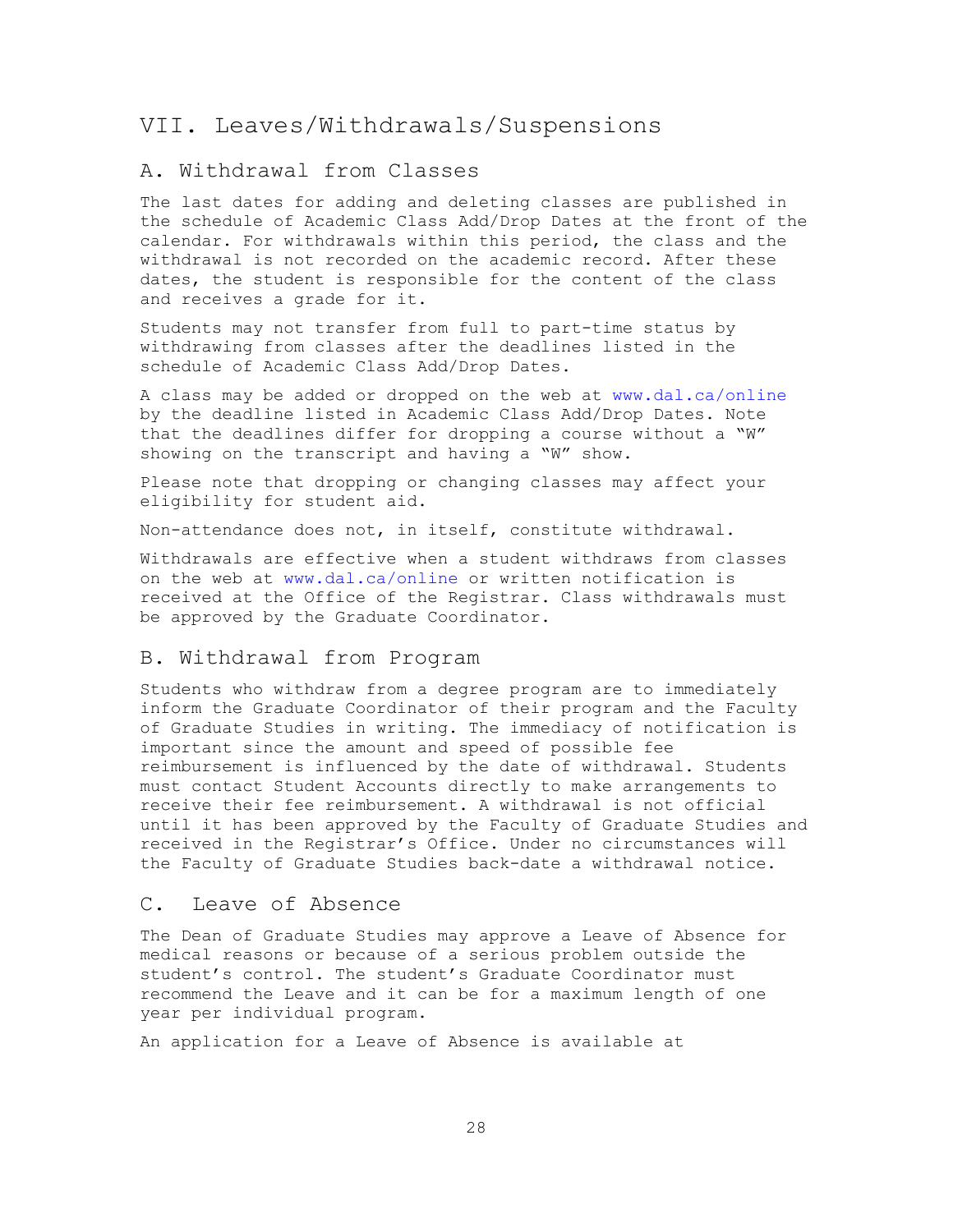<https://www.dal.ca/faculty/gradstudies/current-students.html> and must be completed by the student, in consultation with the student's supervisor.

Students may not hold any Dalhousie Scholarships during a leave of absence, nor may they study elsewhere and receive credit at Dalhousie University. An official Leave of Absence does not count toward time in a program (in effect, the clock stops ticking). A Leave of Absence frees a student from paying tuition fees; it also releases the university from providing student services such as consultation with professors and library privileges.

A term Leave of Absence is granted on a per term basis: fall, winter and summer. Students may request successive term leaves, up to a maximum of three terms (one year) during the course of their program. Applications for a Leave of Absence must be received according to the deadlines listed in the schedule of Academic Class Add/Drop Dates on page 1 of the calendar. Students may also request a mid-term leave of absence.

Information on leave of absence can be found in section 5.8 of the [graduate calendar](https://academiccalendar.dal.ca/Catalog/ViewCatalog.aspx?pageid=viewcatalog&catalogid=106&chapterid=6499&topicgroupid=28464&loaduseredits=False)

Under no circumstances will retroactive approval be given for a Leave of Absence.

#### <span id="page-29-0"></span>D. Parental Leave

Parental Leave will be granted, without prejudice to academic standing or eligibility for financial support, at the time of pregnancy, birth or adoption. A parent may request up to three terms of leave, which must be completed within twelve months of the date of birth or custody. Where both parents are graduate students seeking parental leave, the total number of terms may not exceed four.

While on parental leave, students do not register or pay fees to the University. Any refund of fees will be governed by university regulations. Parental leave not only frees the student from the necessity of paying fees, it also releases the university from the obligation to provide the student with services. These include consultation with professors and library privileges.

Only under well-documented extenuating circumstances will retroactive approval be given for parental leave.

#### <span id="page-29-1"></span>E. Academic Dismissal

A student may be required to withdraw from a program for academic reasons (e.g. class failure, comprehensive exam failure or lack of academic progress), for academic offences such as plagiarism, irregularities in the presentation of data, etc., (see Intellectual Honesty and Senate Discipline Committee), for nonacademic reasons, (see Code of Student Conduct), or for failing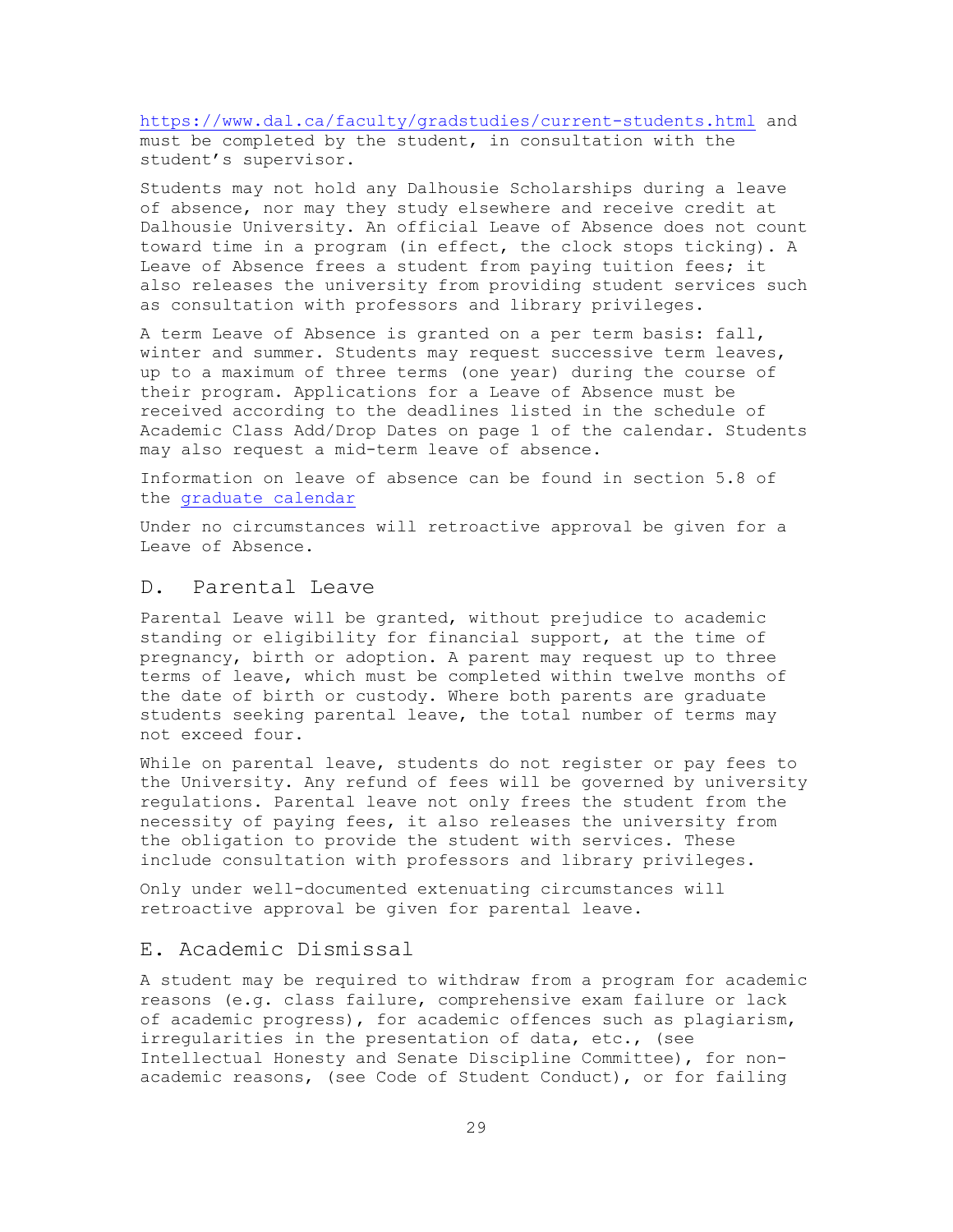to maintain registration status. The student will be notified by the appropriate body of the reason for the required withdrawal.

## <span id="page-30-0"></span>F. Readmission of Students

A student who is withdrawn for academic reasons, voluntarily withdraws or whose registration has lapsed may apply for readmission within ten years of initial registration. Readmission is not automatic because of the competition for places with incoming students. A student who is academically withdrawn may not apply for re-admission to the Faculty of Graduate Studies for at least 12 months following the official date of the withdrawal.

Students who fail to register and pay tuition fees for any term before the degree program requirements have been fulfilled, are considered to have withdrawn and will be required to apply for readmission. Readmitted program fee students (except those who were withdrawn for academic reasons) must pay fees for the terms in which they were not registered, to a maximum of three terms at the current continuing fee rate.

Readmitted students who were academically withdrawn will not be charged make-up fees for the three terms immediately following the official date of withdrawal. Make-up fees will be charged for any term thereafter, to a maximum of three terms, until the student is registered.

Students in thesis programs who have not maintained registration are normally required to have a satisfactory thesis in hand or a timetable for completion approved by the department's Graduate Coordinator and signed by the student and thesis supervisor, before they can be readmitted. Students may be readmitted only once during the course of their program. Application for readmission must meet normal application deadlines, and all outstanding fees must be paid.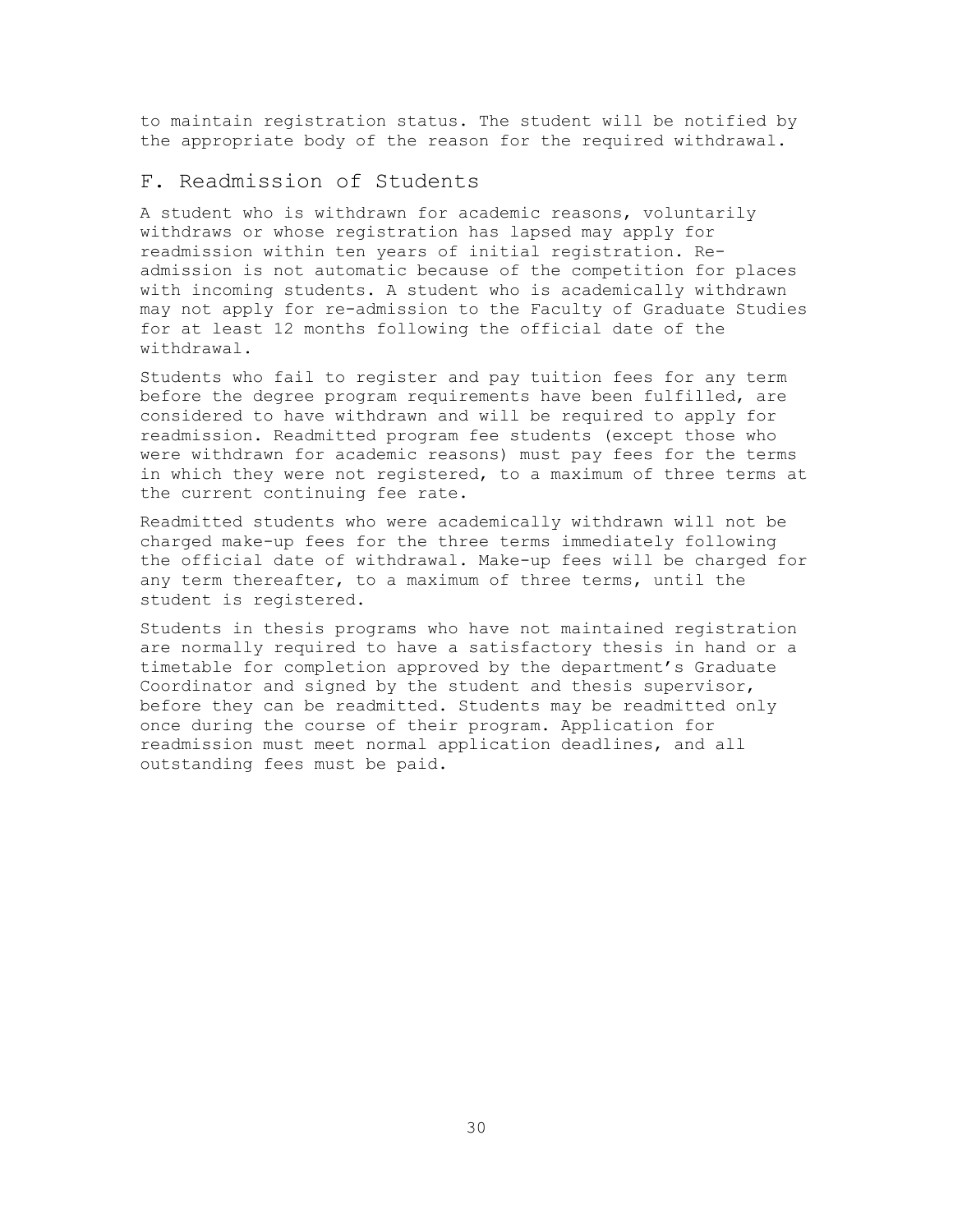## <span id="page-31-0"></span>VIII. Thesis Supervision

All thesis students must have a Supervisor (or co-supervisors) and a Supervisory Committee as well as permission of the graduate coordinator. Normally, a committee is chosen before the last term of course work.

#### <span id="page-31-1"></span>A. The Supervisor

The selection of a supervisor should be based primarily upon competence in the field of the proposed thesis topic. Within this restriction, the department seeks to accommodate the student's choice of supervisor, although it is not obliged to guarantee the choice.

A thesis supervisor or co-supervisor must be a member of the Faculty of Graduate Studies and will normally be from within the student's academic department or program. Members holding postretirement appointments or active in research in retirement cannot normally take on new students to supervise, but they can co-supervise with a current full-time member of the faculty.

Co-supervision is possible as outlined under conditions listed by the Faculty of Graduate Studies.

### <span id="page-31-2"></span>B. Supervisory Committees

Supervisory Committees are selected by the supervisor in consultation with the student and should complement the expertise available to the student in completing their research program. The selection of all Supervisory Committees is approved by the Faculty of Graduate Studies. It is in the selection of Supervisory Committees that the greatest involvement of Adjunct faculty members occurs. Supervisory Committees should meet at least twice a year during the thesis research period and more often in the writing stages of a student's program. Normally the agreement of all committee members is required before a department brings forward a thesis for examination.

Supervisory committees for PhD, and Masters consist of the supervisor, and at least one other member of the Faculty of Graduate Studies. Non-members of the Faculty of Graduate Studies may be allowed to be on the supervisory committee of a Masters student where their particular expertise makes it appropriate.

The examining committee for the Masters typically consists of the supervisory committee and at least one other member of the Faculty of Graduate Studies who has not been involved with the supervision or direction of the thesis;

Masters theses do not require an oral defence. All PhD theses must be examined in a public oral defence, to be conducted by an examining committee recommended by the department and approved by the Faculty of Graduate Studies. A PhD candidate shall not be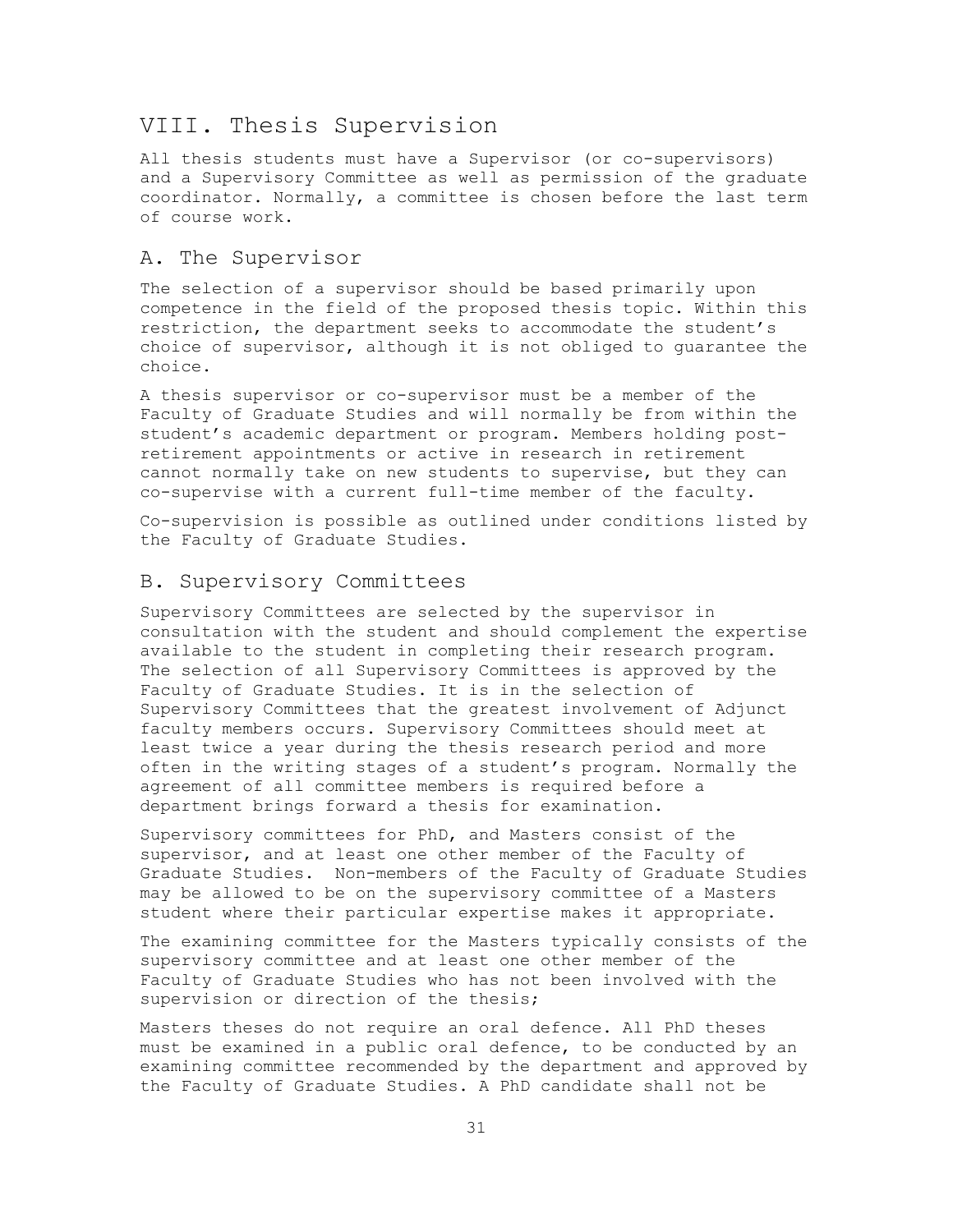permitted to proceed with the oral defence and examination until all of the following requirements have been met: (i) all required classwork completed successfully; (ii) comprehensive examinations passed; (iii) thesis title approved; (iv) Examining Committee established; (v) the style and format of the thesis meets the requirements of the University and appropriate copies of the thesis have been submitted as per regulations and deadlines. Normally a candidate proceeds to oral defence with the approval of the supervisor and Supervisory Committee. A candidate may proceed without the consent of the supervisor and committee, but a signed declaration included on the Thesis Submission Form is required by the Faculty in such a case.

## <span id="page-32-0"></span>C. Rights and Responsibilities of Supervisor and Student

#### <span id="page-32-1"></span>Responsibilities of Supervisors

When faculty members accept the supervision of graduate students, they assume several responsibilities:

- to provide reasonable access to students and to be available for consultation at relatively short notice;
- to be as helpful as possible in suggesting research topics and in assisting students to define their theses;
- to tell students approximately how long it will be before written work, such as drafts of chapters, can be returned with comments;
- to be thorough in their examination of thesis chapters, supplying, where appropriate, detailed comments on such matters as literary form, structure, use of evidence, relation of the thesis to published work on the subject, footnoting, and bibliographical techniques, and making constructive suggestions for rewriting and improving the draft;
- to indicate clearly when a draft is in a satisfactory final form or, if it is clear to the supervisor that the thesis cannot be successfully completed, to advise the student accordingly;
- to know the departmental and University regulations and standards to which the writer of a thesis is required to conform, and to make sure that the student is aware of them;
- to continue supervision when on leave, possibly with arrangements also being made for other members of the supervisory committee to assist the student for the leave period;
- to advise and help the student to approach other faculty members for assistance with specific problems or even to request the reading of a chapter or section of the thesis.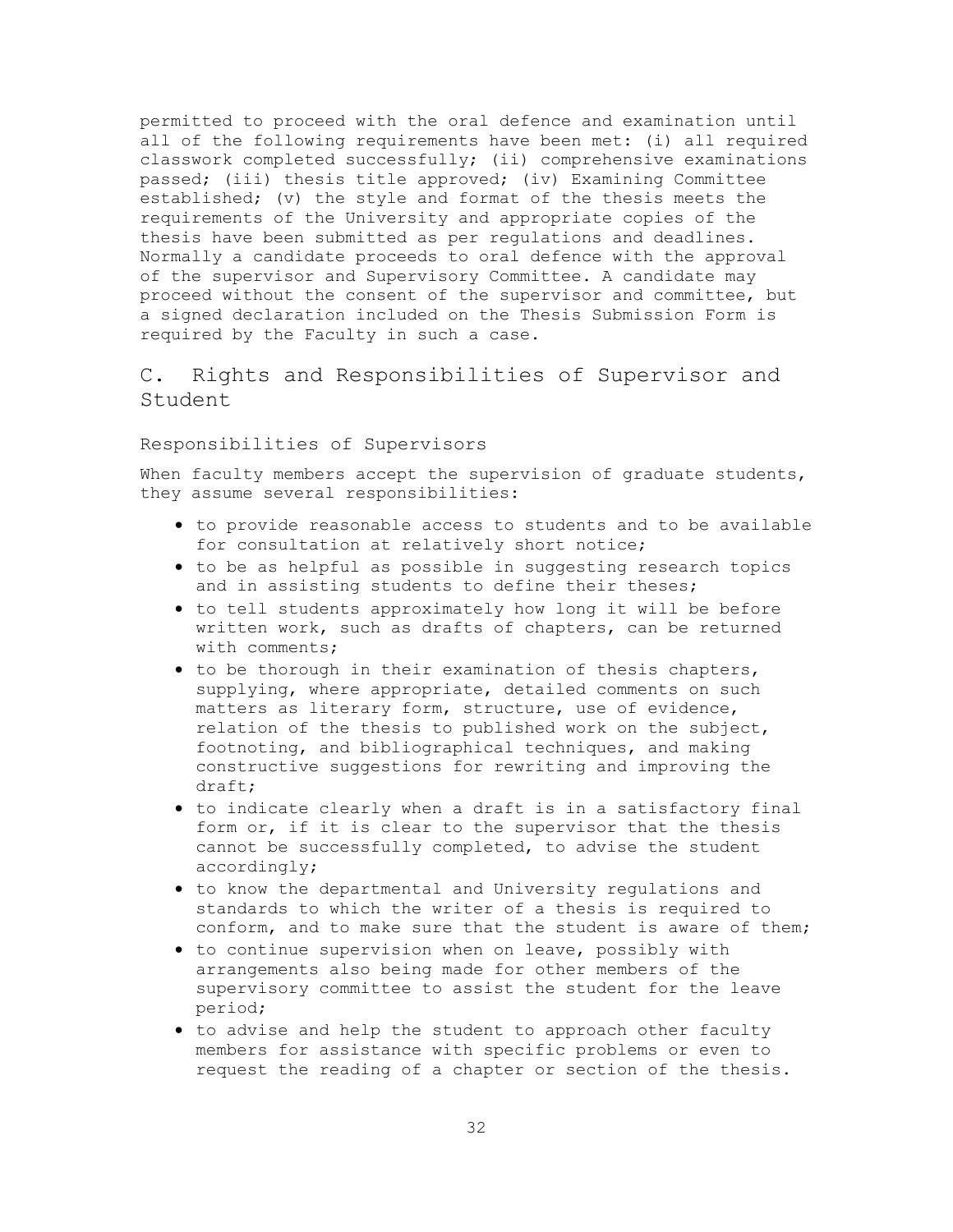#### <span id="page-33-0"></span>Responsibilities of Students

When graduate students undertake the writing of a thesis, they assume several responsibilities:

- to choose a topic (often with the supervisor's help) and to produce a thesis that is essentially their own work;
- to produce a thesis which meets the standards of scholarship required by the University and the department, including demonstration of their capacity for independent scholarship and research in their field;
- to acknowledge direct assistance or borrowed material from other scholars or researchers;
- to realize that the supervisor has undergraduate or other duties which may at times delay the student's access to the supervisor at short notice;
- to give serious and considered attention to advice and direction from the supervisor;
- to submit their work to the judgment of the department and to abide by its decision when any rights of appeal, if exercised, have been exhausted;
- to know the departmental and University regulations and standards to which the writer of a thesis is required to conform.

## <span id="page-33-1"></span>Rights of Supervisors

Supervisors have the following rights:

- to expect students to give serious and considered attention to their advice concerning what they regard as essential changes in the thesis;
- to terminate supervision and advise the student to find another supervisor if the student does not heed advice and ignores recommendations for changes in the thesis, or if the student is not putting forth a reasonable effort;
- to have their thesis supervision properly credited by the department as an intrinsic part of their workload so that, in the assignment of duties, they are not overburdened to the point of having their effectiveness impaired as supervisors;
- to have the thesis-writer acknowledge, by footnoting, all portions of the supervisor's own research over which the supervisor wants to retain future rights of authorship;
- to have thesis-writers give permission for the results of their research to be used for the benefit of a larger project when they are working as assistants with their supervisor on research that is part of such a project — this is always with the understanding that students will retain scholarly credit for their own work and be given acknowledgment of their contribution to the larger project.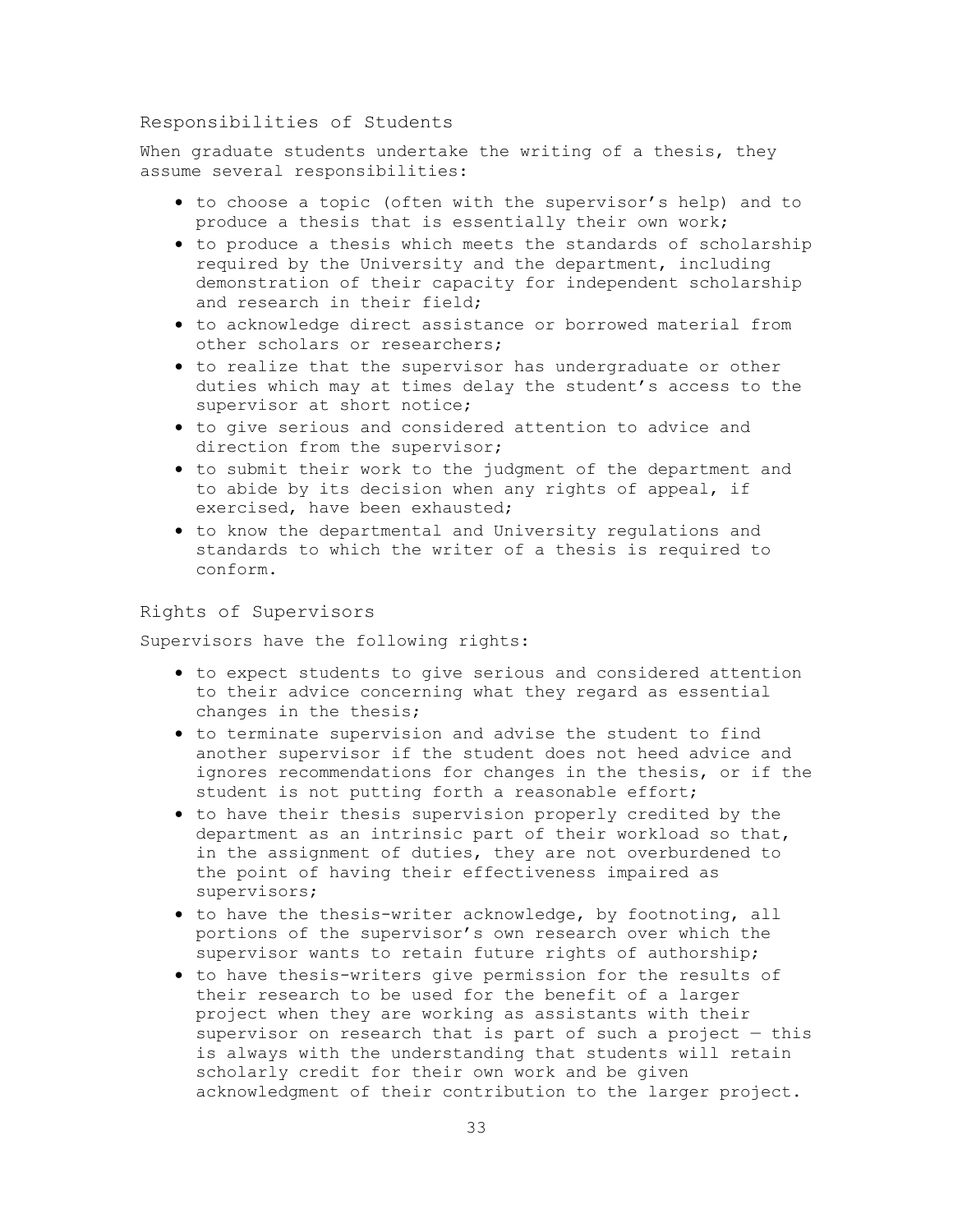#### <span id="page-34-0"></span>Rights of Students

Students have the following rights:

- to have a clear understanding of what is expected in thesis writing (expected length, acceptable methodology, validity of topic, notification of progress);
- to expect help from their supervisor in establishing a feasible topic and in solving problems and assessing progress as the thesis is being written;
- to receive a fair assessment of the completed thesis and explanations of negative criticism;
- to be allowed to have a new supervisor when they can offer convincing reasons to the department for the change and the change can be reasonably accommodated by the department;
- to be protected from exploitation by their supervisor or other faculty members if the latter should:
	- o intrude upon the student's right of authorship or fail to give a student authorship credit for team research (where applicable, the department's protocols on authorship should be provided to students before they embark on research), or
	- o divert the student's efforts from the timely completion of the thesis;
- to submit a thesis even if the supervisor is not satisfied, although such action should be taken only in extreme cases and after full consultation with the department.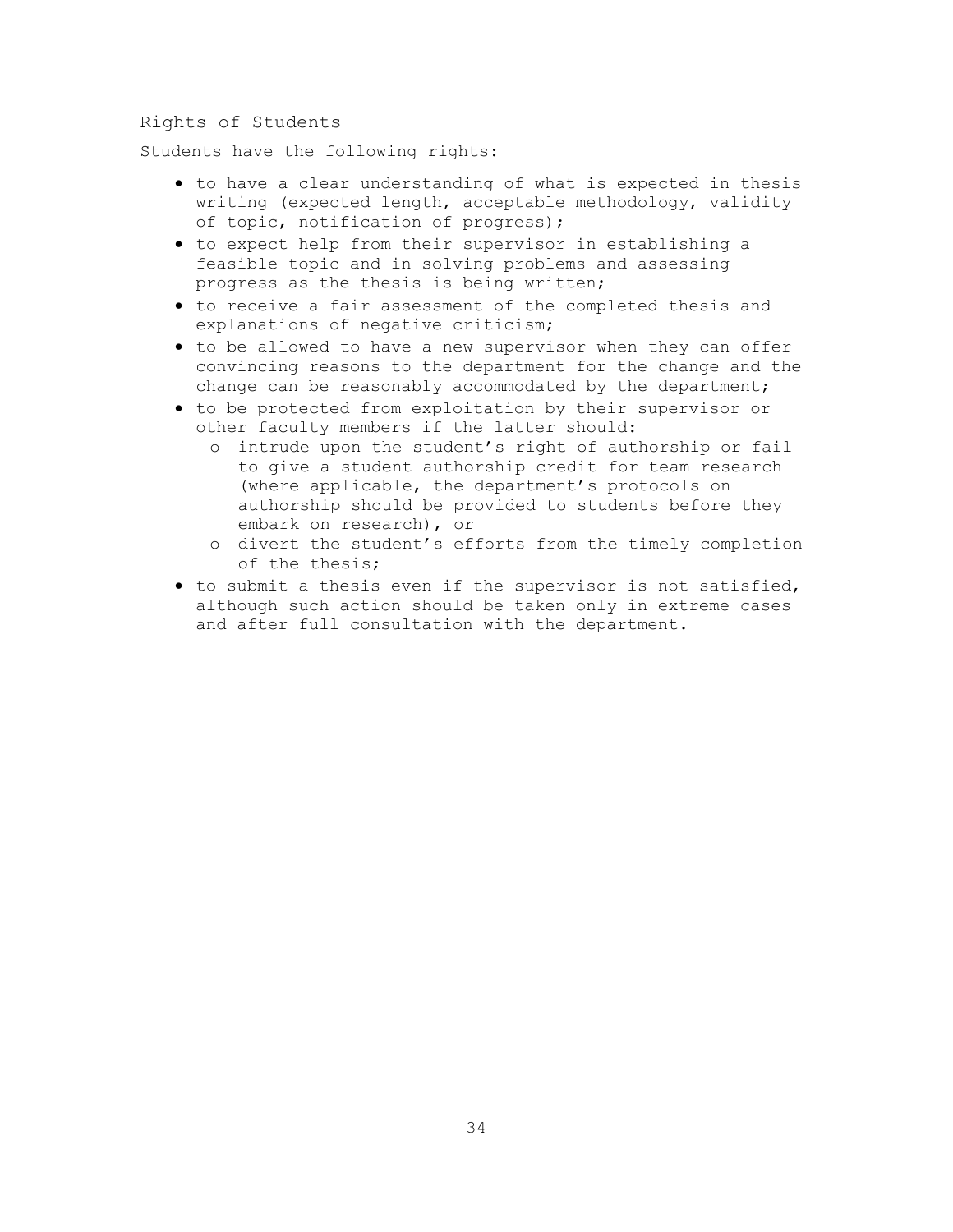## <span id="page-35-0"></span>IX. Thesis Regulations

## <span id="page-35-1"></span>A. Ethical Review

All thesis research involving human subjects (e.g. conducting your own surveys) must be approved by a Human Ethics Review Board. Reviews are coordinated through Dalhousie Research Services, Suite 231, Henry Hicks Academic Administration Building. Application guidelines are available from the Human Research Ethics Office. Students should allow eight weeks for processing.

## <span id="page-35-2"></span>B. Preparation of Manuscript and Submission of Theses

All graduate theses, whether for Master's or Doctoral degrees, must be completed according to the formal Faculty regulations for thesis preparation and submission. All thesis students must obtain a copy of these regulations, and students are responsible for ensuring that their theses comply with all aspects of these regulations. Failure to do so may cause delays in completion and may even result in the cancellation of a scheduled defence or examination. The full Dalhousie Thesis Guidelines, including details on thesis preparation and formatting, can be found at:

<https://www.dal.ca/faculty/gradstudies/current-students.html>

FGS has moved to electronic submission of theses as PDF/A documents.

For all graduate students: The Faculty of Graduate Studies Thesis Format Guidelines are available on the Faculty of Graduate Studies web site.

The regulations give details on originality, format and style, the order of contents, mailing costs, and other pertinent information.

#### <span id="page-35-3"></span>Thesis Originality and Editing

The thesis must represent a coherent body of original work by the student. It must display a scholarly approach and thorough knowledge of the subject. The doctoral thesis must be of such value as to merit publication.

Plagiarism in any form is completely unacceptable [\(http://www.dal.ca/dept/university\\_secretariat/academic](http://www.dal.ca/dept/university_secretariat/academic-integrity.html)[integrity.html\)](http://www.dal.ca/dept/university_secretariat/academic-integrity.html).

The thesis is the primary and permanent record of the student's work. As such, it is important that it both be written by the student (with appropriate editorial advice as needed) and that it conforms to normal academic standards. Assistance in improving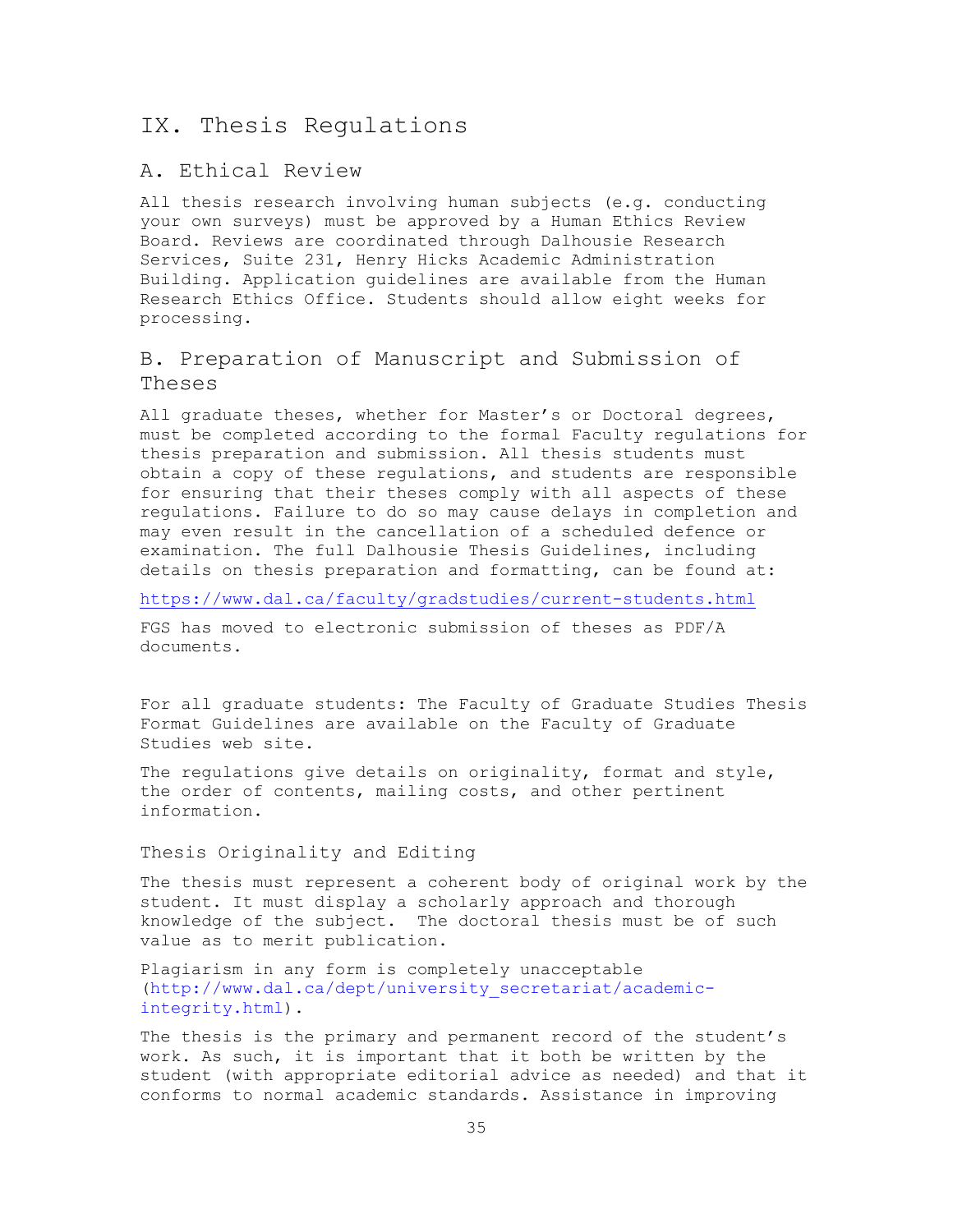writing skills is available at both the faculty and university levels (e.g., Writing Workshop; [http://writingcentre.dal.ca/\)](http://writingcentre.dal.ca/).

### Submission

Refer to the Schedule of Academic Dates in the Graduate Studies calendar for submission deadlines and registration deadlines. Failure to meet the deadlines for the submission of fully completed and approved theses (following examination and revision) will result in additional registration fees being applied.

It is the responsibility of the student to ensure that all regulations have been met. Failure to comply with the regulations can result in a delay in graduation.

All theses are either approved or not approved. The categories are:

- a)approved as submitted;
- b)approved upon specific corrections being made (a clear timetable for completion of the revisions must be presented to the student, normally with a maximum of one month to complete the revisions);
- c) rejected but with permission to re-submit a revised thesis for re-examination (a clear timetable for completion must be presented, normally with a maximum of one year to resubmit); and
- d)rejected outright.

In all cases, written examination reports shall become part of the candidate's departmental file.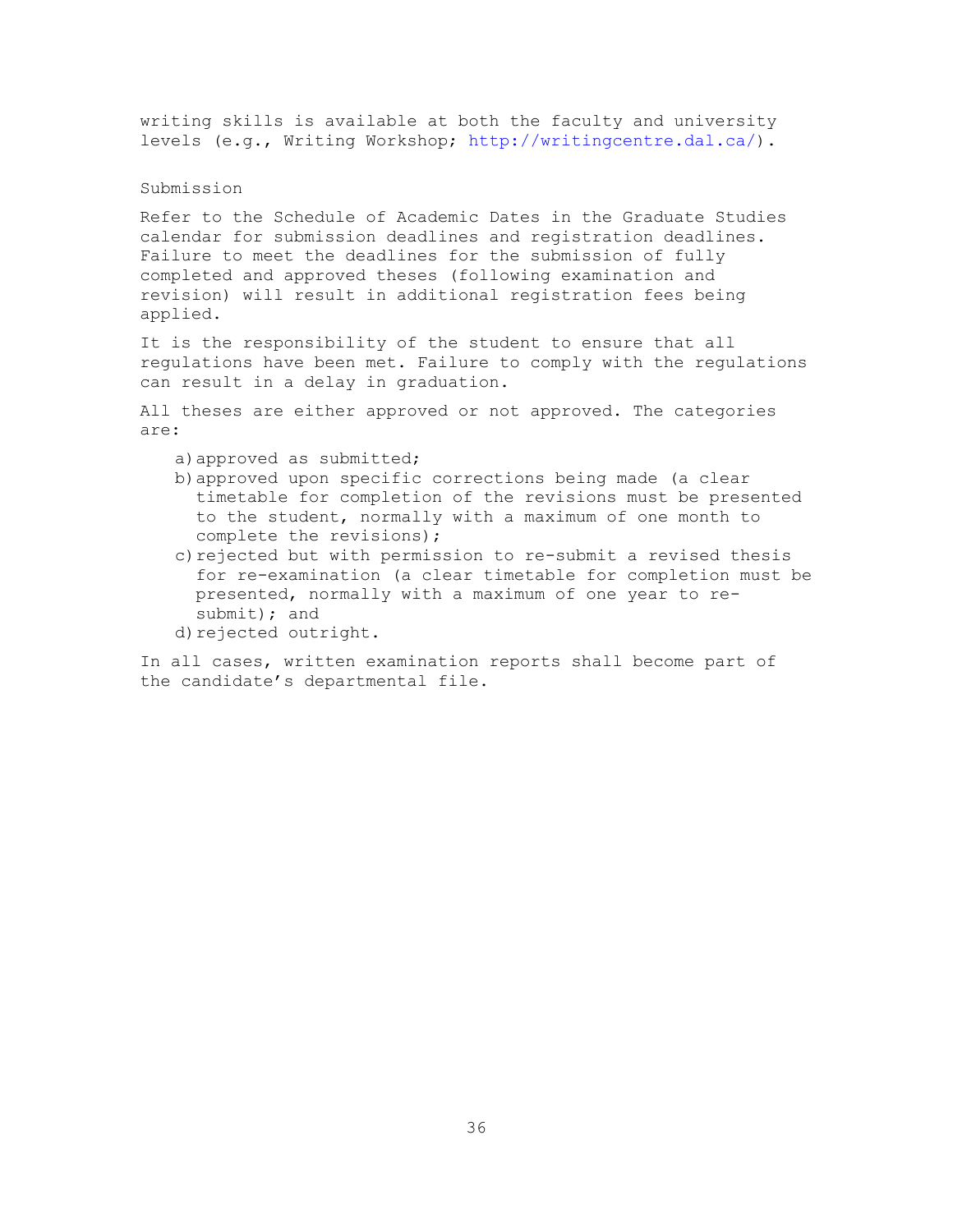## <span id="page-37-0"></span>X. Some Suggested Readings

Cawley, John (2018), "A GUIDE AND ADVICE FOR ECONOMISTS ON THE U.S. JUNIOR ACADEMIC JOB MARKET 2018-2019 Edition," <https://www.aeaweb.org/content/file?id=869>

Dudenhefer, Paul (2009), "A Guide to Writing in Economics," Duke University [https://writing.ku.edu/sites/writing.drupal.ku.edu/files/docs/Gui](https://writing.ku.edu/sites/writing.drupal.ku.edu/files/docs/Guide_Writing_Economics.pdf)

de Writing Economics.pdf

Hamermesh, Daniel (1992), "The young economist's guide to professional etiquette," The Journal of Economic Perspectives, 6(1), 169-179.

McCloskey, Deirdre and Stephen Ziliak (1996), "The standard error of regressions," The Journal of Economic Literature, 34, 97-114.

McCloskey, Donald (1985), "Economical writing," Economic Inquiry, 24, 187-222.

Neugeboren, Robert and Mireille Jacobson (2014), "Writing Economics A Guide for Harvard Economics Concentrators" [https://writingproject.fas.harvard.edu/files/hwp/files/writingec\\_](https://writingproject.fas.harvard.edu/files/hwp/files/writingec_f2014_0.pdf) [f2014\\_0.pdf](https://writingproject.fas.harvard.edu/files/hwp/files/writingec_f2014_0.pdf)

Siegfried, John and Wendy Stock (2001), "So you want to earn a PhD in economics?: How long do you think it will take?" The Journal of Human Resources, 36(2), 364-378.

Thomson, William (1999), "The young person's guide to writing economic theory," The Journal of Economic Literature, 37, 157- 183.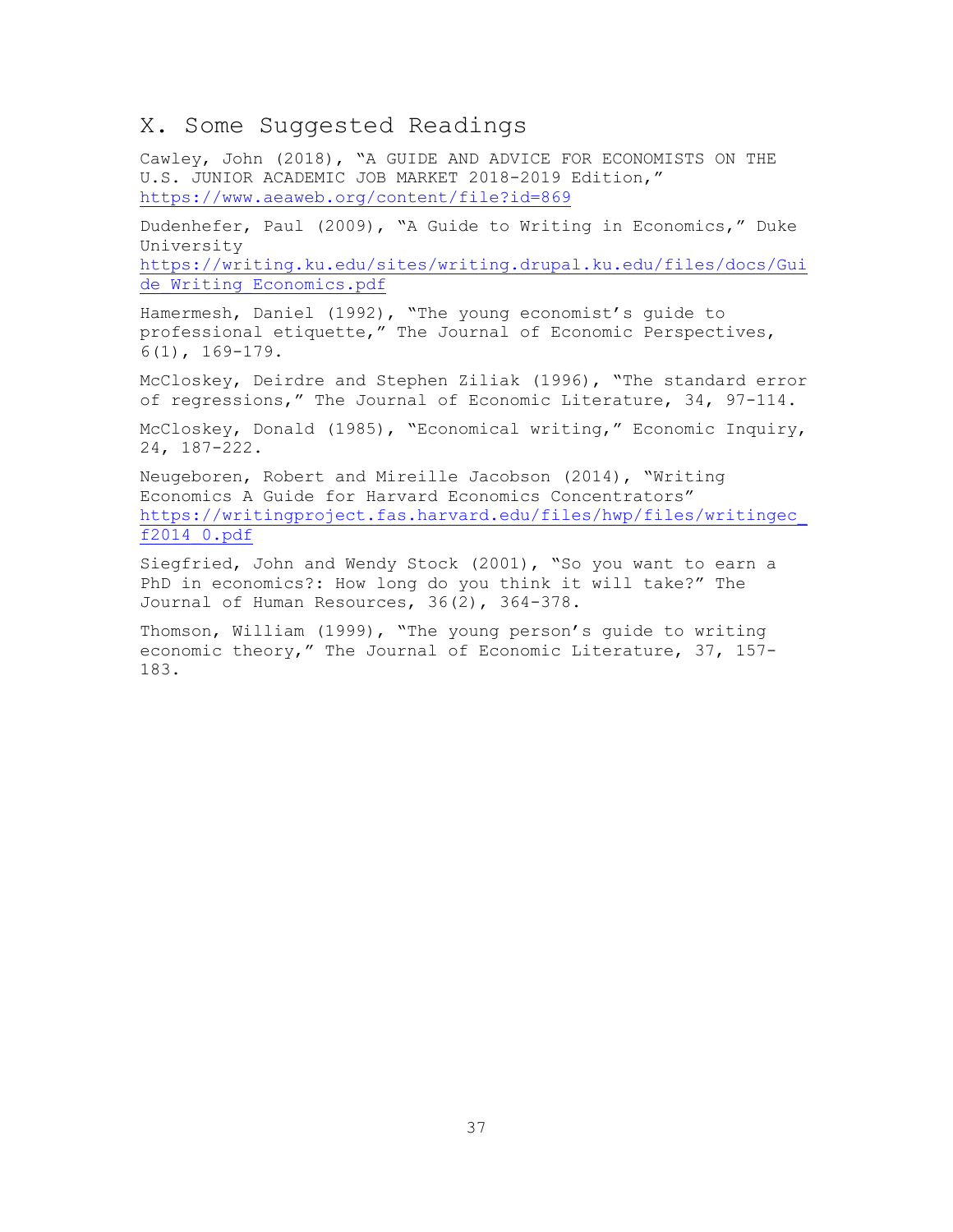## <span id="page-38-0"></span>XI. Plagiarism/Intellectual Honesty

[This is an excerpt from the University's regulations on [intellectual honesty.](https://academiccalendar.dal.ca/Catalog/ViewCatalog.aspx?pageid=viewcatalog&catalogid=112&chapterid=7140&topicgroupid=31376&loaduseredits=False) Please refer to the calendar.]

### <span id="page-38-1"></span>Plagiarism

Dalhousie University defines plagiarism as the submission or presentation of the work of another as if it were one's own.

Plagiarism is considered a serious academic offence that may lead to the assignment of a failing grade, suspension or expulsion from the University. If a penalty results in a student no longer meeting the requirements of a degree that has been awarded, the University may rescind that degree.

Some examples of plagiarism are:

- failure to attribute authorship when using a broad spectrum of sources such as written or oral work, computer codes/programs, artistic or architectural works, scientific projects, performances, web page designs, graphical representations, diagrams, videos, and images;
- downloading all or part of the work of another from the Internet and submitting as one's own; and
- the use of a paper prepared by any person other than the individual claiming to be the author.

The proper use of footnotes and other methods of acknowledgement vary from one field of study to another. Failure to cite sources as required in the particular field of study in the preparation of essays, term papers and dissertations or theses may, in some cases, be considered to be plagiarism.

Students who are in any doubt about how to acknowledge sources should discuss the matter in advance with the faculty members for whom they are preparing assignments. In many academic departments, written statements on matters of this kind are made available as a matter of routine or can be obtained on request. Students may also take advantage of resources available through the Writing Centre at [writingcentre.dal.ca](http://writingcentre.dal.ca/) or the Dalhousie Libraries at [library.dal.ca/services/infolit.](http://library.dal.ca/services/infolit)

#### <span id="page-38-2"></span>Irregularities in the Presentation of Data etc.

Academic research is based on the presentation of accurate information and data that are obtained honestly. The falsification of data in reports, theses, dissertations and other presentations is a serious academic offence, equivalent in degree to plagiarism, for which the penalties may include the assignment of a failing grade, suspension or expulsion from the University or the withdrawal of a degree previously awarded.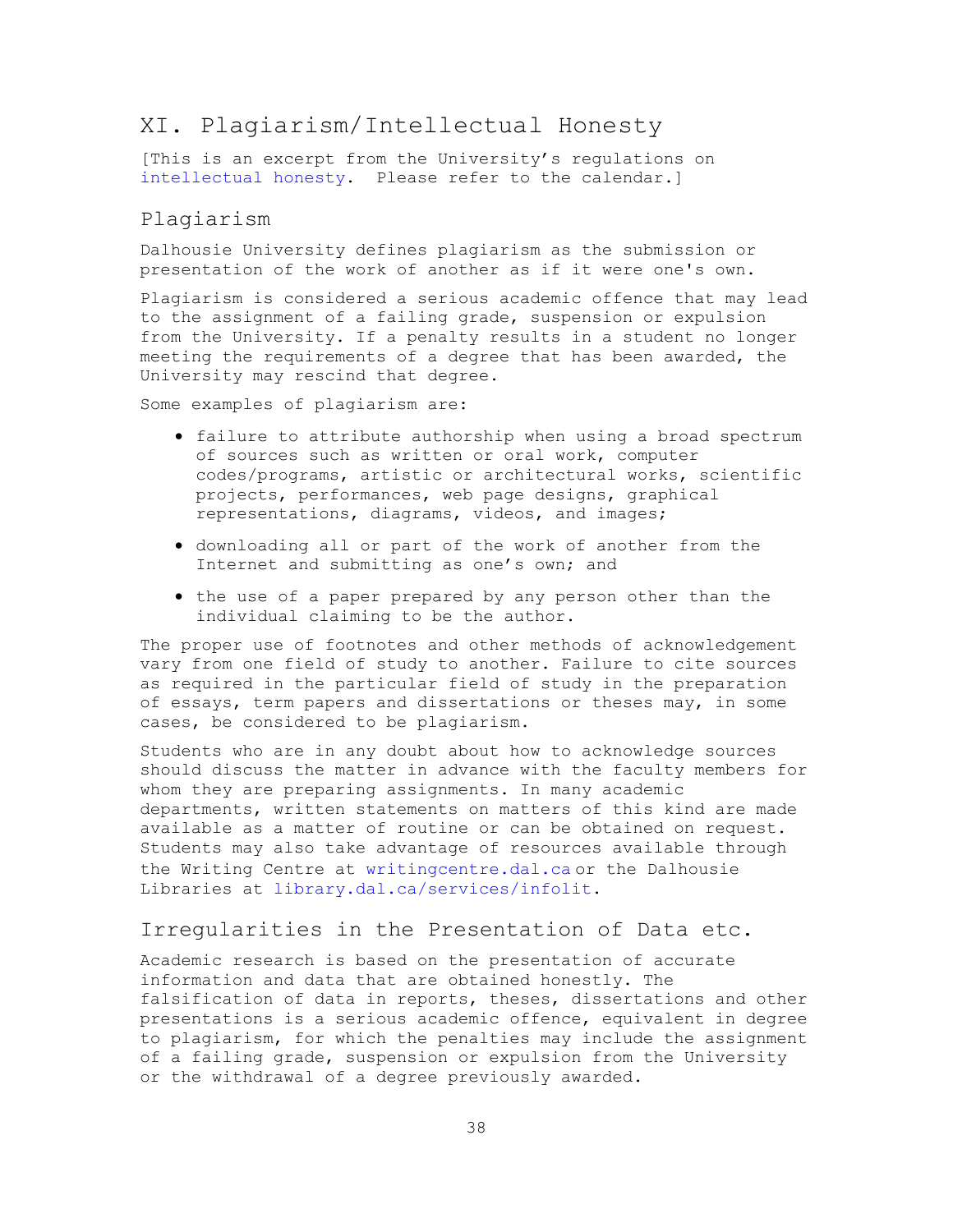### <span id="page-39-0"></span>Other Irregularities

In the absence of specific approval from the instructor of a class, all students should assume that every assignment is to be completed independently, without any form of collaboration.

Students should take reasonable precautions to prevent other students from having access, without permission, to their tests, assignments, essays or term papers.

The following are some examples of irregular procedures. The list should be used only as a guide since it is not possible to cover all situations that may be considered by the Senate Discipline Committee to be irregular.

- writing an examination or test for someone else;
- attempting to obtain or accepting assistance from any other person during an examination or test;
- during the time one is writing an examination or test, having material that is not specifically approved by the instructor;
- without authorization, obtaining a copy of an examination or test, topic for an essay or paper, or other work;
- without authorization from the faculty member in charge of that class, submitting any work for academic credit when one is not the sole author or creator;
- without authorization submitting any work that has been previously accepted for academic credit in any other class in any degree, diploma or certificate program, or has been completed as part of employment within the University, for example, as research activity. A repeated class is considered to be a separate class.

No student may encourage or aid another student in the commission of an academic offence, for example,

- by lending another student an assignment knowing that he or she may copy it for submission;
- by allowing another student to copy answers during an examination.

Any person who provides false or misleading information during an investigation of a suspected academic offence is guilty of an offence.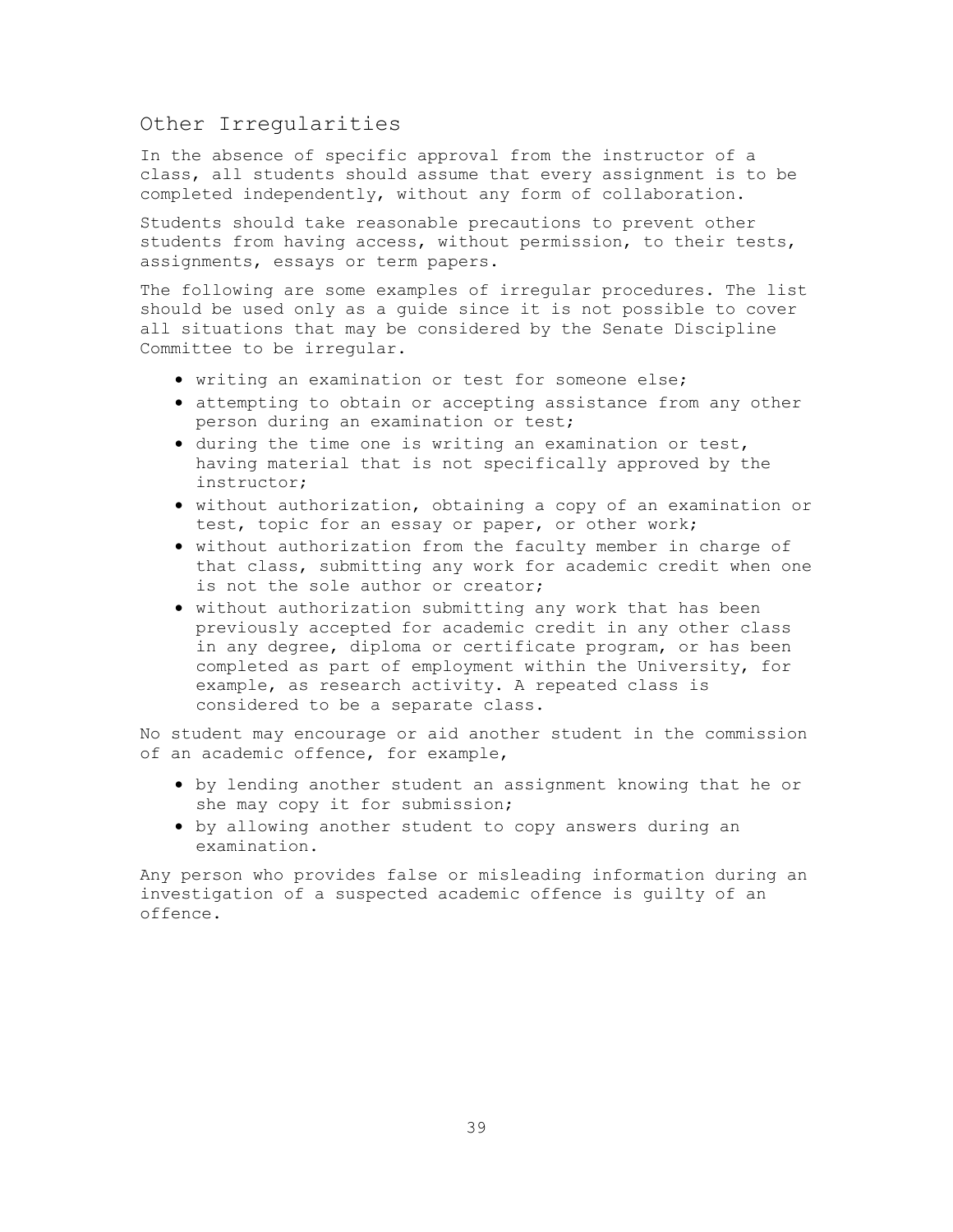## <span id="page-40-0"></span>XII. Acceptable Use of Information Technology Resources

[This is an excerpt from the University's regulations on acceptable use of information technology resources. Please see [Acceptable Use of Information Technology Resources](https://academiccalendar.dal.ca/Catalog/ViewCatalog.aspx?pageid=viewcatalog&catalogid=112&chapterid=7140&topicgroupid=31384&loaduseredits=False) in the calendar for greater detail.]

The purpose of this policy is to outline appropriate use of Information Technology Resources owned, leased, controlled and/or operated by the University. This policy applies to all individuals who have been granted a NetID and/or Banner account by the University. This policy does not replace other policies, procedures or guidelines concerning the use of specific IT Resources or data management but rather sets out a minimum standard of acceptable use.

In this Policy, "User Account" means a NetID and/or Banner account issued by the University; "Information Technology Resources", or "IT Resources", means computing equipment, peripherals, facilities, networks or systems owned, leased, controlled or operated by the University, including those purchased through research funds; "User" means an individual who has been issued a User Account.

#### <span id="page-40-1"></span>Policy

1.Accounts

- 1.1.Authorized access to IT Resources requires a User Account. User Accounts are non-transferrable.
- 1.2.Users are responsible for any and all uses of their User Account and are expected to take reasonable steps to ensure the security of their User Account.
- 2.Acceptable Use
	- 2.1.Users shall use IT Resources for authorized purposes only.
	- 2.2.No User shall use IT Resources for any disruptive or unauthorized purpose, or in a manner that violates any law, University regulations, policies or procedures. Examples of unacceptable uses of IT Resources include, but are not limited to, the following:
		- 2.2.1.using another person's User Account, or misrepresenting themselves as another User;
		- 2.2.2.disclosing passwords or other access codes assigned to themselves or others;
		- 2.2.3.interfering with the normal operation of IT Resources by, among other things, unauthorized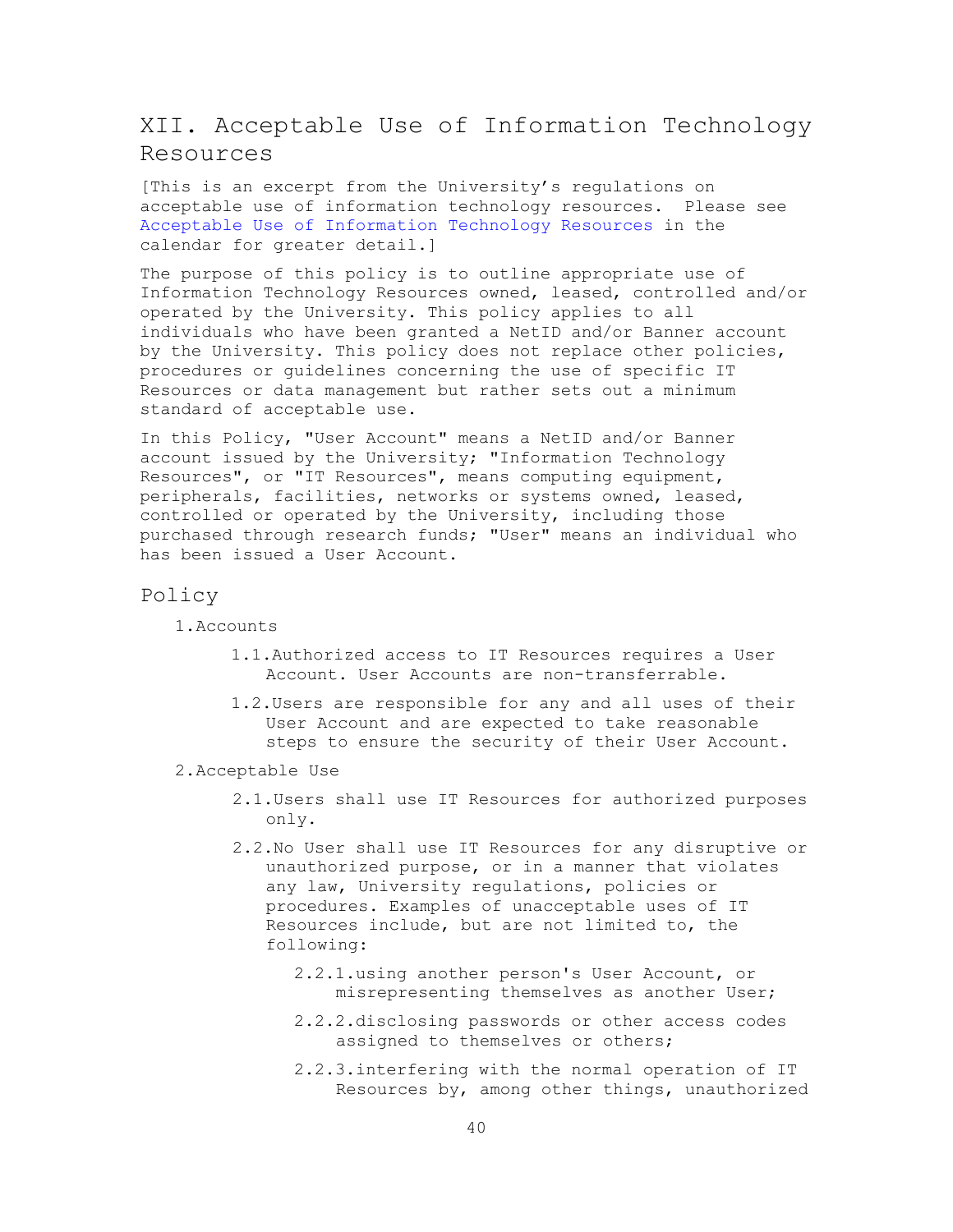network interception, network traffic, flooding the network with messages, sending chain letters or pyramid solicitations;

- 2.2.4.copying, removing or distributing proprietary software and/or data without authorization;
- 2.2.5.breaching terms and conditions of software licensing agreements;
- 2.2.6.accessing, displaying, transmitting, or otherwise making available information that is discriminatory, obscene, abusive, derogatory, harassing or otherwise objectionable in a university setting;
- 2.2.7.destroying, misplacing, misfiling, or rendering inoperable any stored information on a University administered computer or other information storage, processing or retrieval system;
- 2.2.8.unauthorized use of IT Resources for profit or commercial gain; and
- 2.2.9.attempting to or circumventing security facilities on any system or network.
- 3.Consequences of Unacceptable Use
	- 3.1.If there is reason to suspect that a User has violated this policy, the Assistant Vice-President, Information Technology Services or the Information Security Manager may temporarily revoke or restrict User Account access privileges of any User, pending further investigation by the Information Security Manager;
	- 3.2.To aid in the investigation of a suspected violation of this policy, the Information Security Manager may examine a User's User Account information, including, but not limited to, emails, files, and any other material or data connected with the User Account, provided that they obtain the Assistant Vice-President Information Technology Services' prior written approval. If the User in issue works within the Information Technology Services Department, then approval must be obtained from the President;
	- 3.3.If the investigation concludes that a violation of this policy has occurred, the Assistant Vice-President Information Technology Services may restrict, suspend or revoke the User's access to any or all of the University's IT Resources, and may